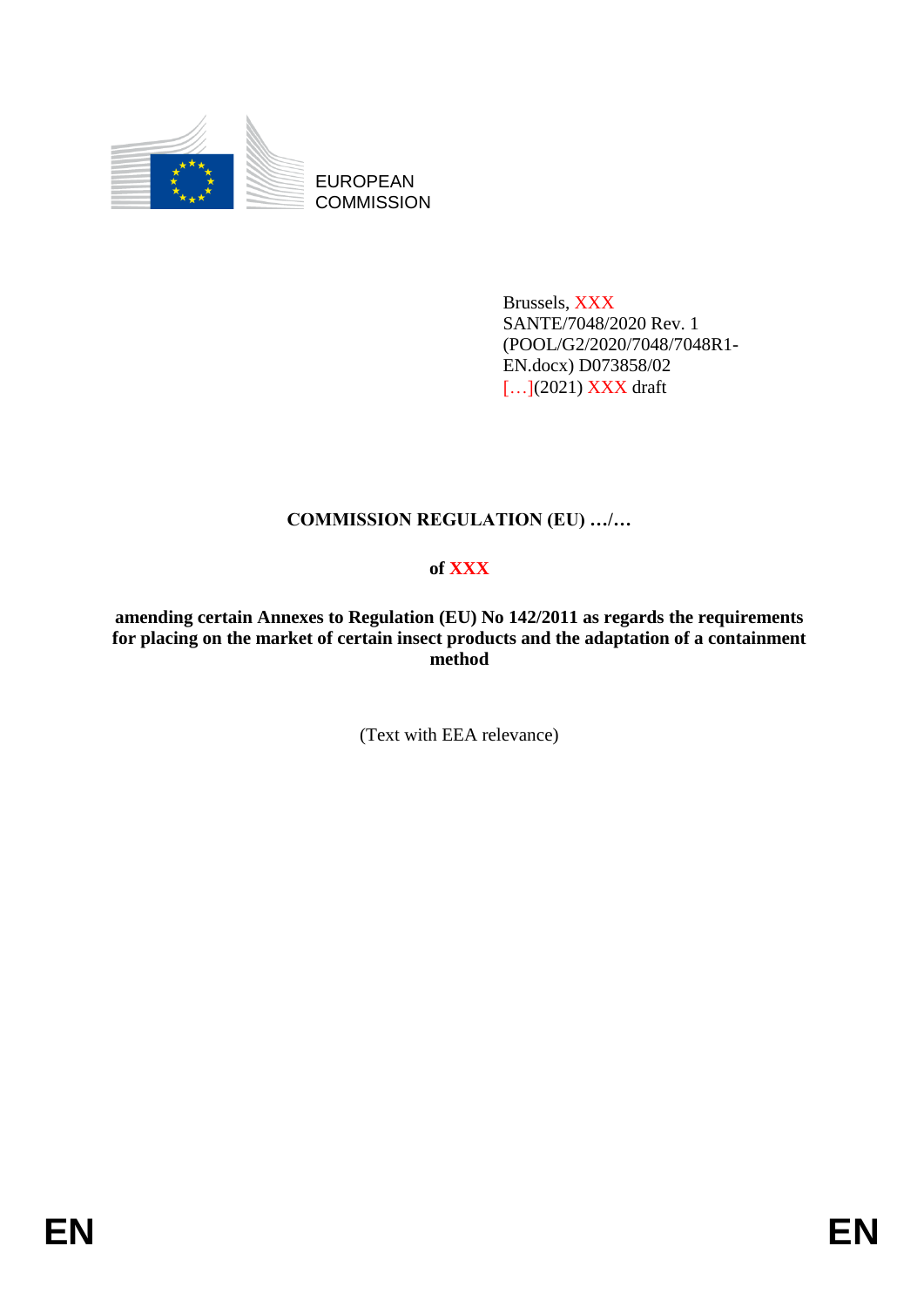## **COMMISSION REGULATION (EU) …/…**

### **of XXX**

#### **amending certain Annexes to Regulation (EU) No 142/2011 as regards the requirements for placing on the market of certain insect products and the adaptation of a containment method**

#### (Text with EEA relevance)

#### THE EUROPEAN COMMISSION,

Having regard to the Treaty on the Functioning of the European Union,

Having regard to Regulation (EC) No 1069/2009 of the European Parliament and of the Council of 21 October 2009 laying down health rules as regards animal by-products and derived products not intended for human consumption and repealing Regulation (EC) No  $1774/2002<sup>1</sup>$ , and in particular Article 15(1), first subparagraph, points (b), (h), (i) and (j), Article 21(6), first subparagraph, point (d), Article 27, first subparagraph, point (c), Article 31(2), and Article 32(3), first subparagraph, point (a) thereof,

Whereas:

- (1) Commission Regulation (EU) No 142/2011<sup>2</sup> lays down public and animal health rules for the placing on the market and export of derived products.
- (2) The fast development of the insect producing sector has resulted in a significant amount of insect excrements, which, in the absence of harmonised Union rules, are disposed of differently in each Member State. To ensure the valorisation of insect excrements as fertilisers it is necessary to lay down Union rules.
- (3) For the purpose of Regulation (EU) No 142/2011, *"frass"* should be defined as the mixture of insect excrements with parts of dead insects and feeding substrate. Insect larvae, which are commonly used for the production of processed animal protein or for human consumption, live in the frass. A definition of "frass" should be inserted in Annex I to Regulation (EU) No 142/2011 in order to align the requirements for the treatment and placing on the market of frass with the requirements for processed manure. Annex I to Regulation (EU) No 142/2011 should therefore be amended accordingly.
- (4) The timely collection of single carcases of non-ruminant farmed animal is not always economically feasible, in particular as regards carcases collected from small farms. Therefore, Chapter V of Annex IX to Regulation 142/2011 provides for containment methods to ensure the safe storage of certain dead non-ruminant farmed animals until collection. The containment method "Hydrolysis with subsequent disposal" currently

<sup>1</sup> OJ L 300, 14.11.2009, p. 1.

<sup>2</sup> Commission Regulation (EU) No 142/2011 of 25 February 2011 implementing Regulation (EC) No 1069/2009 of the European Parliament and of the Council laying down health rules as regards animal by-products and derived products not intended for human consumption and implementing Council Directive 97/78/EC as regards certain samples and items exempt from veterinary checks at the border under that Directive (OJ L 54, 26.2.2011, p. 1).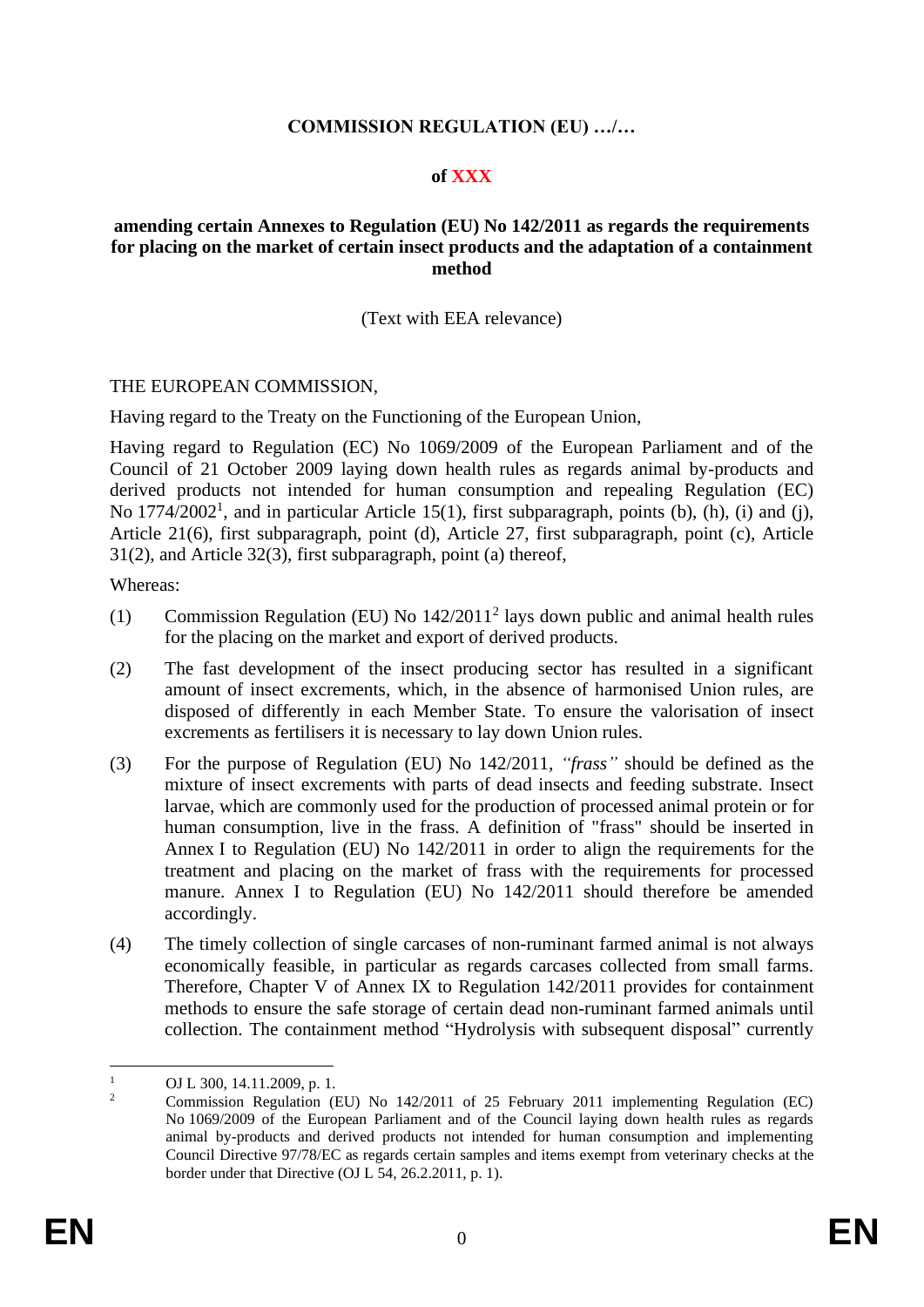only covers carcases of porcine animals. It is appropriate to extend that containment method to also include carcases of poultry and farmed lagomorphs. Point 2 of Section 2.B of Chapter V of Annex IX to Regulation (EU) No 142/2011 should therefore be amended accordingly*.*

- (5) In accordance with the Agreement on the withdrawal of the United Kingdom of Great Britain and Northern Ireland from the European Union and the European Atomic Energy Community (Withdrawal Agreement), and in particular Article 5(4) of the Protocol on Ireland/Northern Ireland in conjunction with Annex 2 to that Protocol, Regulation (EC) No 1069/2009, as well as the Commission acts based on it, apply to and in the United Kingdom in respect of Northern Ireland after the end of the transition period provided for in the Withdrawal Agreement.
- (6) As the transition period provided for in the Withdrawal Agreement ended on 31 December 2020, point 1 of Section 2.B of Chapter V of Annex IX to Regulation (EU) No 142/2011 should be amended in order to replace the reference to the United Kingdom in the list of Member States authorised to apply the containment method by a reference to United Kingdom in respect of Northern Ireland. Furthermore, references to the United Kingdom in Section 2.A of Chapter V of Annex IX to Regulation (EU) No 142/2011 and in Table 3 of Section 11 of Chapter II of Annex XIV to that Regulation should be deleted.
- (7) On 8 October 2015, the European Food Safety Authority (EFSA) published a scientific opinion on a risk profile related to the production and consumption of insects as food and feed<sup>3</sup>. Among several insect species, the EFSA assessed silkworms as a possible source for the production of processed animal protein. Sericulture has a longstanding tradition in certain regions of the Union. Since the domestic silkworm consumes only mulberry leaves (*Morus alba* and *Morus nigra*), there is no risk of contamination with feed of animal origin, which is not authorised for the feeding of insects. It should therefore be authorised for processing into processed animal protein intended for the manufacturing of feed for farmed animals, after the silk has been harvested. It is appropriate to add silkworms (*Bombyx mori*) to the list of authorized insect species for the production of processed animal protein intended for the manufacturing of feed for farmed animals. Annex X to Regulation (EU) No 142/2011 should therefore be amended accordingly.
- (8) Annex XI to Regulation (EU) No 142/2011 sets out the requirements for the placing on the market of manure. Following the introduction of the definition of "frass" in Annex I to that Regulation, the requirements for the placing on the market of processed frass should ensure safe trade in processed frass. Therefore, the requirements laid down in that Annex should also cover frass. Annex XI to Regulation (EU) No 142/2011 should therefore be amended accordingly.
- (9) Member States that currently apply national measures for the processing of frass should align their national measures with the method laid down in Annex XI to Regulation (EU) No 142/2011, as amended by this Regulation. This Regulation should provide for a transitional period of 12 months.
- (10) The measures provided for in this Regulation are in accordance with the opinion of the Standing Committee on Plants, Animals, Food and Feed,

<sup>&</sup>lt;sup>3</sup> Scientific Opinion on a Risk profile related to production and consumption of insects as food and feed, The EFSA Journal (2015);13 (10):4257.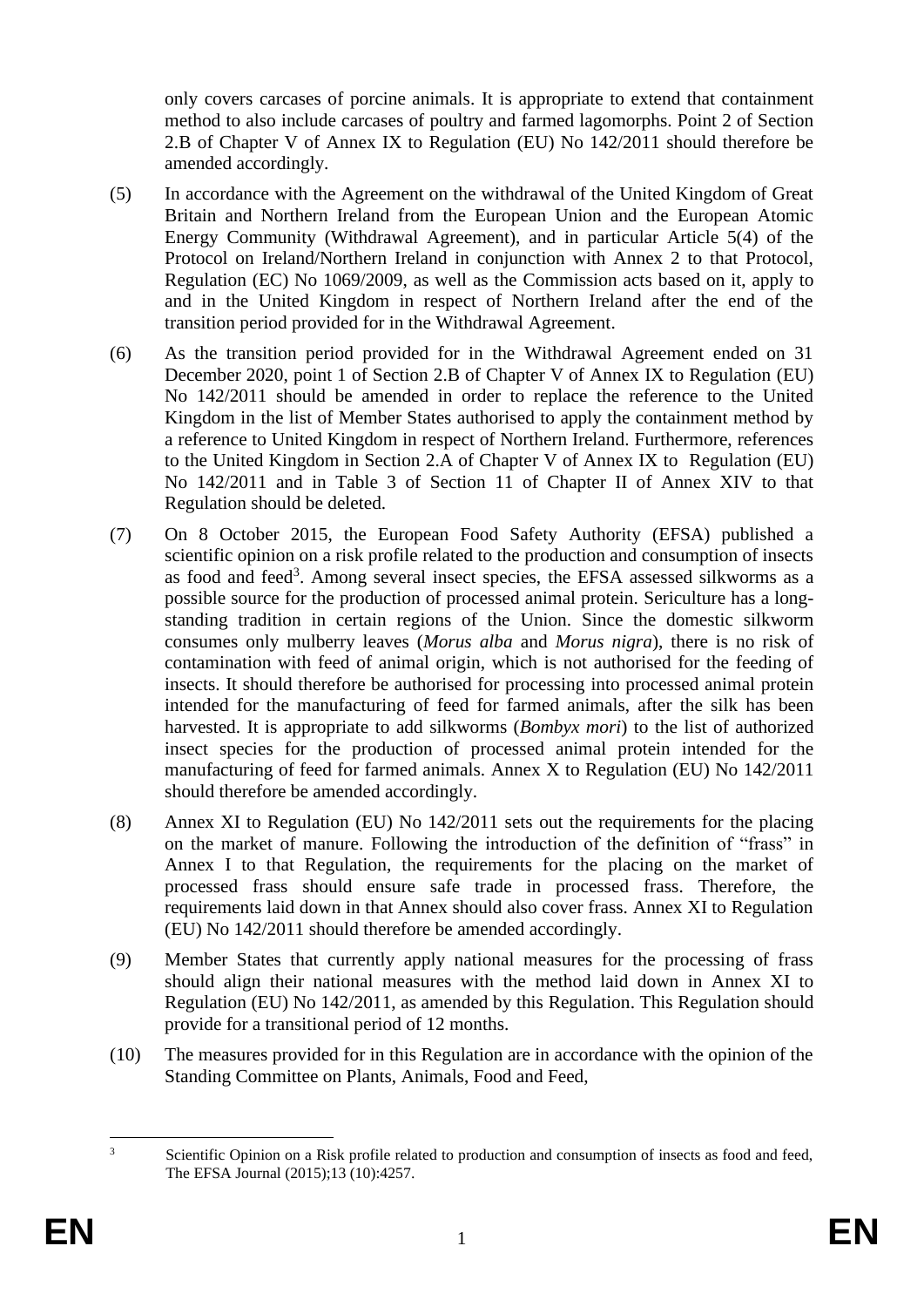HAS ADOPTED THIS REGULATION:

## *Article 1*

Annexes I, IX, X, XI and XIV to Regulation (EU) No 142/2011 are amended in accordance with the Annex to this Regulation.

### *Article 2*

Operators approved or registered in a Member State that applies national measures for the processing of frass may continue to apply those national measures for the placing on the market of frass within the concerned Member State until [publication office: insert the date 12 months after the publication]

### Article 3

This Regulation shall enter into force on the twentieth day following that of its publication in the *Official Journal of the European Union*.

This Regulation shall be binding in its entirety and directly applicable in all Member States.

Done at Brussels,

*For the Commission The President Ursula VON DER LEYEN*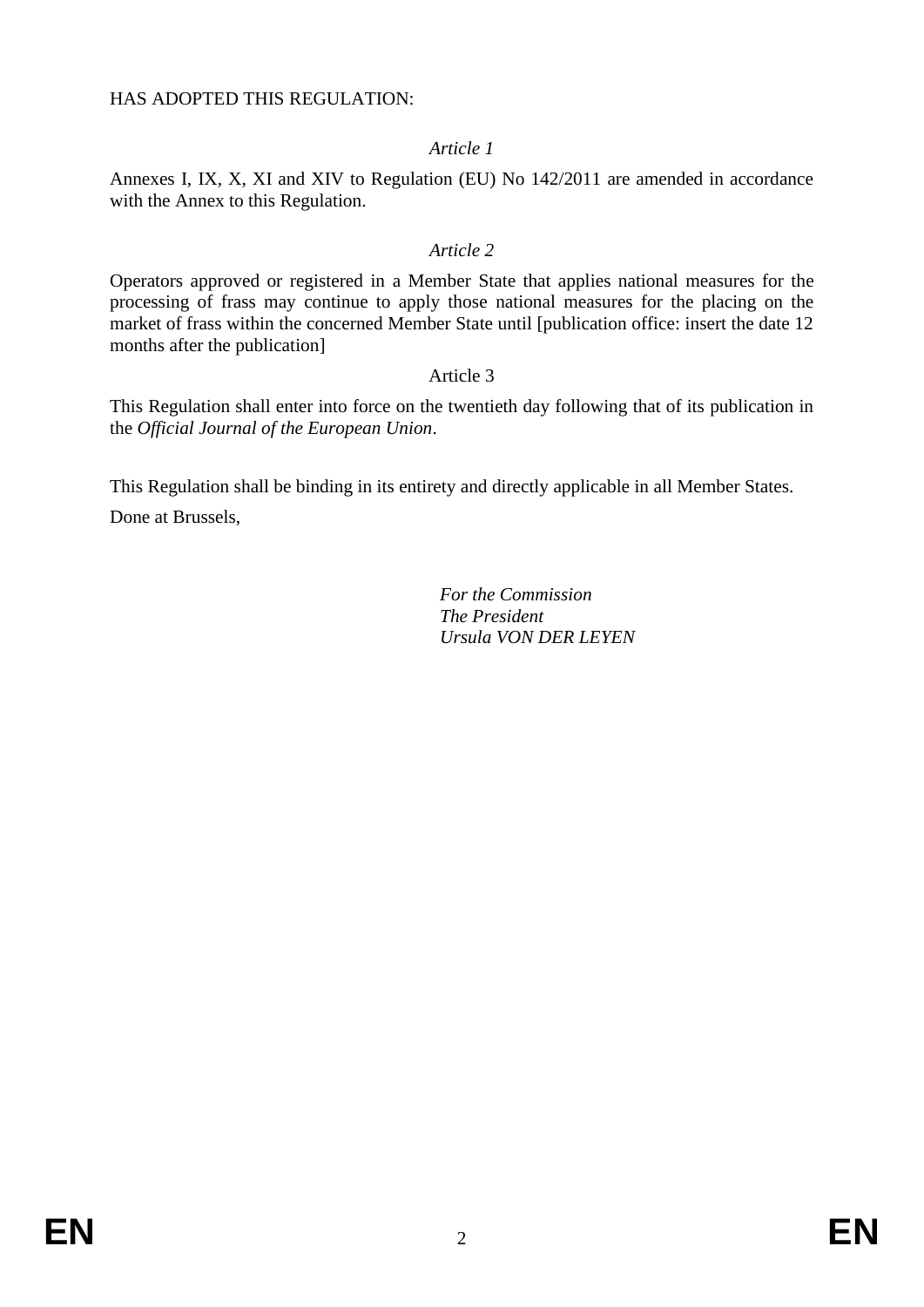

EUROPEAN **COMMISSION** 

> Brussels, XXX SANTE/7048/2020 ANNEX Rev. 2 (POOL/G2/2020/7048/7048R2-EN ANNEX.docx) D073858/02 [...](2021) **XXX** draft

ANNEX

# **ANNEX**

**to the**

# **COMMISSION REGULATION**

**amending certain Annexes to Regulation (EU) No 142/2011 as regards the requirements for placing on the market of certain insect products and the adaptation of a containment method**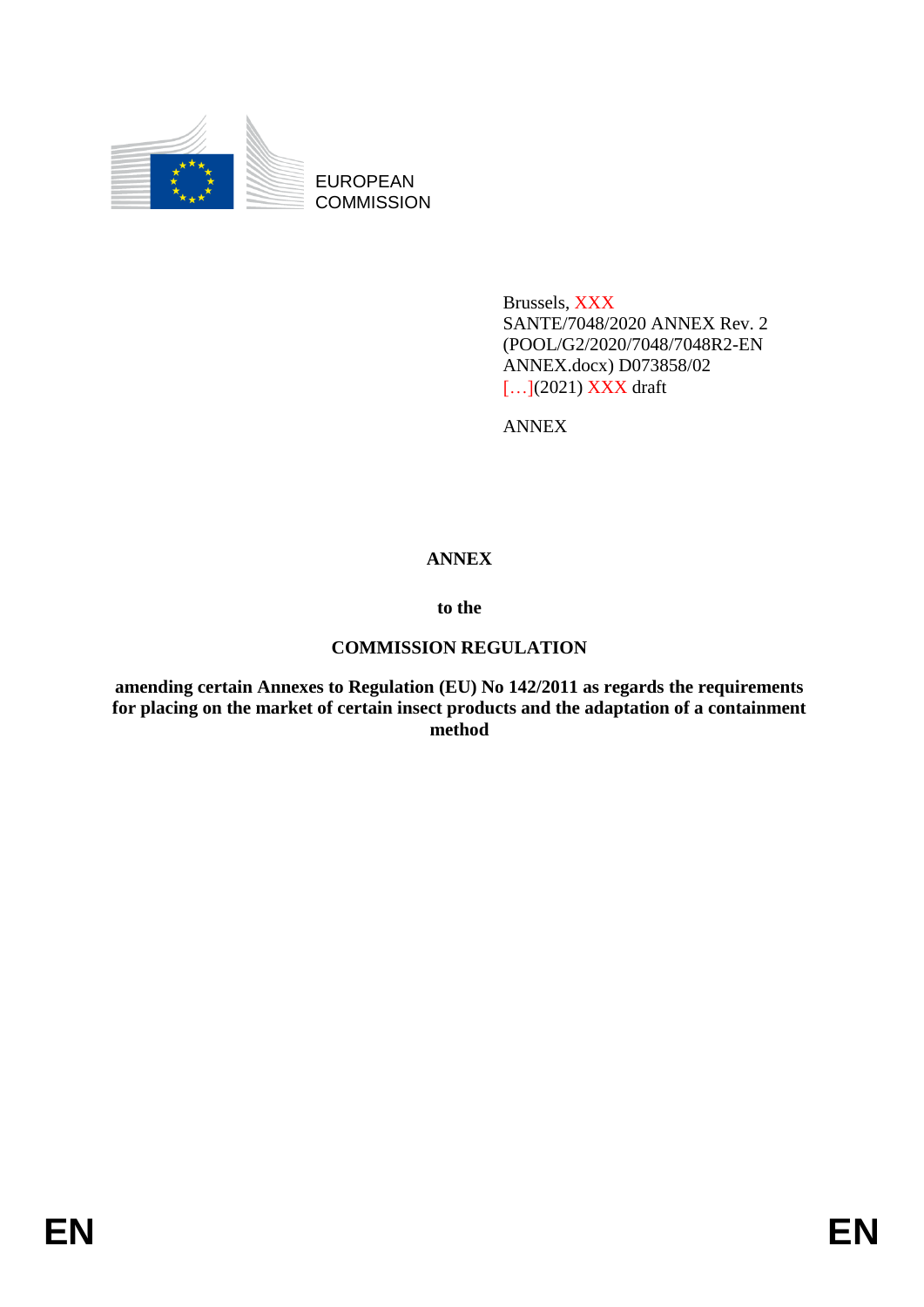# **ANNEX**

Annexes I, IX, X XI and XIV to Regulation (EU) No 142/2011 are amended as follows:

1. in Annex I, the following point 61 is added:

'61. '**frass'** means a mixture of excrements derived from farmed insects, the feeding substrate, parts of farmed insects, dead eggs and with a content of dead farmed insects of not more than 5% in volume and not more than 3% in weight.

- 2. in Annex IX, in Chapter V, Section 2, is amended as follows:
	- (a) Point A.1 is replaced by the following:
		- '1. Member States<sup>1</sup> concerned

The process of aerobic maturation and storage of dead-on-farm pigs and certain other porcine material with subsequent incineration or coincineration may be used in France, Ireland, Latvia, Portugal and the United Kingdom in respect of Northern Ireland.

Following aerobic maturation and storage of material, the competent authority of the Member State concerned must ensure that the materials are collected and disposed of within the territory of that Member State.

- (b) points B.1 and B.2 are replaced by the following:
	- '1. Member States<sup>1</sup> concerned

\_\_\_\_\_\_\_\_\_

The process of hydrolysis with subsequent disposal may be used in Ireland, Spain, Latvia, Portugal and the United Kingdom in respect of Northern Ireland.

Following hydrolysis, the authorising competent authority must ensure that the materials are collected and disposed of within the same Member State referred to above.

2. Starting materials

For this process, only the following materials of porcine, poultry or farmed lagomorph species may be used:

- (a) Category 2 materials referred to in Article 9, points (f)(i), (ii) and (iii), of Regulation (EC) No  $1069/2009$ ;
- (b) Category 3 materials referred to in Article 10, point (h), of that Regulation.

This method shall only be applied for the disposal of animals of the porcine, poultry or farmed lagomorph species originating in the same holding provided that this holding is not subject to a prohibition due to a suspected or confirmed outbreak of a serious transmissible disease affecting animals of the porcine, poultry or farmed lagomorph species,

<sup>(1)</sup> In accordance with the Agreement on the withdrawal of the United Kingdom of Great Britain and Northern Ireland from the European Union and the European Atomic Energy Community, and in particular Article 5(4) of the Protocol on Ireland/Northern Ireland in conjunction with Annex 2 to that Protocol, for the purposes of this Annex, references to Member States include the United Kingdom in respect of Northern Ireland."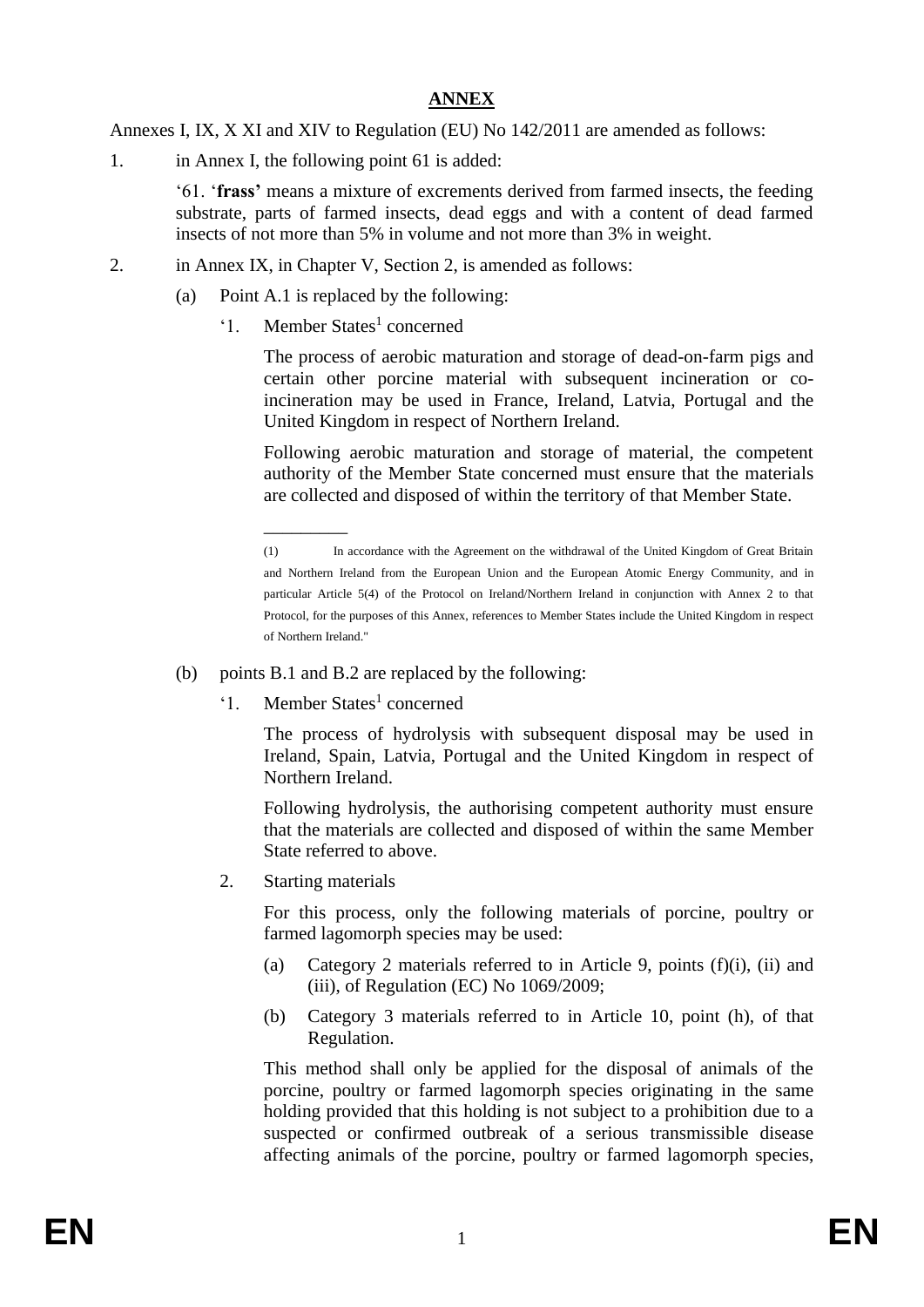and animals have not been killed for disease control purposes.

(1) In accordance with the Agreement on the withdrawal of the United Kingdom of Great Britain and Northern Ireland from the European Union and the European Atomic Energy Community, and in particular Article 5(4) of the Protocol on Ireland/Northern Ireland in conjunction with Annex 2 to that Protocol, for the purposes of this Annex, references to Member States include the United Kingdom in respect of Northern Ireland."

3. in Annex X, in Chapter II, in Section 1.A, in point 2, the following point (iv) is added:

'(iv) Silkworm (*Bombyx mori*).';

\_\_\_\_\_\_\_\_\_

- 4. in Annex XI, in Chapter I, Section 2 is amended as follows:
	- (a) the title and the introductory paragraph are replaced by the following:

## **'SECTION 2**

## **Guano from bats, frass, processed manure and derived products from processed manure**

The placing on the market of guano from bats, processed manure, and derived products from processed manure shall be subject to the conditions set out in the following points (a) to (e). In addition, in the case of guano from bats the consent of the Member State of destination shall be required as referred to in Article 48(1) of Regulation (EC) No 1069/2009:';

- (b) the following point (f) is added:
	- '(f) The placing on the market of frass shall be subject to the conditions set out in points (a), (b), (d) and (e) of this Section.';
- 4. in Annex XIV, in Chapter II, in Section 11, Table 3 is replaced by the following :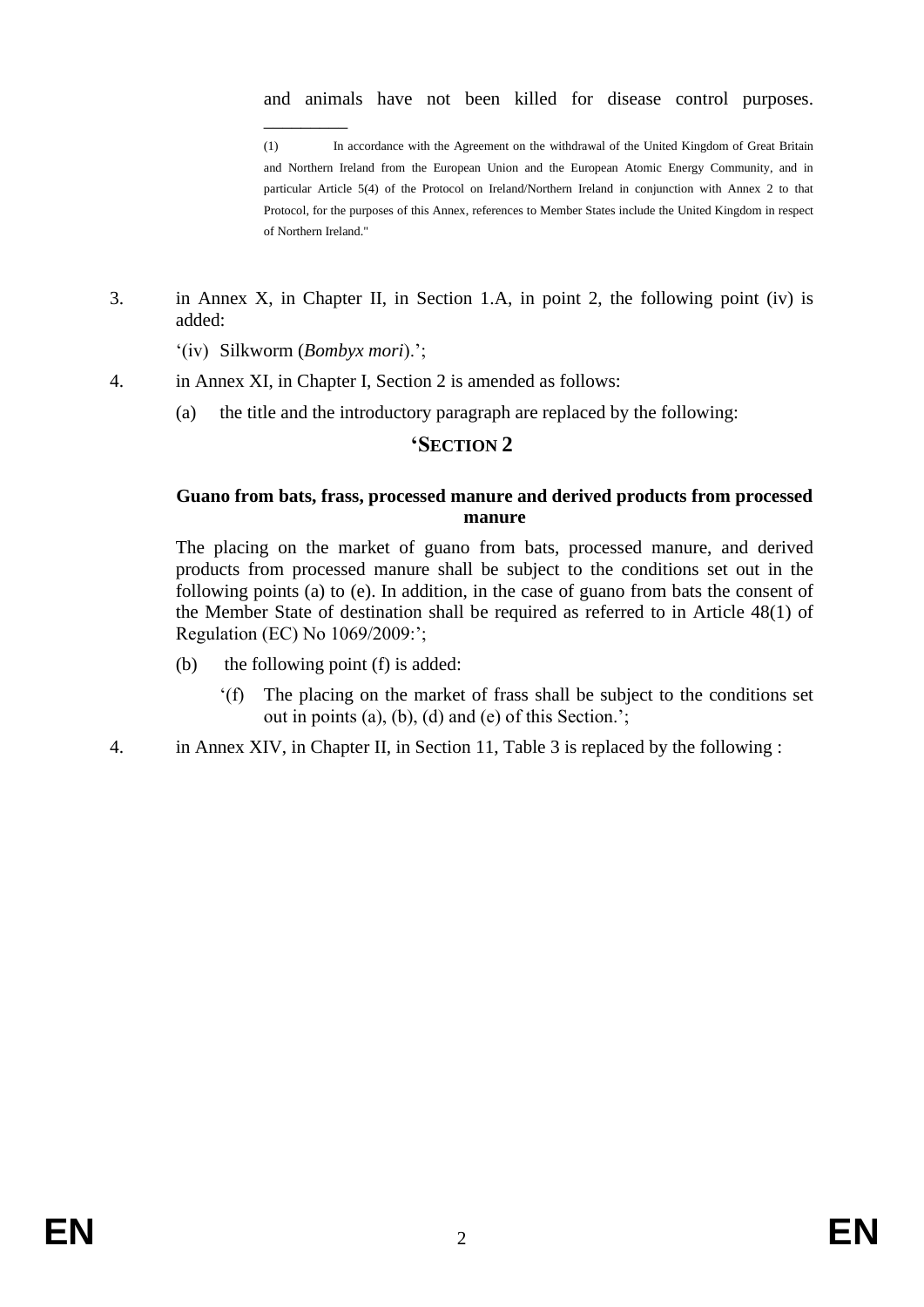# *'Table 3*

# **Imports of photogelatine**

| Third country of<br>origin | Plants of origin                                                                                                                                                                                                                                                                              | Member State of<br>destination | <b>Border</b> inspection<br>post of first entry<br>into the Union | Approved<br>photographic<br>factories                                                       |
|----------------------------|-----------------------------------------------------------------------------------------------------------------------------------------------------------------------------------------------------------------------------------------------------------------------------------------------|--------------------------------|-------------------------------------------------------------------|---------------------------------------------------------------------------------------------|
| Japan                      | Nitta Gelatin Inc.,<br>2-22 Futamata<br>Yao-City, Osaka<br>581-0024 Japan<br>Jellie Co. Ltd.<br>7-1, Wakabayashi<br>2-Chome,<br>Wakabayashi-ku,<br>Sendai-City;<br>Miyagi,<br>982 Japan<br>NIPPI Inc. Gelatine<br>Division<br>1 Yumizawa-Cho<br>Fujinomiya City<br>Shizuoka<br>418-0073 Japan |                                | Rotterdam                                                         | FujifilmEurope,<br>Oudenstaart 1,<br>5047 TK Tilburg,<br>The Netherlands                    |
|                            | Nitta Gelatin Inc.,<br>2-22 Futamata<br>Yao-City, Osaka<br>581-0024 Japan                                                                                                                                                                                                                     |                                |                                                                   |                                                                                             |
|                            |                                                                                                                                                                                                                                                                                               | Czechia                        | Hamburg                                                           | FOMA Bohemia,<br>spol. SRO<br>Jana Krušinky<br>1604<br>501 04 Hradec<br>Králové,<br>Czechia |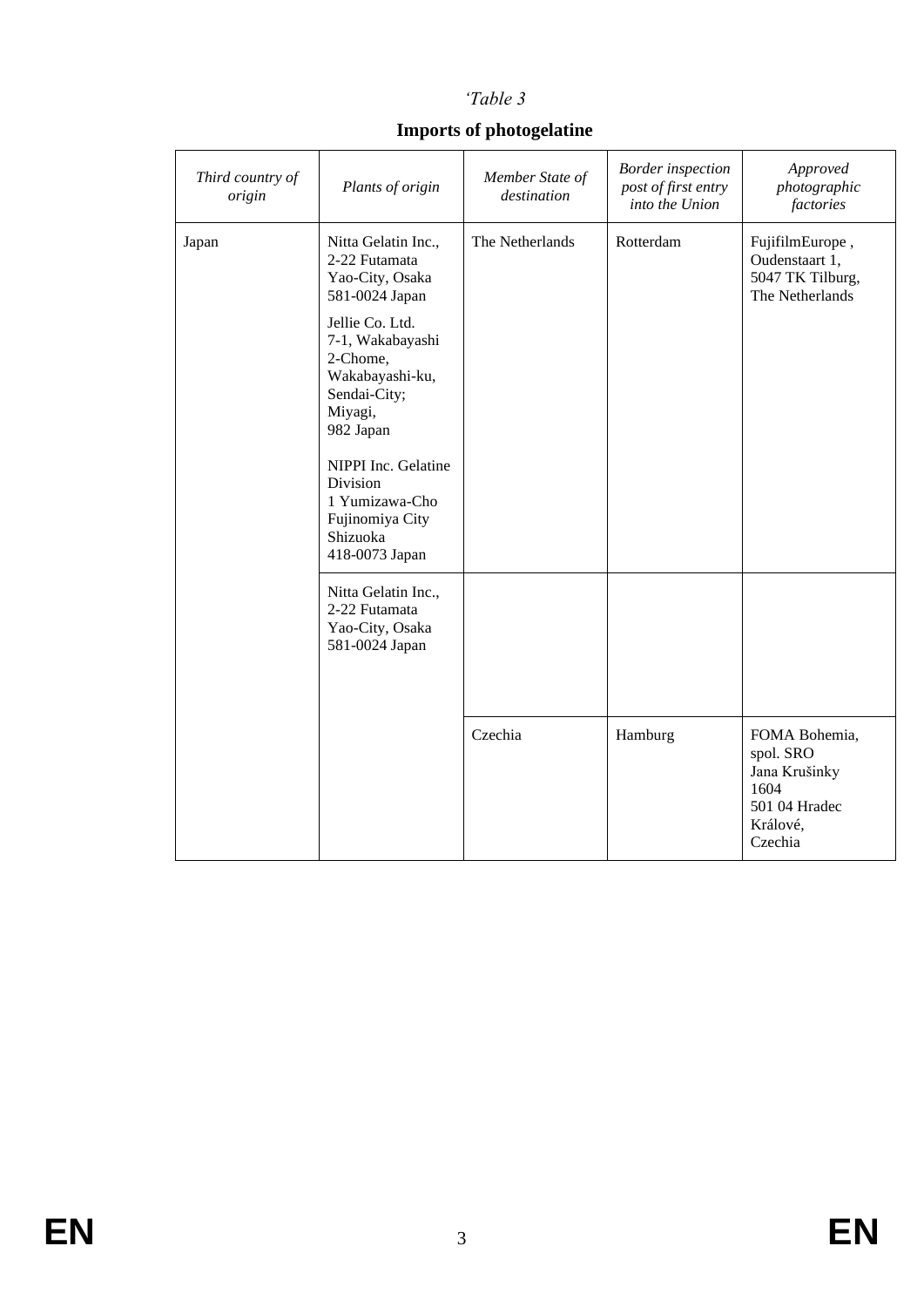| <b>United States</b> | Eastman Gelatine<br>Corporation,<br>227 Washington<br>Street,<br>Peabody,<br>MA, 01960 USA<br>Gelita North<br>America,<br>2445 Port Neal<br><b>Industrial Road</b><br>Sergeant Bluff,<br>Iowa, 51054 USA |         |         |                                                                                            |
|----------------------|----------------------------------------------------------------------------------------------------------------------------------------------------------------------------------------------------------|---------|---------|--------------------------------------------------------------------------------------------|
|                      |                                                                                                                                                                                                          | Czechia | Hamburg | FOMA Bohemia<br>spol. SRO<br>Jana Krušinky<br>1604<br>501 04 Hradec<br>Králové,<br>Czechia |

 $\ddot{\phantom{0}}$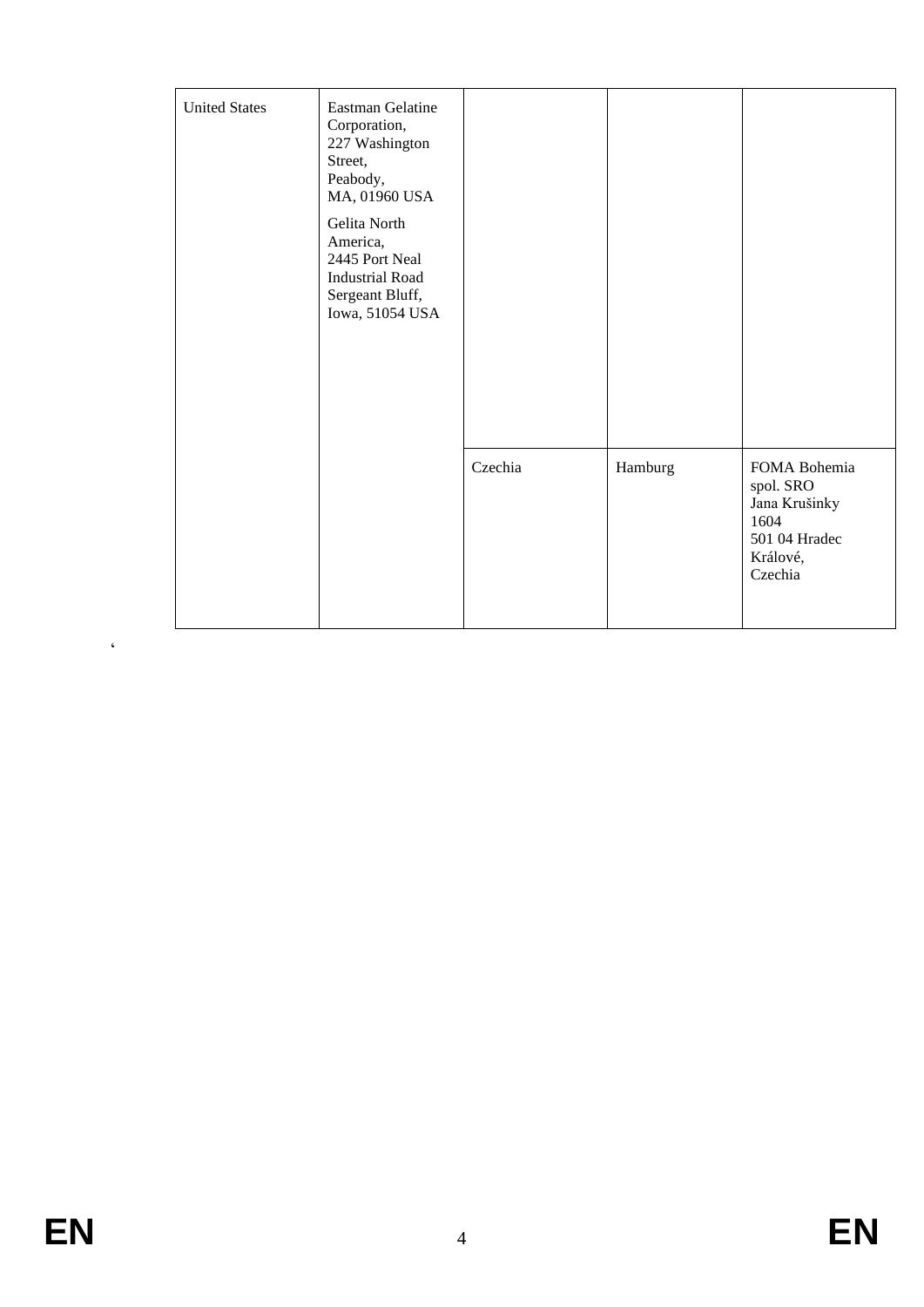

EUROPEAN **COMMISSION** 

> Brussels, XXX SANTE/10468/2021 Rev. 1 (POOL/G2/2021/10468/10468R1- EN.docx) D074446/02 [...](2021) **XXX** draft

# **COMMISSION REGULATION (EU) …/…**

# **of XXX**

**amending Annexes XIV and XV to Regulation (EU) No 142/2011 as regards imports into and transit through the Union of animal by-products and derived products**

(Text with EEA relevance)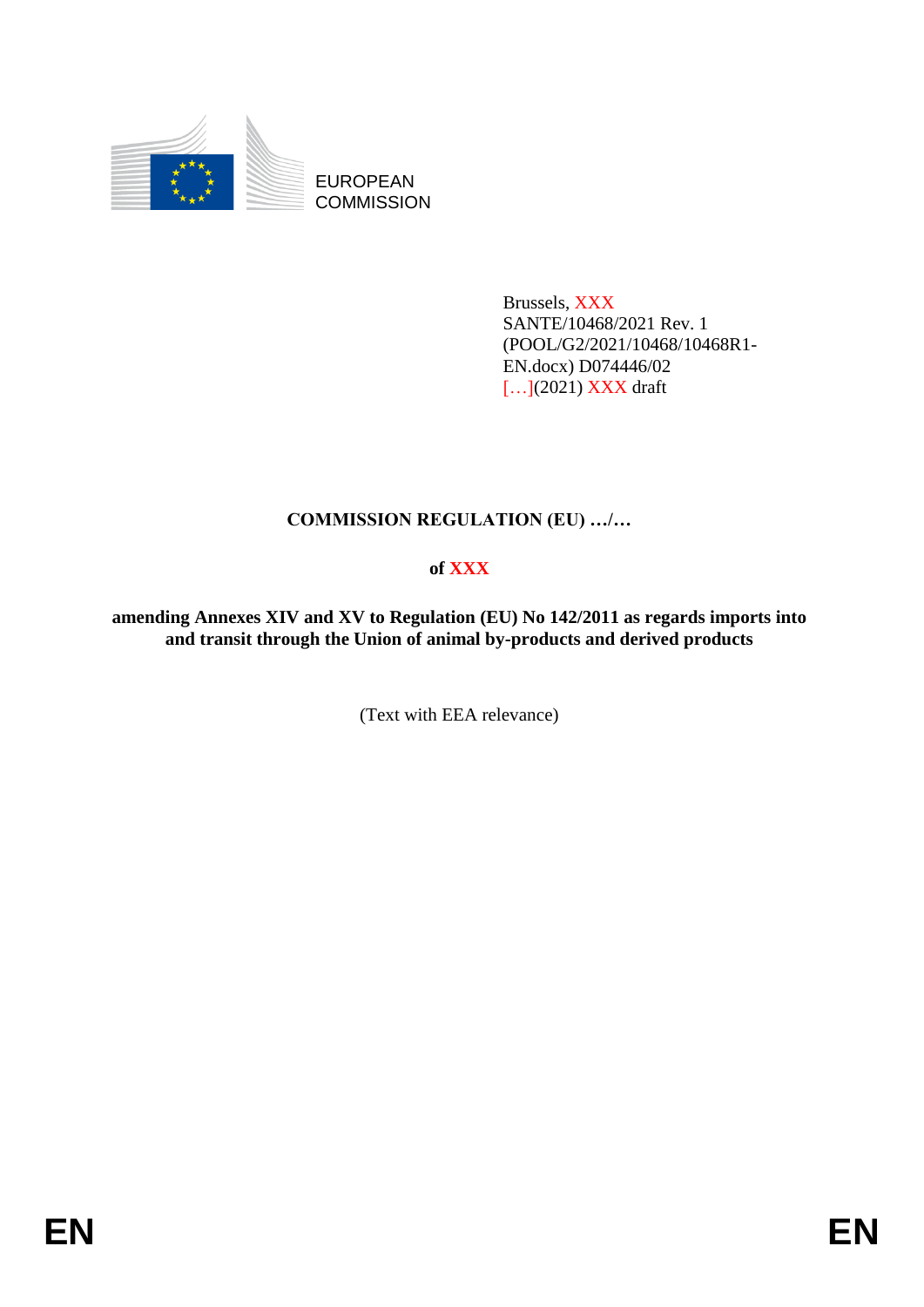# **COMMISSION REGULATION (EU) …/…**

### **of XXX**

## **amending Annexes XIV and XV to Regulation (EU) No 142/2011 as regards imports into and transit through the Union of animal by-products and derived products**

(Text with EEA relevance)

#### THE EUROPEAN COMMISSION,

Having regard to the Treaty on the Functioning of the European Union,

Having regard to Regulation (EC) No 1069/2009 of the European Parliament and of the Council of 21 October 2009 laying down health rules as regards animal by-products and derived products not intended for human consumption and repealing Regulation (EC) No 1774/2002 (Animal by-products Regulation)<sup>1</sup>, and in particular Article 41(3), first and third subparagraphs, and Article 42(2), points (a), (b) and (d), thereof,

Whereas:

- (1) Commission Regulation (EU) No 142/2011<sup>2</sup> lays down implementing measures for the public and animal health rules for animal by-products and derived products laid down in Regulation (EC) No 1069/2009, including models of health certificates and the list of third countries authorised for imports into and transit through the Union of consignments of animal by-products and derived products.
- (2) In particular, Chapter II of Annex XIV to Regulation (EU) No 142/2011 sets out the specific requirements for the importation into and the transit through the Union of consignments of animal by-products and derived products for uses outside the feed chain for farmed animals other than fur animals. Such consignments are required to comply with, inter alia, the rules set out in Table 2 of Section 1 of that Chapter.
- (3) More specifically, row 14 of Table 2 sets out, inter alia, the list of third countries authorised for imports into and transit though the Union of consignments of animal by-products and derived products for uses outside the feed chain, including consignments of fur for the manufacture of derived products, category 3 materials, referred to in Article 10, point (n), of Regulation (EC) No 1069/2009. Certain Member States have requested that row 14 of Table 2 be amended so as to include a list of third countries authorised for imports into the Union of fur for the manufacture of derived products. There is not a list of third countries authorised for imports into the Union of products of fur animals, but Commission Implementing Regulation (EU) 2021/404<sup>3</sup>

 $\frac{1}{2}$  OJ L 300, 14.11.2009, p. 1.

<sup>2</sup> Commission Regulation (EU) No 142/2011 of 25 February 2011 implementing Regulation (EC) No 1069/2009 of the European Parliament and of the Council laying down health rules as regards animal by-products and derived products not intended for human consumption and implementing Council Directive 97/78/EC as regards certain samples and items exempt from veterinary checks at the border under that Directive  $(OJ L 54, 26.2.2011, p. 1)$ .

<sup>&</sup>lt;sup>3</sup> Commission Implementing Regulation (EU)  $2021/404$  of 24 March 2021 laying down the lists of third countries, territories or zones thereof from which the entry into the Union of animals, germinal products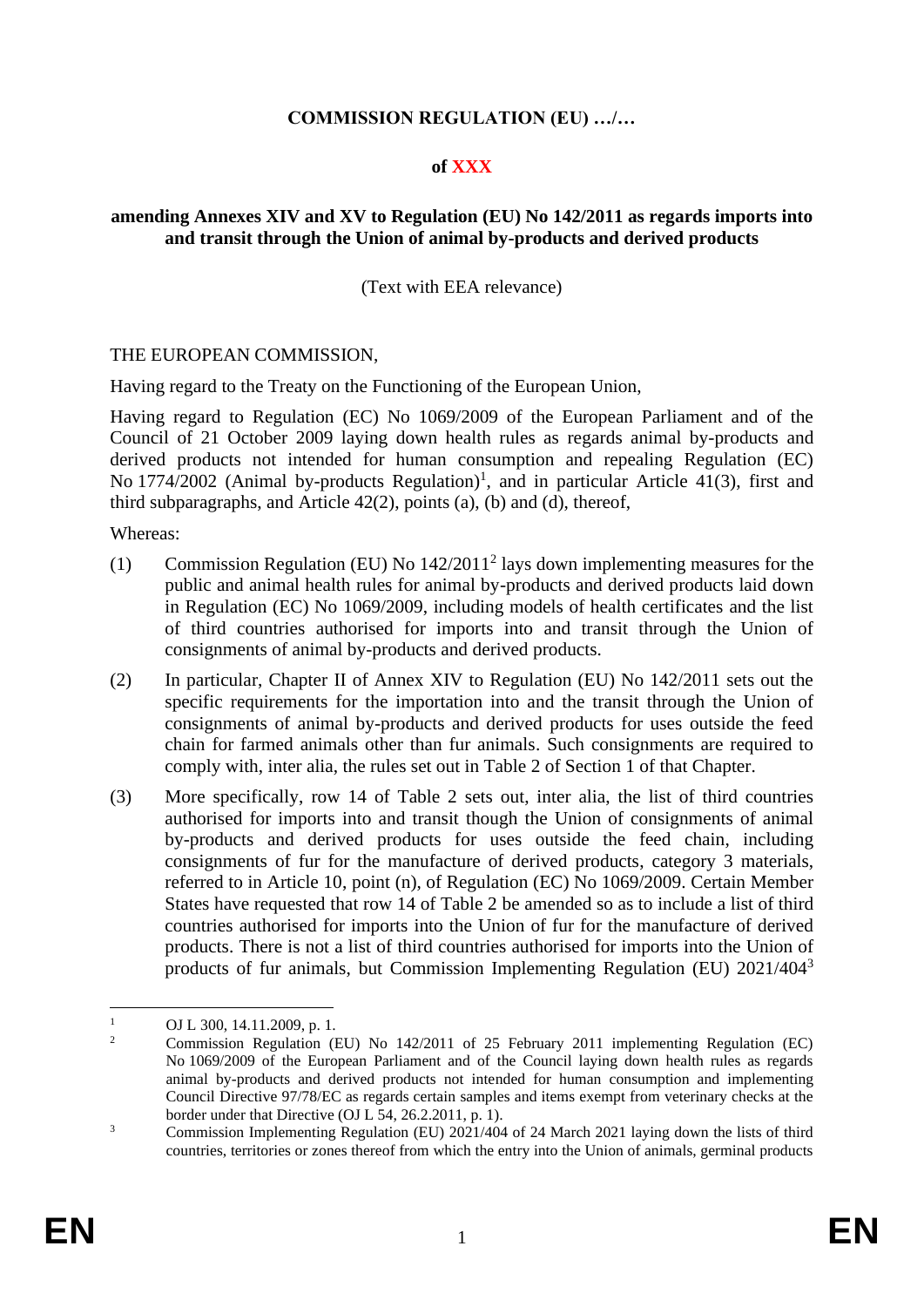sets out a list of third countries, territories or zones thereof authorised for the entry into the Union of consignments of fresh meat of ungulates. Following an evaluation of the request by the Member States, it is appropriate to include a list of third countries from which fur for the manufacture of derived products may be imported into the Union in row 14 of Table 2. As the third countries from which the entry into the Union of fresh meat of ungulates is authorised offer a high level of official controls and protection of public and animal health, it is opportune to allow imports of fur for the manufacture of derived products from those third countries.

- (4) Annex XIV to Regulation (EU) No 142/2011 should therefore be amended accordingly.
- (5) In addition, Chapter 3(F) and Chapter 8 of Annex XV to Regulation (EU) No 142/2011 set out models of health certificates for imports into, or transit through, the Union, of animal by-products for the manufacture of petfood and for those used for purposes outside the feed chain or for trade samples, respectively. Those model health certificates contain among others, the requirement that the animals from which animal by-products are derived must have stayed in a single holding for 40-days before slaughter. From an animal health point of view, such a 40-day pre-slaughter residency period ensures the safety of unprocessed animal by-products when they are imported into the Union. Freedom from foot-and-mouth-disease without practicing vaccination is the most favourable animal health status in accordance with standards of the World Organisation for Animal Health (OIE), and third countries with that animal health status are authorised for imports into the Union and transit through the Union of consignments of fresh meat without such a 40-day residency period, provided that they comply with all other animal health requirements. Certain third countries that are free of foot-and-mouth disease without practicing vaccination have asked the Commission to be authorised for imports into the Union of unprocessed animal by-products without the 40-day pre-slaughter residency period. Animal health conditions for imports of animal by-products should be aligned with animal health requirements for entry into the Union of fresh meat laid down in and Commission Implementing Regulation (EU) 2021/404.
- (6) The model health certificates for animal by-products for the manufacture of petfood, set out in Chapter 3(F) of Annex XV to Regulation (EU) No 142/2011, and for animal by-products to be used for purposes outside the feed chain or for trade samples, set out in Chapter 8 of Annex XV to that Regulation, should therefore be amended accordingly.
- (7) Furthermore, Chapter V of Annex VIII to Regulation (EU) No 142/2011 provides that derived products of Category 1 or Category 2 material should be permanently marked with a chemical marker to prevent their entry into the feed chain and to ensure official controls of feed. Marking with a chemical marker is not required for Category 3 rendered fats. It is therefore necessary to correct the erroneous wording in the model health certificate set out in Chapter 10(B) of Annex XV to that Regulation for imports of rendered fats not intended for human consumption to be used for certain purposes outside the feed chain, intended for dispatch to or for transit through the Union.
- (8) Annex XV to Regulation (EU) No 142/2011 should therefore be amended accordingly.

and products of animal origin is permitted in accordance with Regulation (EU) 2016/429 of the European Parliament and the Council (OJ L 114, 31.3.2021, p. 10).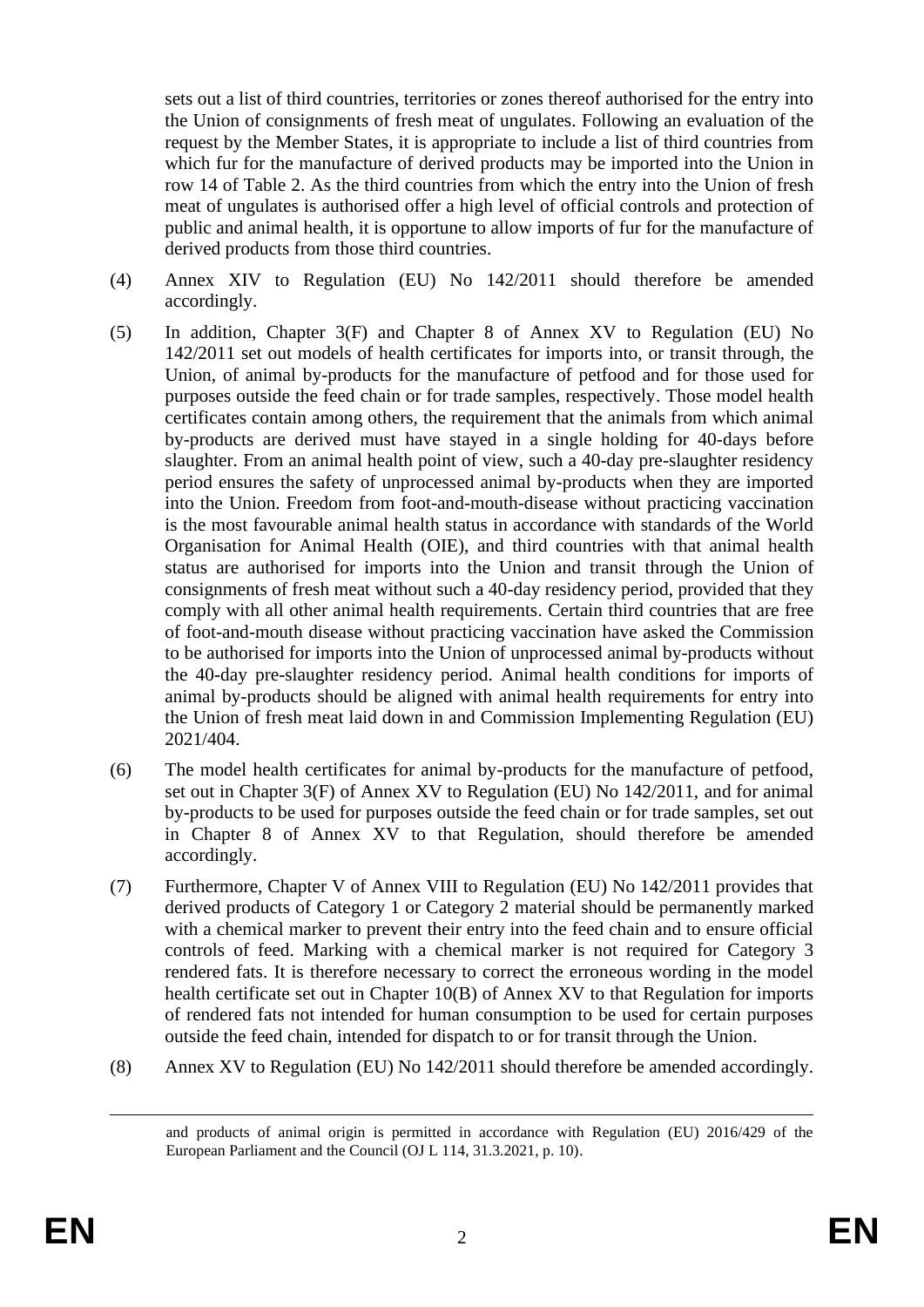- (9) In order to avoid any disruption of trade, this Regulation should provide for a transitional period during which the commodities concerned by the amendments made to Regulation (EU) No 142/2011, by this Regulation, should continue to be accepted for importation into and transit through the Union, provided that those commodities comply with the requirements laid down in Regulation (EU) No 142/2011 before the amendments made by this Regulation.
- (10) The measures provided for in this Regulation are in accordance with the opinion of the Standing Committee on Plants, Animals, Food and Feed,

HAS ADOPTED THIS REGULATION:

### *Article 1*

Annexes XIV and XV to Regulation (EU) No 142/2011 are amended in accordance with the Annex to this Regulation.

### *Article 2*

For a transitional period until 31 May 2022, consignments of animal by-products and of derived products accompanied by a health certificate duly completed and signed in accordance with the appropriate model health certificate set out in Chapter 3(F), Chapter 8 and Chapter 10(B) of Annex XV to Regulation (EU) No 142/2011, in the version applicable before the amendments provided for by Article 1 of this Regulation, shall continue to be accepted for importation into or transit through the Union, provided that such health certificates were duly completed and signed no later than 31 March 2022.

#### *Article 3*

This Regulation shall enter into force on the twentieth day following that of its publication in the *Official Journal of the European Union*.

This Regulation shall be binding in its entirety and directly applicable in all Member States. Done at Brussels,

> *For the Commission The President Ursula VON DER LEYEN*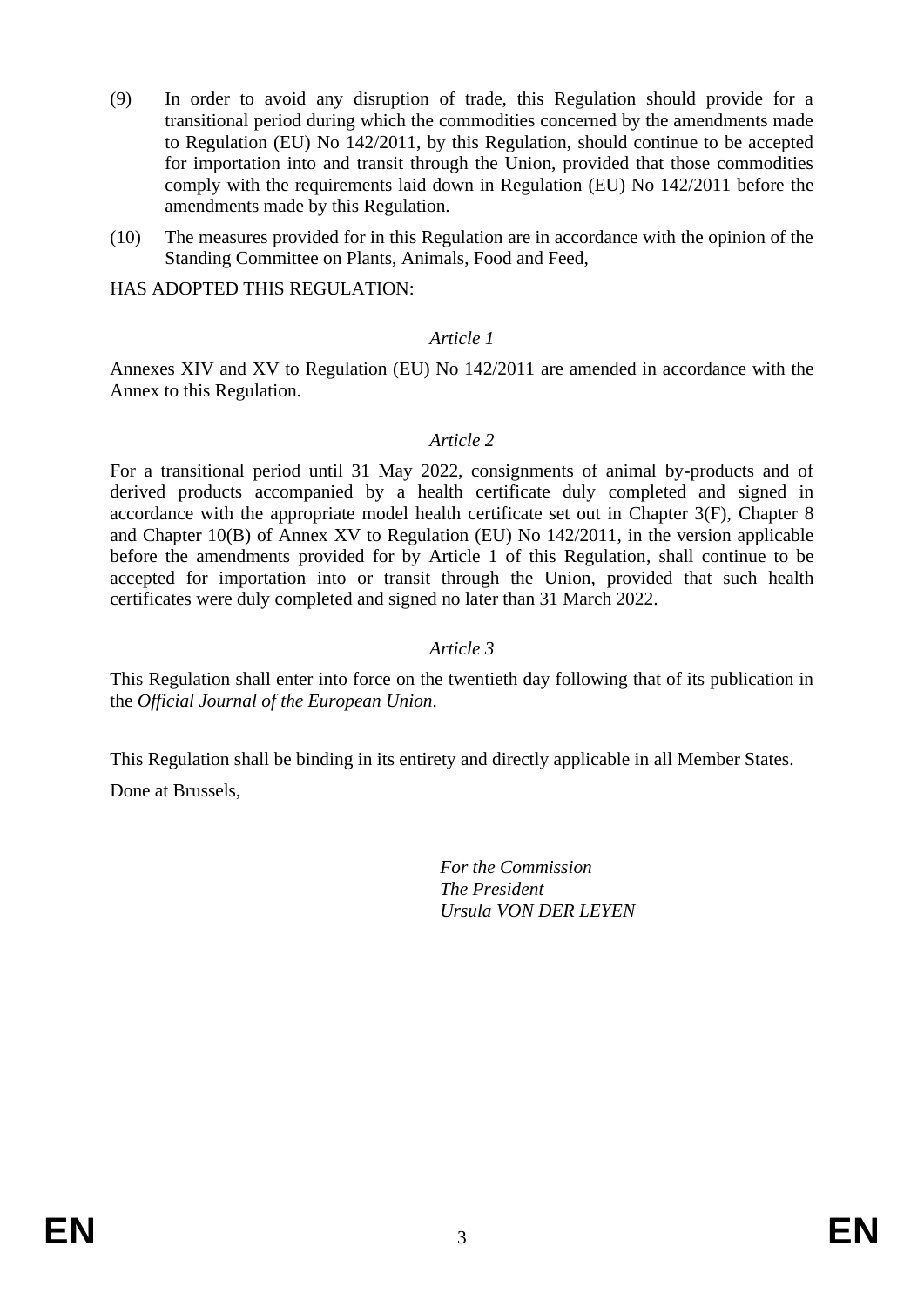#### **EN**

#### **ANNEX**

Regulation (EU) No 142/2011 is amended as follows:

1. in Annex XIV, Chapter II, Section 1, Table 2, row 14, column 'third countries' list', the following point (d) is added:

'(d) In the case of fur for the manufacture of derived products:

Third countries listed in Part 1 of Annex XIII to Commission Implementing Regulation (EU) 2021/404\* from which the entry into the Union of fresh meat of ungulates is authorised.

\* Commission Implementing Regulation (EU) 2021/404 of 24 March 2021 laying down the lists of third countries, territories or zones thereof from which the entry into the Union of animals, germinal products and products of animal origin is permitted in accordance with Regulation (EU) 2016/429 of the European Parliament and the Council (OJ L 114, 31.3.2021, p. 1).'.

2. Annex XV is amended as follows:

\_\_\_\_\_\_\_\_\_\_\_\_\_

(a) Chapter 3(F) is replaced by the following: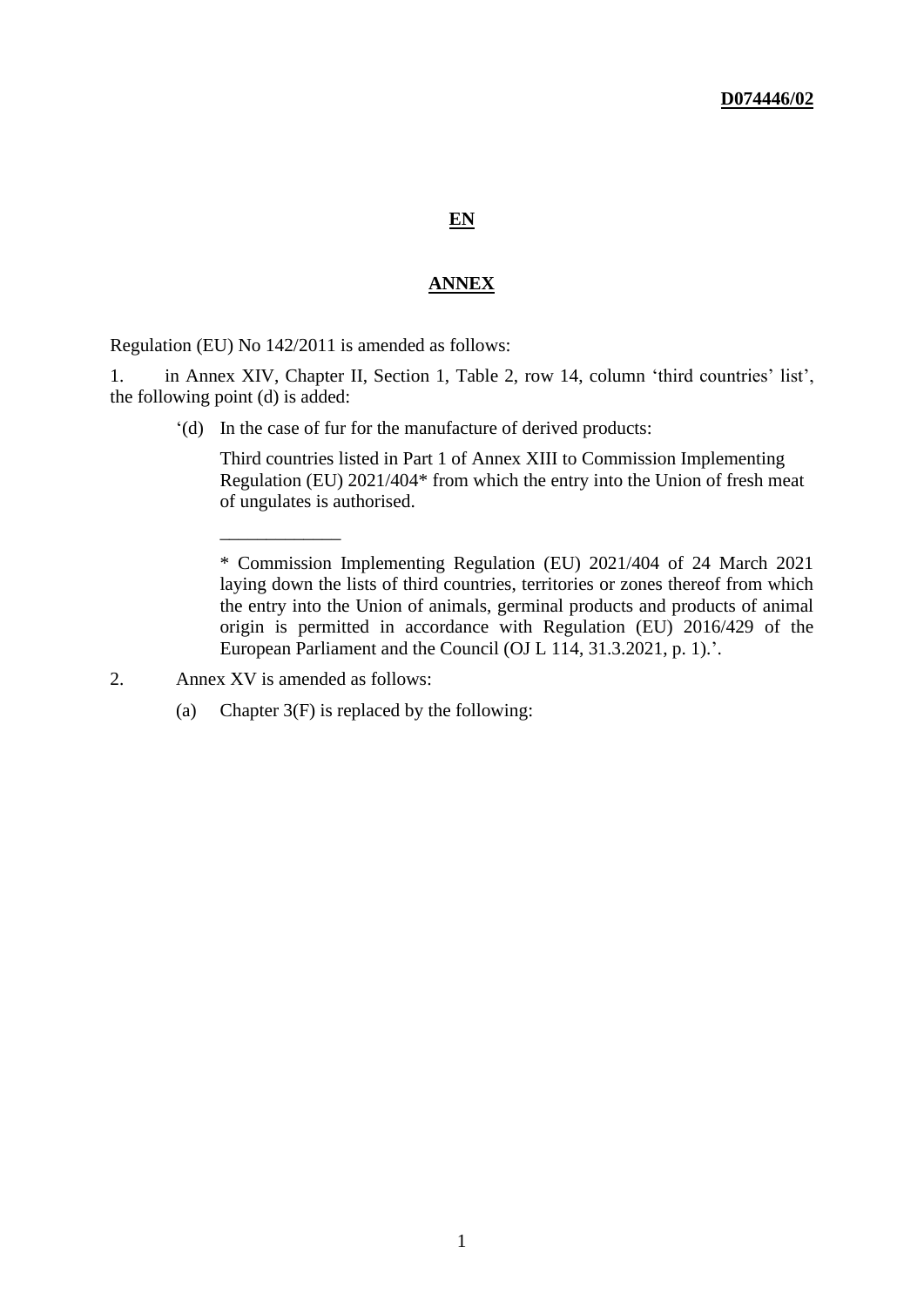# 'CHAPTER 3(F)

# **Health certificate**

*For animal by-products(3) for the manufacture of petfood, intended for dispatch to or for transit through(<sup>2</sup> ) the European Union*

|                                           | <b>COUNTRY:</b>                                                                                                     | Veterinary certificate to EU                                                                                 |  |  |  |  |  |
|-------------------------------------------|---------------------------------------------------------------------------------------------------------------------|--------------------------------------------------------------------------------------------------------------|--|--|--|--|--|
|                                           | Consignor<br>I.1.<br>Name                                                                                           | I.2.a.<br>Certificate reference No<br>I.2.                                                                   |  |  |  |  |  |
|                                           | Address                                                                                                             | I.3.<br>Central competent authority                                                                          |  |  |  |  |  |
|                                           | Tel.                                                                                                                | Local competent authority<br>I.4.                                                                            |  |  |  |  |  |
| Part I: Details of dispatched consignment | Consignee<br>I.5.<br>Name<br>Address<br>Postcode<br>Tel.                                                            | Person responsible for the load in EU<br>I.6.<br>Name<br>Address<br>Postcode<br>Tel.                         |  |  |  |  |  |
|                                           | I.7. Country of<br>ISO code<br>I.8. Region of origin<br>Code<br>origin                                              | ISO code<br>Region of<br>I.9. Country of<br>Code<br>I.10.<br>destination<br>destination                      |  |  |  |  |  |
|                                           | I.11. Place of origin                                                                                               | I.12. Place of destination                                                                                   |  |  |  |  |  |
|                                           | Approval number<br>Name<br>Address<br>Name<br>Approval number<br>Address<br>Name<br>Approval number<br>Address      | Custom warehouse<br>□<br>Name<br>Approval number<br>Address<br>Postcode                                      |  |  |  |  |  |
|                                           | I.13. Place of loading                                                                                              | I.14. Date of departure                                                                                      |  |  |  |  |  |
|                                           | I.15. Means of transport<br>Aeroplane $\Box$<br>Ship $\Box$<br>Railway wagon □                                      | I.16. Entry BIP in EU                                                                                        |  |  |  |  |  |
|                                           | Road vehicle $\Box$<br>Other $\Box$<br>Identification<br>Documentation references                                   | I.17.                                                                                                        |  |  |  |  |  |
|                                           | I.18. Description of commodity                                                                                      | I.19. Commodity code (HS code)                                                                               |  |  |  |  |  |
|                                           |                                                                                                                     | I.20. Quantity                                                                                               |  |  |  |  |  |
|                                           | I.21. Temperature of product<br>Ambient <sup>1</sup><br>Chilled $\Box$                                              | I.22. Number of packages<br>Frozen $\Box$                                                                    |  |  |  |  |  |
|                                           | I.23. Seal/Container No                                                                                             | I.24. Type of packaging                                                                                      |  |  |  |  |  |
|                                           | I.25. Commodities certified for:<br>Manufacture of petfood $\Box$<br>Technical use $\Box$<br>Further process $\Box$ |                                                                                                              |  |  |  |  |  |
|                                           | I.26. For transit through EU to third country                                                                       | I.27. For import or admission into EU                                                                        |  |  |  |  |  |
|                                           | Third country<br>ISO code                                                                                           |                                                                                                              |  |  |  |  |  |
|                                           | I.28. Identification of the commodities                                                                             |                                                                                                              |  |  |  |  |  |
|                                           | Species (Scientific name)<br>Nature of commodity                                                                    | Approval number of establishments<br>Manufacturing plant<br>Number of packages<br>Net weight<br>Batch number |  |  |  |  |  |
|                                           |                                                                                                                     |                                                                                                              |  |  |  |  |  |

2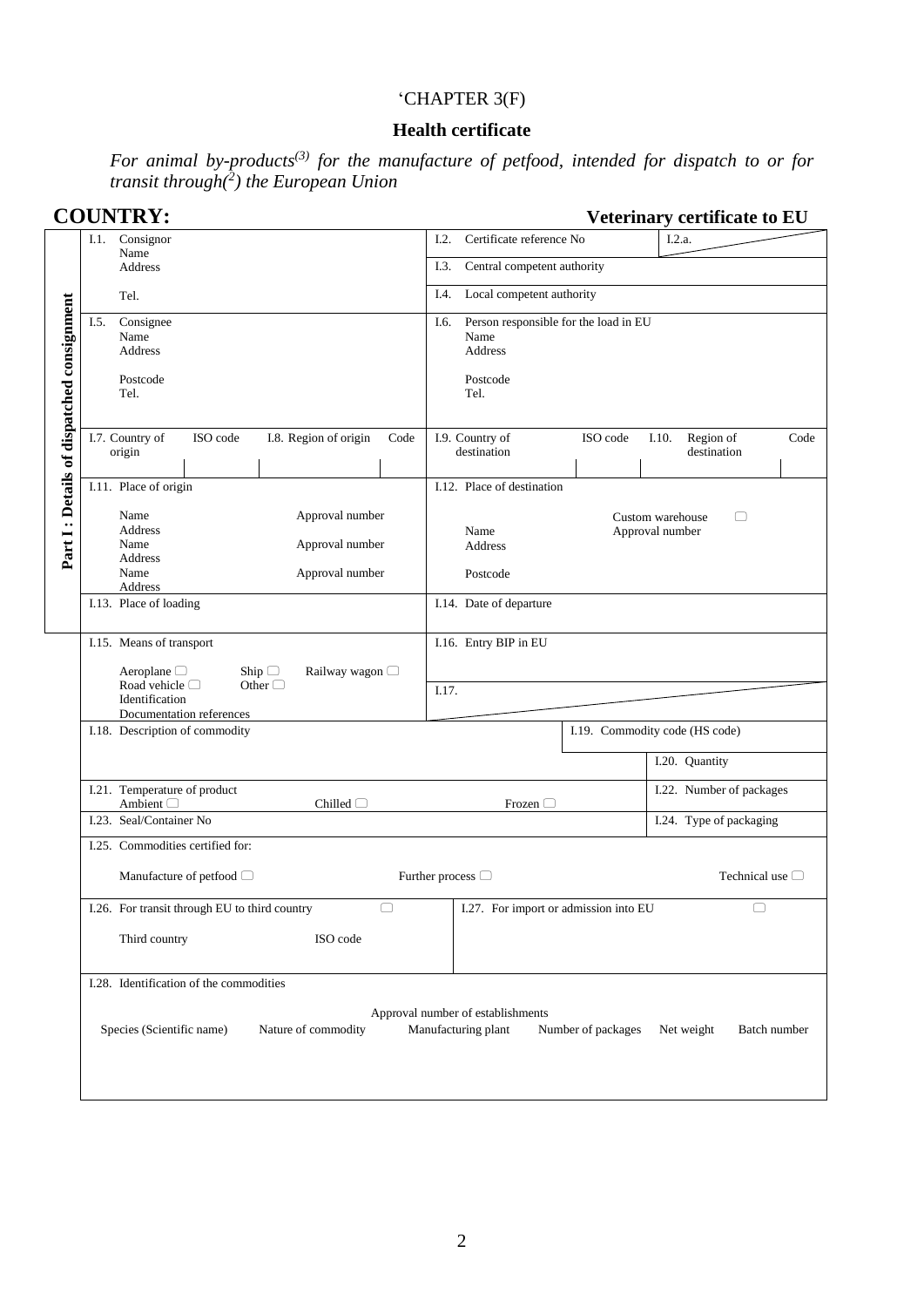|                        | П.                  | <b>Health information</b>                                                                                                                                                                                                                                                                      |          |                                                                                                                                                                                                                                            | II.a. Certificate reference No                                                                                                                                                                                                                                                 | II.b.                                                                                                                                                                                                                                                                                                                                                                                                                                                                         |  |  |
|------------------------|---------------------|------------------------------------------------------------------------------------------------------------------------------------------------------------------------------------------------------------------------------------------------------------------------------------------------|----------|--------------------------------------------------------------------------------------------------------------------------------------------------------------------------------------------------------------------------------------------|--------------------------------------------------------------------------------------------------------------------------------------------------------------------------------------------------------------------------------------------------------------------------------|-------------------------------------------------------------------------------------------------------------------------------------------------------------------------------------------------------------------------------------------------------------------------------------------------------------------------------------------------------------------------------------------------------------------------------------------------------------------------------|--|--|
|                        |                     | I, the undersigned official veterinarian, declare that I have read and understood Regulation<br>(EC) No 1069/2009 of the European Parliament and of the Council( $1a$ ) and Commission<br>Regulation (EU) No 142/2011( <sup>1b</sup> ), and in particular Chapter II of Annex XIV thereto, and |          |                                                                                                                                                                                                                                            |                                                                                                                                                                                                                                                                                |                                                                                                                                                                                                                                                                                                                                                                                                                                                                               |  |  |
|                        |                     |                                                                                                                                                                                                                                                                                                |          |                                                                                                                                                                                                                                            | certify that the animal by-products described above:                                                                                                                                                                                                                           |                                                                                                                                                                                                                                                                                                                                                                                                                                                                               |  |  |
|                        |                     | II.1.1.                                                                                                                                                                                                                                                                                        | below;   |                                                                                                                                                                                                                                            |                                                                                                                                                                                                                                                                                | consist of animal by-products that satisfy the animal health requirements                                                                                                                                                                                                                                                                                                                                                                                                     |  |  |
| Part II: Certification |                     | II.1.2.                                                                                                                                                                                                                                                                                        | animals: |                                                                                                                                                                                                                                            |                                                                                                                                                                                                                                                                                |                                                                                                                                                                                                                                                                                                                                                                                                                                                                               |  |  |
|                        |                     | $(2)$ either                                                                                                                                                                                                                                                                                   |          |                                                                                                                                                                                                                                            | months preceding the date of slaughter or production;]                                                                                                                                                                                                                         | [that have remained in this territory since birth or for a period of at least three                                                                                                                                                                                                                                                                                                                                                                                           |  |  |
|                        |                     | $(^2)$ or                                                                                                                                                                                                                                                                                      |          |                                                                                                                                                                                                                                            | [that were killed in the wild in this territory( $^{1d}$ );]                                                                                                                                                                                                                   |                                                                                                                                                                                                                                                                                                                                                                                                                                                                               |  |  |
|                        |                     | $(^2)$ or                                                                                                                                                                                                                                                                                      |          |                                                                                                                                                                                                                                            | animals or terrestrial or aquatic invertebrates;]                                                                                                                                                                                                                              | [that are animals of the zoological orders Rodentia or Lagomorpha, aquatic                                                                                                                                                                                                                                                                                                                                                                                                    |  |  |
|                        | $(2)$ either        | [II.1.3]                                                                                                                                                                                                                                                                                       |          |                                                                                                                                                                                                                                            | killed to eradicate any epizootic disease, and which                                                                                                                                                                                                                           | have been obtained or produced from animals which were not slaughtered or                                                                                                                                                                                                                                                                                                                                                                                                     |  |  |
|                        |                     |                                                                                                                                                                                                                                                                                                | (a)      |                                                                                                                                                                                                                                            | come from holdings where                                                                                                                                                                                                                                                       |                                                                                                                                                                                                                                                                                                                                                                                                                                                                               |  |  |
|                        |                     |                                                                                                                                                                                                                                                                                                | (i)      |                                                                                                                                                                                                                                            | preceding 30 days; and                                                                                                                                                                                                                                                         | for the following diseases for which the animals are listed in<br>accordance with Implementing Regulation (EU) 2018/1882, there<br>has been no case/outbreak of rinderpest, Newcastle disease or<br>highly pathogenic avian influenza during the period of the<br>preceding 30 days, nor of classical or African swine fever during<br>the period of the preceding 40 days; nor in the holdings situated in<br>their vicinity within a 10 km radius, during the period of the |  |  |
|                        | (ii)                |                                                                                                                                                                                                                                                                                                |          | where there has been no case/outbreak of foot-and-mouth disease<br>during the period of the preceding 60 days, nor in the holdings<br>situated in their vicinity within a 25 km radius, during the period<br>of the preceding 30 days; and |                                                                                                                                                                                                                                                                                |                                                                                                                                                                                                                                                                                                                                                                                                                                                                               |  |  |
|                        | $(2)$ either $[(b)$ |                                                                                                                                                                                                                                                                                                |          |                                                                                                                                                                                                                                            | not comply with the same health conditions;]]                                                                                                                                                                                                                                  | have remained in their holdings of origin for a period of at least 40 days<br>before the date of departure and which have been transported directly to<br>the slaughterhouse without any contact with other animals which did                                                                                                                                                                                                                                                 |  |  |
|                        |                     | $(2)$ or                                                                                                                                                                                                                                                                                       | [(b)]    |                                                                                                                                                                                                                                            | 2021/404, and at the slaughterhouse                                                                                                                                                                                                                                            | have remained on holdings under veterinary supervision in the third<br>country or part of the territory of the third country-of origin from which<br>imports of fresh meat of ungulates are authorised without any<br>restrictions in accordance with Implementing Regulation (EU)                                                                                                                                                                                            |  |  |
|                        |                     |                                                                                                                                                                                                                                                                                                | (i)      |                                                                                                                                                                                                                                            | are susceptible; and                                                                                                                                                                                                                                                           | have passed the ante-mortem health inspection during the period of<br>24 hours preceding the time of slaughter and have shown no<br>evidence of the diseases referred to above for which the animals                                                                                                                                                                                                                                                                          |  |  |
| (ii)                   |                     |                                                                                                                                                                                                                                                                                                |          |                                                                                                                                                                                                                                            | have been handled before and at the time of slaughter or killing in<br>accordance with the relevant provisions of Union legislation and<br>have met requirements at least equivalent to those laid down in<br>Chapters II and III of Council Regulation (EC) No 1099/2009(4)]] |                                                                                                                                                                                                                                                                                                                                                                                                                                                                               |  |  |
|                        | $(^2)$ or           | [II.1.3]                                                                                                                                                                                                                                                                                       |          |                                                                                                                                                                                                                                            |                                                                                                                                                                                                                                                                                | have been obtained or produced from animals which were not killed to                                                                                                                                                                                                                                                                                                                                                                                                          |  |  |
|                        |                     |                                                                                                                                                                                                                                                                                                |          |                                                                                                                                                                                                                                            | eradicate any epizootic disease, and which<br>have been captured and killed in the wild in an area:                                                                                                                                                                            |                                                                                                                                                                                                                                                                                                                                                                                                                                                                               |  |  |
|                        |                     | (a)<br>(i)                                                                                                                                                                                                                                                                                     |          |                                                                                                                                                                                                                                            |                                                                                                                                                                                                                                                                                | in which within a 25 km radius there has been no case/outbreak of<br>any of the following diseases for which the animals are listed in<br>accordance with Implementing Regulation (EU) 2018/1882: foot-<br>and-mouth disease, rinderpest, Newcastle disease or highly                                                                                                                                                                                                         |  |  |
|                        |                     |                                                                                                                                                                                                                                                                                                |          |                                                                                                                                                                                                                                            |                                                                                                                                                                                                                                                                                | pathogenic avian influenza during the period of the preceding 30                                                                                                                                                                                                                                                                                                                                                                                                              |  |  |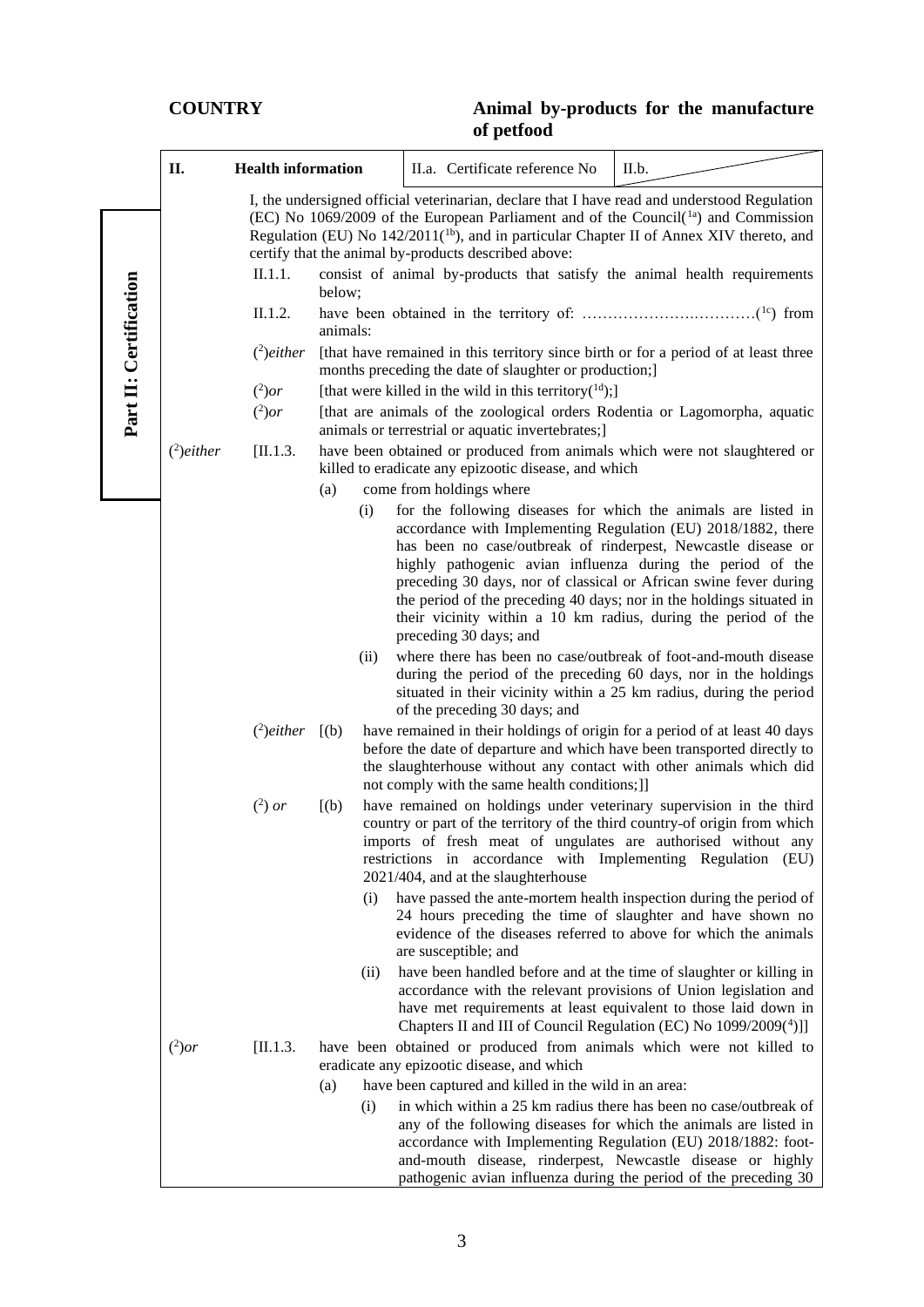| П. | <b>Health information</b> |              | II.a. Certificate reference No<br>II.b.                                                                                                                                                                                                                                                                                                                                                                                                                                                                                                        |
|----|---------------------------|--------------|------------------------------------------------------------------------------------------------------------------------------------------------------------------------------------------------------------------------------------------------------------------------------------------------------------------------------------------------------------------------------------------------------------------------------------------------------------------------------------------------------------------------------------------------|
|    |                           |              | days, nor of classical or African swine fever during the period of<br>the preceding 40 days; and                                                                                                                                                                                                                                                                                                                                                                                                                                               |
|    |                           | (ii)         | situated at a distance of at least 20 km from any country or part of<br>the territory of a country not authorised for export to the European<br>Union of poultry material during the preceding 30 days or of<br>porcine material during the preceding 40 days; and                                                                                                                                                                                                                                                                             |
|    |                           | (b)          | which after killing were transported within a period of 12 hours<br>following the killing for chilling either to a collection centre and<br>immediately afterwards to a game-handling establishment, or directly to<br>a game-handling establishment;]                                                                                                                                                                                                                                                                                         |
|    | II.1.4.                   |              | have been obtained in an establishment around which, within a radius of 10<br>km, there has been no case/outbreak of the diseases referred to in point II.1.3<br>for which the animals are susceptible during the period of the preceding 30<br>days or, in the event of a case of disease, the preparation of raw material for<br>exportation to the European Union has been authorised only after the removal<br>of all meat, and the total cleaning and disinfection of the establishment under<br>the control of an official veterinarian; |
|    | II.1.5.                   |              | have been obtained and prepared without contact with any other material that<br>does not comply with the conditions required above, and it has been handled so<br>as to avoid contamination with pathogenic agents;                                                                                                                                                                                                                                                                                                                            |
|    | II.1.6.                   |              | have been packed in new packaging preventing any leakage and in officially<br>sealed containers bearing the label indicating 'RAW MATERIAL ONLY FOR<br>THE MANUFACTURE OF PETFOOD' and the name and address of the<br>establishment of destination in the European Union;                                                                                                                                                                                                                                                                      |
|    | II.1.7.                   |              | consist only of the following animal by-products:                                                                                                                                                                                                                                                                                                                                                                                                                                                                                              |
|    | $(2)$ either              | $\sqrt{ }$   | carcases and parts of animals slaughtered or, in the case of game, bodies<br>or parts of animals killed which were deemed fit for human<br>consumption in accordance with Union legislation until irreversibly<br>declared as animal by-products for commercial reasons;]                                                                                                                                                                                                                                                                      |
|    | $(^2)$ and/or [-          |              | carcases and the following parts originating either from animals that<br>have been slaughtered in a slaughterhouse and were considered fit for<br>slaughter for human consumption following an ante-mortem inspection<br>or bodies and the following parts of animals from game killed for<br>human consumption in accordance with Union legislation:                                                                                                                                                                                          |
|    |                           | (i)          | carcases or bodies and parts of animals which are rejected as unfit<br>for human consumption in accordance with Union legislation, but<br>which did not show any signs of disease communicable to humans<br>or animals;                                                                                                                                                                                                                                                                                                                        |
|    |                           | (ii)         | heads of poultry;                                                                                                                                                                                                                                                                                                                                                                                                                                                                                                                              |
|    |                           | (iii)        | hides and skins, including trimmings and splitting thereof, horns<br>and feet, including the phalanges and the carpus and metacarpus<br>bones, tarsus and metatarsus bones;                                                                                                                                                                                                                                                                                                                                                                    |
|    |                           | (iv)         | pig bristles;                                                                                                                                                                                                                                                                                                                                                                                                                                                                                                                                  |
|    |                           | (v)          | feathers;]                                                                                                                                                                                                                                                                                                                                                                                                                                                                                                                                     |
|    | $(^2)$ and/or [-          |              | animal by-products arising from the production of products intended for<br>human consumption, including degreased bone, greaves and centrifuge<br>or separator sludge from milk processing;]                                                                                                                                                                                                                                                                                                                                                   |
|    | $(^2)$ and/or [-          | arise;]      | products of animal origin, or foodstuffs containing products of animal<br>origin, which are no longer intended for human consumption for<br>commercial reasons or due to problems of manufacturing or packaging<br>defects or other defects from which no risk to public or animal health                                                                                                                                                                                                                                                      |
|    | $(^2)$ and/or             | $\mathsf{I}$ | aquatic animals, and parts of such animals, except sea mammals, which                                                                                                                                                                                                                                                                                                                                                                                                                                                                          |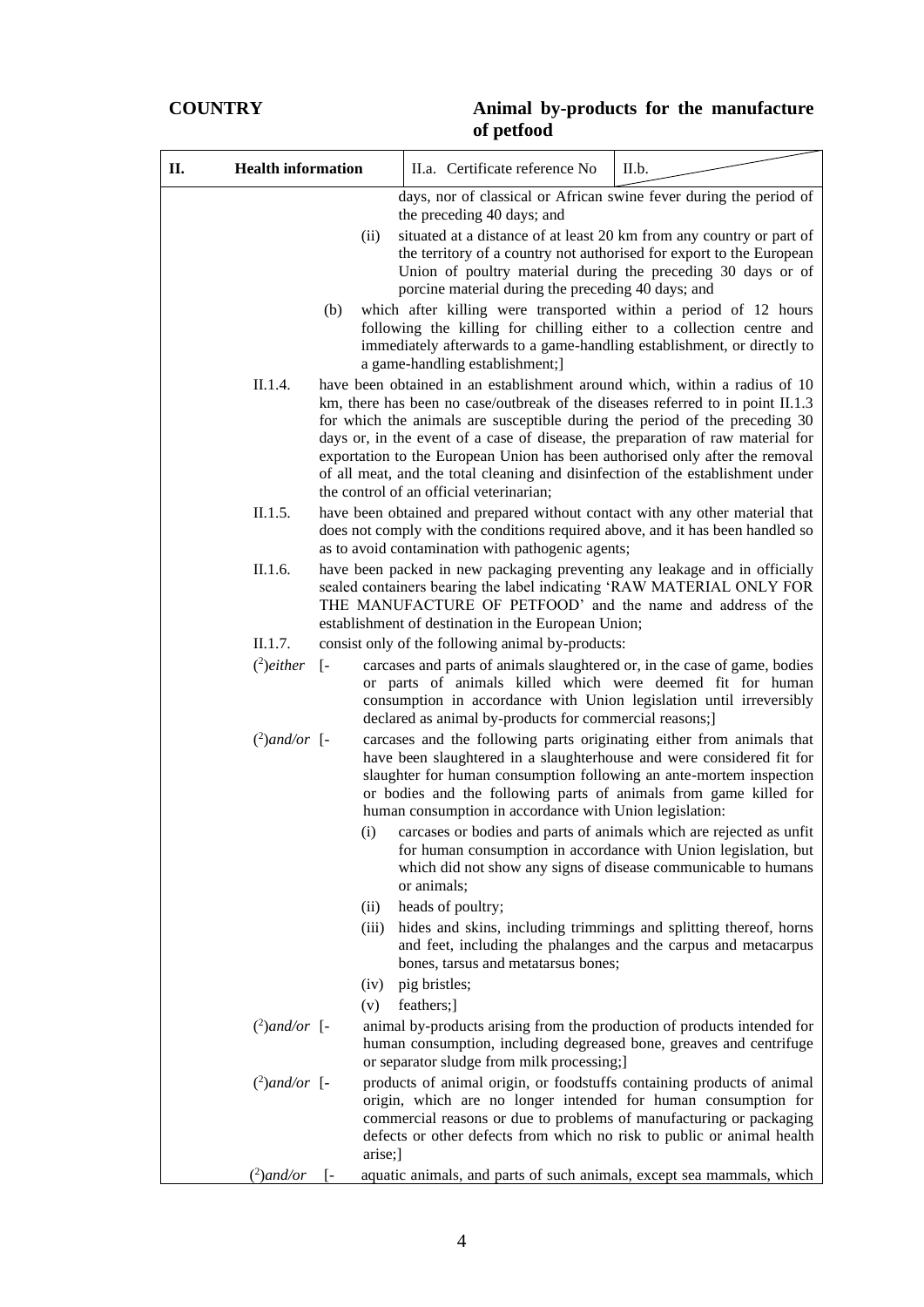| II.a. Certificate reference No                   | II.b.                                                                                                                                                                                                                                                                                                                                                                                                                                                                                                                                                                                                                                                                                                                                                                                                                                                                                                                                                                                                                                                                                                                                                                                                                                                                                                                                                                                                                                                                                                                                                                                                                                                                                                                                                                                                                                                                                                                                                                                                                                                                                                                                                                                                                                                                                                                                                                                                                                                                                                                                                                                                                                                                                                                                                                                                                                                                                                                                                                                                                                                                                                                                                                                                                                    |
|--------------------------------------------------|------------------------------------------------------------------------------------------------------------------------------------------------------------------------------------------------------------------------------------------------------------------------------------------------------------------------------------------------------------------------------------------------------------------------------------------------------------------------------------------------------------------------------------------------------------------------------------------------------------------------------------------------------------------------------------------------------------------------------------------------------------------------------------------------------------------------------------------------------------------------------------------------------------------------------------------------------------------------------------------------------------------------------------------------------------------------------------------------------------------------------------------------------------------------------------------------------------------------------------------------------------------------------------------------------------------------------------------------------------------------------------------------------------------------------------------------------------------------------------------------------------------------------------------------------------------------------------------------------------------------------------------------------------------------------------------------------------------------------------------------------------------------------------------------------------------------------------------------------------------------------------------------------------------------------------------------------------------------------------------------------------------------------------------------------------------------------------------------------------------------------------------------------------------------------------------------------------------------------------------------------------------------------------------------------------------------------------------------------------------------------------------------------------------------------------------------------------------------------------------------------------------------------------------------------------------------------------------------------------------------------------------------------------------------------------------------------------------------------------------------------------------------------------------------------------------------------------------------------------------------------------------------------------------------------------------------------------------------------------------------------------------------------------------------------------------------------------------------------------------------------------------------------------------------------------------------------------------------------------------|
|                                                  |                                                                                                                                                                                                                                                                                                                                                                                                                                                                                                                                                                                                                                                                                                                                                                                                                                                                                                                                                                                                                                                                                                                                                                                                                                                                                                                                                                                                                                                                                                                                                                                                                                                                                                                                                                                                                                                                                                                                                                                                                                                                                                                                                                                                                                                                                                                                                                                                                                                                                                                                                                                                                                                                                                                                                                                                                                                                                                                                                                                                                                                                                                                                                                                                                                          |
|                                                  |                                                                                                                                                                                                                                                                                                                                                                                                                                                                                                                                                                                                                                                                                                                                                                                                                                                                                                                                                                                                                                                                                                                                                                                                                                                                                                                                                                                                                                                                                                                                                                                                                                                                                                                                                                                                                                                                                                                                                                                                                                                                                                                                                                                                                                                                                                                                                                                                                                                                                                                                                                                                                                                                                                                                                                                                                                                                                                                                                                                                                                                                                                                                                                                                                                          |
|                                                  |                                                                                                                                                                                                                                                                                                                                                                                                                                                                                                                                                                                                                                                                                                                                                                                                                                                                                                                                                                                                                                                                                                                                                                                                                                                                                                                                                                                                                                                                                                                                                                                                                                                                                                                                                                                                                                                                                                                                                                                                                                                                                                                                                                                                                                                                                                                                                                                                                                                                                                                                                                                                                                                                                                                                                                                                                                                                                                                                                                                                                                                                                                                                                                                                                                          |
| shells from shellfish with soft tissue or flesh; |                                                                                                                                                                                                                                                                                                                                                                                                                                                                                                                                                                                                                                                                                                                                                                                                                                                                                                                                                                                                                                                                                                                                                                                                                                                                                                                                                                                                                                                                                                                                                                                                                                                                                                                                                                                                                                                                                                                                                                                                                                                                                                                                                                                                                                                                                                                                                                                                                                                                                                                                                                                                                                                                                                                                                                                                                                                                                                                                                                                                                                                                                                                                                                                                                                          |
|                                                  |                                                                                                                                                                                                                                                                                                                                                                                                                                                                                                                                                                                                                                                                                                                                                                                                                                                                                                                                                                                                                                                                                                                                                                                                                                                                                                                                                                                                                                                                                                                                                                                                                                                                                                                                                                                                                                                                                                                                                                                                                                                                                                                                                                                                                                                                                                                                                                                                                                                                                                                                                                                                                                                                                                                                                                                                                                                                                                                                                                                                                                                                                                                                                                                                                                          |
|                                                  |                                                                                                                                                                                                                                                                                                                                                                                                                                                                                                                                                                                                                                                                                                                                                                                                                                                                                                                                                                                                                                                                                                                                                                                                                                                                                                                                                                                                                                                                                                                                                                                                                                                                                                                                                                                                                                                                                                                                                                                                                                                                                                                                                                                                                                                                                                                                                                                                                                                                                                                                                                                                                                                                                                                                                                                                                                                                                                                                                                                                                                                                                                                                                                                                                                          |
| egg by-products, including egg shells;           |                                                                                                                                                                                                                                                                                                                                                                                                                                                                                                                                                                                                                                                                                                                                                                                                                                                                                                                                                                                                                                                                                                                                                                                                                                                                                                                                                                                                                                                                                                                                                                                                                                                                                                                                                                                                                                                                                                                                                                                                                                                                                                                                                                                                                                                                                                                                                                                                                                                                                                                                                                                                                                                                                                                                                                                                                                                                                                                                                                                                                                                                                                                                                                                                                                          |
| day-old chicks killed for commercial reasons;]   |                                                                                                                                                                                                                                                                                                                                                                                                                                                                                                                                                                                                                                                                                                                                                                                                                                                                                                                                                                                                                                                                                                                                                                                                                                                                                                                                                                                                                                                                                                                                                                                                                                                                                                                                                                                                                                                                                                                                                                                                                                                                                                                                                                                                                                                                                                                                                                                                                                                                                                                                                                                                                                                                                                                                                                                                                                                                                                                                                                                                                                                                                                                                                                                                                                          |
|                                                  |                                                                                                                                                                                                                                                                                                                                                                                                                                                                                                                                                                                                                                                                                                                                                                                                                                                                                                                                                                                                                                                                                                                                                                                                                                                                                                                                                                                                                                                                                                                                                                                                                                                                                                                                                                                                                                                                                                                                                                                                                                                                                                                                                                                                                                                                                                                                                                                                                                                                                                                                                                                                                                                                                                                                                                                                                                                                                                                                                                                                                                                                                                                                                                                                                                          |
|                                                  |                                                                                                                                                                                                                                                                                                                                                                                                                                                                                                                                                                                                                                                                                                                                                                                                                                                                                                                                                                                                                                                                                                                                                                                                                                                                                                                                                                                                                                                                                                                                                                                                                                                                                                                                                                                                                                                                                                                                                                                                                                                                                                                                                                                                                                                                                                                                                                                                                                                                                                                                                                                                                                                                                                                                                                                                                                                                                                                                                                                                                                                                                                                                                                                                                                          |
|                                                  |                                                                                                                                                                                                                                                                                                                                                                                                                                                                                                                                                                                                                                                                                                                                                                                                                                                                                                                                                                                                                                                                                                                                                                                                                                                                                                                                                                                                                                                                                                                                                                                                                                                                                                                                                                                                                                                                                                                                                                                                                                                                                                                                                                                                                                                                                                                                                                                                                                                                                                                                                                                                                                                                                                                                                                                                                                                                                                                                                                                                                                                                                                                                                                                                                                          |
|                                                  |                                                                                                                                                                                                                                                                                                                                                                                                                                                                                                                                                                                                                                                                                                                                                                                                                                                                                                                                                                                                                                                                                                                                                                                                                                                                                                                                                                                                                                                                                                                                                                                                                                                                                                                                                                                                                                                                                                                                                                                                                                                                                                                                                                                                                                                                                                                                                                                                                                                                                                                                                                                                                                                                                                                                                                                                                                                                                                                                                                                                                                                                                                                                                                                                                                          |
|                                                  |                                                                                                                                                                                                                                                                                                                                                                                                                                                                                                                                                                                                                                                                                                                                                                                                                                                                                                                                                                                                                                                                                                                                                                                                                                                                                                                                                                                                                                                                                                                                                                                                                                                                                                                                                                                                                                                                                                                                                                                                                                                                                                                                                                                                                                                                                                                                                                                                                                                                                                                                                                                                                                                                                                                                                                                                                                                                                                                                                                                                                                                                                                                                                                                                                                          |
|                                                  |                                                                                                                                                                                                                                                                                                                                                                                                                                                                                                                                                                                                                                                                                                                                                                                                                                                                                                                                                                                                                                                                                                                                                                                                                                                                                                                                                                                                                                                                                                                                                                                                                                                                                                                                                                                                                                                                                                                                                                                                                                                                                                                                                                                                                                                                                                                                                                                                                                                                                                                                                                                                                                                                                                                                                                                                                                                                                                                                                                                                                                                                                                                                                                                                                                          |
|                                                  |                                                                                                                                                                                                                                                                                                                                                                                                                                                                                                                                                                                                                                                                                                                                                                                                                                                                                                                                                                                                                                                                                                                                                                                                                                                                                                                                                                                                                                                                                                                                                                                                                                                                                                                                                                                                                                                                                                                                                                                                                                                                                                                                                                                                                                                                                                                                                                                                                                                                                                                                                                                                                                                                                                                                                                                                                                                                                                                                                                                                                                                                                                                                                                                                                                          |
|                                                  |                                                                                                                                                                                                                                                                                                                                                                                                                                                                                                                                                                                                                                                                                                                                                                                                                                                                                                                                                                                                                                                                                                                                                                                                                                                                                                                                                                                                                                                                                                                                                                                                                                                                                                                                                                                                                                                                                                                                                                                                                                                                                                                                                                                                                                                                                                                                                                                                                                                                                                                                                                                                                                                                                                                                                                                                                                                                                                                                                                                                                                                                                                                                                                                                                                          |
|                                                  |                                                                                                                                                                                                                                                                                                                                                                                                                                                                                                                                                                                                                                                                                                                                                                                                                                                                                                                                                                                                                                                                                                                                                                                                                                                                                                                                                                                                                                                                                                                                                                                                                                                                                                                                                                                                                                                                                                                                                                                                                                                                                                                                                                                                                                                                                                                                                                                                                                                                                                                                                                                                                                                                                                                                                                                                                                                                                                                                                                                                                                                                                                                                                                                                                                          |
|                                                  |                                                                                                                                                                                                                                                                                                                                                                                                                                                                                                                                                                                                                                                                                                                                                                                                                                                                                                                                                                                                                                                                                                                                                                                                                                                                                                                                                                                                                                                                                                                                                                                                                                                                                                                                                                                                                                                                                                                                                                                                                                                                                                                                                                                                                                                                                                                                                                                                                                                                                                                                                                                                                                                                                                                                                                                                                                                                                                                                                                                                                                                                                                                                                                                                                                          |
| above.                                           | did not show any signs of diseases communicable to humans or<br>animals;<br>animal by-products from aquatic animals originating from plants or<br>establishments manufacturing products for human consumption;]<br>the following material originating from animals which did not show any<br>signs of disease communicable through that material to humans or<br>animals:<br>the following originating from terrestrial animals:<br>hatchery by-products,<br>eggs,<br>animal by-products from aquatic or terrestrial invertebrates, other than<br>species pathogenic to humans or animals;]<br>animals and parts thereof of the zoological orders of Rodentia and<br>Lagomorpha, except Category 1 material as referred to in Article 8,<br>point (a)(iii), (iv) and (v), of Regulation (EC) No 1069/2009 and<br>Category 2 material as referred to in Article 9, points (a) to (g), of that<br>Regulation;]<br>material from animals which have been treated with certain substances<br>which are prohibited by Council Directive $96/22/EC(^{4a})$ , the import of<br>the material being permitted in accordance with Article 35, point (a)(ii)<br>of Regulation (EC) No 1069/2009;]<br>have been deep-frozen at the plant of origin or have been preserved in<br>accordance with European Union legislation in such a way that they will not<br>spoil between dispatch and delivery to the plant of destination in the European<br>Union or during the transit through the European Union;<br>in the case of raw material derived from animals which have been treated with<br>certain substances prohibited by Directive 96/22/EC for the manufacture of<br>petfood, the import being permitted in accordance with Article 35, point (a)(ii)<br>of Regulation (EC) No 1069/2009:<br>it has been marked in the third country before entry into the territory of<br>the European Union by a cross of liquefied charcoal or activated carbon<br>on each outer side of each frozen block, or, when the raw material is<br>transported in pallets which are not divided into separate consignments<br>during transport to the petfood plant of destination in the European Union<br>or during the transit through the European Union, on each outer side of<br>each pallet, in a way that the marking covers at least 70 % of the diagonal<br>length of the frozen block and be of at least 10 cm width;<br>in the case of material which is not frozen, the raw material has been<br>marked in the third country before entry into the territory of the European<br>Union by spraying it with liquefied charcoal or by applying charcoal<br>powder in such a way that the charcoal is clearly visible on the material;<br>where the animal by-products are made up of raw material which has<br>been treated as referred to above and other non-treated raw material, all<br>the raw materials have been marked as referred to in point (a) and (b)<br>Specific requirements<br>The by-products in this consignment come from animals that have been kept in<br>the territory referred to in point $(II.1.2)$ , where vaccination programmes against<br>foot-and-mouth disease are being regularly carried out and officially controlled |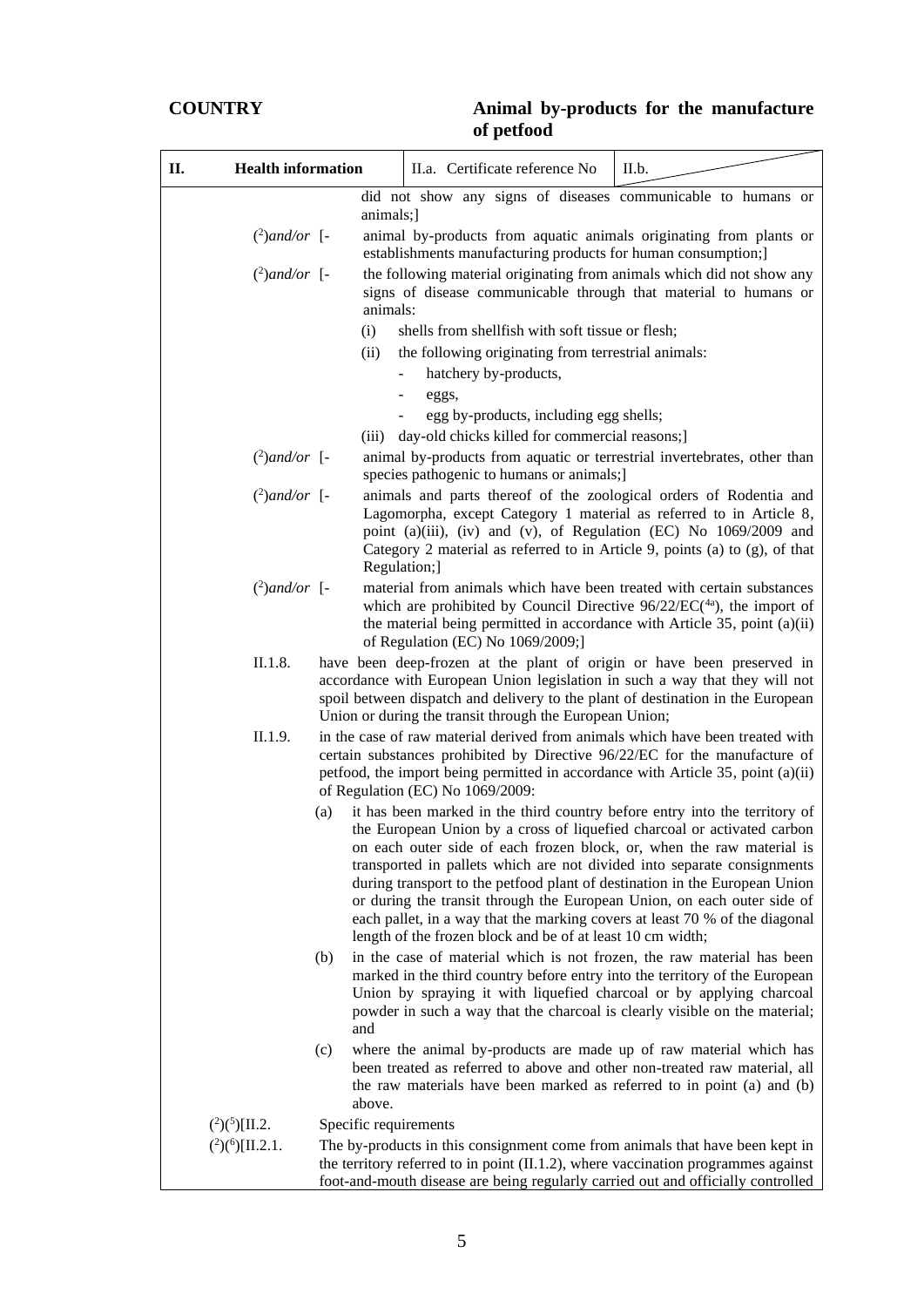| <b>Health information</b><br>П.                                                                                                                                                                                                                                                          | II.a. Certificate reference No                                                                                                                                                                                                                                                                                                                                                                                                                                                                                                                                                                                                | II.b.                                                                                                                                                                                                                                                                                                                                                                                                                                                     |  |  |  |
|------------------------------------------------------------------------------------------------------------------------------------------------------------------------------------------------------------------------------------------------------------------------------------------|-------------------------------------------------------------------------------------------------------------------------------------------------------------------------------------------------------------------------------------------------------------------------------------------------------------------------------------------------------------------------------------------------------------------------------------------------------------------------------------------------------------------------------------------------------------------------------------------------------------------------------|-----------------------------------------------------------------------------------------------------------------------------------------------------------------------------------------------------------------------------------------------------------------------------------------------------------------------------------------------------------------------------------------------------------------------------------------------------------|--|--|--|
|                                                                                                                                                                                                                                                                                          | in domestic bovine animals.]                                                                                                                                                                                                                                                                                                                                                                                                                                                                                                                                                                                                  |                                                                                                                                                                                                                                                                                                                                                                                                                                                           |  |  |  |
| $(^{2})(^{7})$ [II.2.2.                                                                                                                                                                                                                                                                  | The by-products in this consignment consist only of animal by-products<br>derived from trimmed offal of domestic ruminants, which have maturated at an<br>ambient temperature of more than $+ 2$ °C for a period of at least three hours, or<br>in the case of masseter muscles of bovine animals and deboned meat of<br>domestic animals, for a period of at least 24 hours.]                                                                                                                                                                                                                                                |                                                                                                                                                                                                                                                                                                                                                                                                                                                           |  |  |  |
| $(^{2})$ [II.3.                                                                                                                                                                                                                                                                          | the animal by-products for the manufacture of petfood contains or is obtained<br>from animal-by products of ruminant origin and:                                                                                                                                                                                                                                                                                                                                                                                                                                                                                              |                                                                                                                                                                                                                                                                                                                                                                                                                                                           |  |  |  |
| $(2)$ either<br>case;]]                                                                                                                                                                                                                                                                  | [originate from a country or region, which is classified as posing a negligible<br>bovine spongiform encephalopathy (BSE) risk in accordance with Commission<br>Decision $2007/453/EC(^{8})$ , and in which there has been no indigenous BSE                                                                                                                                                                                                                                                                                                                                                                                  |                                                                                                                                                                                                                                                                                                                                                                                                                                                           |  |  |  |
| $(^2)$ or<br>$\binom{2}{2}$ either                                                                                                                                                                                                                                                       | [originate from a country or region classified as posing a negligible BSE risk in<br>accordance with Decision 2007/453/EC in which there has been an indigenous<br>BSE case, and the animal by-products or derived products were derived from<br>animals born after the date from which the ban on the feeding of ruminants<br>with meat-and-bone meal and greaves derived from ruminants, as defined in<br>the World Organisation for Animal Health (OIE) Terrestrial Animal Health<br>Code, has been effectively enforced in that country or region, and<br>[are derived from ruminants other than bovine, ovine or caprine |                                                                                                                                                                                                                                                                                                                                                                                                                                                           |  |  |  |
| $(^2)$ or                                                                                                                                                                                                                                                                                | animals.]]]<br>[are derived from bovine, ovine or caprine animals born,<br>continuously reared and slaughtered in a country or region<br>classified as posing a negligible BSE risk in accordance with<br>Decision 2007/453/EC.]]]                                                                                                                                                                                                                                                                                                                                                                                            |                                                                                                                                                                                                                                                                                                                                                                                                                                                           |  |  |  |
| $(^2)$ or                                                                                                                                                                                                                                                                                | [do not contain:                                                                                                                                                                                                                                                                                                                                                                                                                                                                                                                                                                                                              |                                                                                                                                                                                                                                                                                                                                                                                                                                                           |  |  |  |
|                                                                                                                                                                                                                                                                                          | (a)<br>and of the Council( $9$ );                                                                                                                                                                                                                                                                                                                                                                                                                                                                                                                                                                                             | specified risk material as defined in point 1 of Annex V to<br>Regulation (EC) No 999/2001 of the European Parliament                                                                                                                                                                                                                                                                                                                                     |  |  |  |
|                                                                                                                                                                                                                                                                                          | (b)<br>been no indigenous BSE case,                                                                                                                                                                                                                                                                                                                                                                                                                                                                                                                                                                                           | mechanically separated meat obtained from bones of bovine,<br>ovine or caprine animals, except from those animals that<br>were born, continuously reared and slaughtered in a country<br>or region classified as posing a negligible BSE risk in<br>accordance with Decision 2007/453/EC, in which there has                                                                                                                                              |  |  |  |
|                                                                                                                                                                                                                                                                                          | (c)<br>risk in accordance with Decision 2007/453/EC.]]]                                                                                                                                                                                                                                                                                                                                                                                                                                                                                                                                                                       | animal by-product obtained from bovine, ovine or caprine<br>animals which have been killed, after stunning, by laceration<br>of the central nervous tissue by means of an elongated rod-<br>shaped instrument introduced into the cranial cavity, or by<br>means of gas injected into the cranial cavity, except for those<br>animals that were born, continuously reared and slaughtered<br>in a country or region classified as posing a negligible BSE |  |  |  |
| <b>Notes</b>                                                                                                                                                                                                                                                                             |                                                                                                                                                                                                                                                                                                                                                                                                                                                                                                                                                                                                                               |                                                                                                                                                                                                                                                                                                                                                                                                                                                           |  |  |  |
| Part I:                                                                                                                                                                                                                                                                                  |                                                                                                                                                                                                                                                                                                                                                                                                                                                                                                                                                                                                                               |                                                                                                                                                                                                                                                                                                                                                                                                                                                           |  |  |  |
| Box reference I.6: Person responsible for the consignment in the European Union: this box is to<br>be filled in only if it is a certificate for transit commodity; it may be filled in if the certificate is                                                                             |                                                                                                                                                                                                                                                                                                                                                                                                                                                                                                                                                                                                                               |                                                                                                                                                                                                                                                                                                                                                                                                                                                           |  |  |  |
| for a commodity to be imported into the European Union.<br>Box reference I.12: Place of destination: this box is to be filled in only if it is a certificate for a<br>transit commodity. Products in transit may only be stored in free zones, free warehouses and<br>custom warehouses. |                                                                                                                                                                                                                                                                                                                                                                                                                                                                                                                                                                                                                               |                                                                                                                                                                                                                                                                                                                                                                                                                                                           |  |  |  |

– Box reference I.15: Registration number (railway wagons or container and lorries), flight number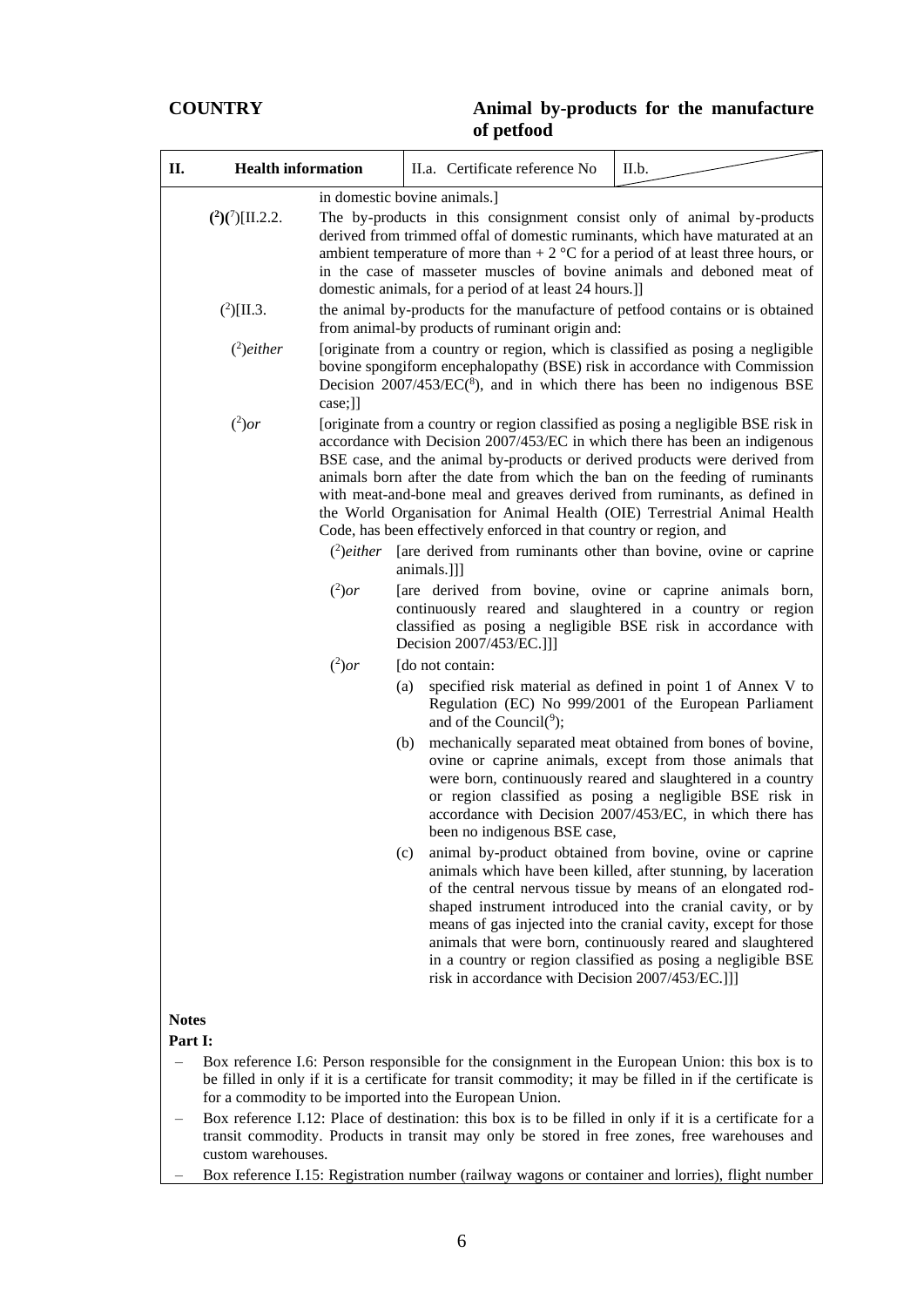| П.                       | <b>Health information</b><br>II.a. Certificate reference No<br>II.b.                                                                                                                                                                                                                                                                                                                                                                                                                                                                                                                          |                                                                                                                                                                                    |  |  |  |  |  |
|--------------------------|-----------------------------------------------------------------------------------------------------------------------------------------------------------------------------------------------------------------------------------------------------------------------------------------------------------------------------------------------------------------------------------------------------------------------------------------------------------------------------------------------------------------------------------------------------------------------------------------------|------------------------------------------------------------------------------------------------------------------------------------------------------------------------------------|--|--|--|--|--|
|                          | (aircraft) or name (ship); information is to be provided in the case of unloading and reloading in<br>the European Union.                                                                                                                                                                                                                                                                                                                                                                                                                                                                     |                                                                                                                                                                                    |  |  |  |  |  |
|                          | 05.11.91 or 05.11.99; 23.01; 41.01.                                                                                                                                                                                                                                                                                                                                                                                                                                                                                                                                                           | Box reference I.19: use the appropriate Harmonized System (HS) code: 05.04; 05.06; 05.07;                                                                                          |  |  |  |  |  |
|                          | must be included.                                                                                                                                                                                                                                                                                                                                                                                                                                                                                                                                                                             | Box reference I.23: for bulk containers, the container number and the seal number (if applicable)                                                                                  |  |  |  |  |  |
|                          | animals, and the production or manufacturing of petfood.                                                                                                                                                                                                                                                                                                                                                                                                                                                                                                                                      | Box reference I.25: technical use: any use other than feeding of farmed animals, other than fur                                                                                    |  |  |  |  |  |
|                          |                                                                                                                                                                                                                                                                                                                                                                                                                                                                                                                                                                                               | Box reference I.26 and I.27: fill in according to whether it is a transit or an import certificate.                                                                                |  |  |  |  |  |
|                          | Box reference I.28:                                                                                                                                                                                                                                                                                                                                                                                                                                                                                                                                                                           |                                                                                                                                                                                    |  |  |  |  |  |
|                          | Crustacea;                                                                                                                                                                                                                                                                                                                                                                                                                                                                                                                                                                                    | species: select from the following: Aves, Ruminantia, Suidae, Mammalia other than<br>Ruminantia or Suidae, Pesca, Mollusca, Crustacea, invertebrates other than Mollusca and       |  |  |  |  |  |
|                          |                                                                                                                                                                                                                                                                                                                                                                                                                                                                                                                                                                                               | manufacturing plant: provide the veterinary control number of the approved establishment.                                                                                          |  |  |  |  |  |
| Part II:                 |                                                                                                                                                                                                                                                                                                                                                                                                                                                                                                                                                                                               |                                                                                                                                                                                    |  |  |  |  |  |
| $(^{1a})$                | OJ L 300, 14.11.2009, p. 1.                                                                                                                                                                                                                                                                                                                                                                                                                                                                                                                                                                   |                                                                                                                                                                                    |  |  |  |  |  |
| $(^{1b})$                | OJ L 54, 26.2.2011, p. 1.                                                                                                                                                                                                                                                                                                                                                                                                                                                                                                                                                                     |                                                                                                                                                                                    |  |  |  |  |  |
| $\binom{1}{c}$           |                                                                                                                                                                                                                                                                                                                                                                                                                                                                                                                                                                                               | The name and ISO code number of the exporting country as laid down in:                                                                                                             |  |  |  |  |  |
|                          | 31.3.2021, p. 1);                                                                                                                                                                                                                                                                                                                                                                                                                                                                                                                                                                             | Part 1 of Annex XIII to Commission Implementing Regulation (EU) 2021/404 (OJ L 114,                                                                                                |  |  |  |  |  |
|                          |                                                                                                                                                                                                                                                                                                                                                                                                                                                                                                                                                                                               | Part 1 of Annex XIV to Implementing Regulation (EU) 2021/404, and                                                                                                                  |  |  |  |  |  |
|                          |                                                                                                                                                                                                                                                                                                                                                                                                                                                                                                                                                                                               | Part 1 of Annex I to Commission Regulation (EC) No 119/2009 (OJ L 39, 10.2.2009, p. 12).                                                                                           |  |  |  |  |  |
|                          | the susceptible species concerned) must be included.                                                                                                                                                                                                                                                                                                                                                                                                                                                                                                                                          | In addition the ISO code of regionalisation in the abovementioned Annexes (where applicable for                                                                                    |  |  |  |  |  |
| $(^{1d})$                | species is authorised for importation into the European Union.                                                                                                                                                                                                                                                                                                                                                                                                                                                                                                                                | Only for countries from which game meat intended for human consumption of the same animal                                                                                          |  |  |  |  |  |
| $^{(2)}$                 | Delete as appropriate.                                                                                                                                                                                                                                                                                                                                                                                                                                                                                                                                                                        |                                                                                                                                                                                    |  |  |  |  |  |
| $\binom{3}{ }$           |                                                                                                                                                                                                                                                                                                                                                                                                                                                                                                                                                                                               | Excluding raw blood, raw milk, hides and skins, hooves and horn, pig bristles and feathers (see<br>relevant specific certificates in that Annex for the import of these products). |  |  |  |  |  |
| $(^{4})$                 | OJ L 303, 18.11.2009, p. 1.                                                                                                                                                                                                                                                                                                                                                                                                                                                                                                                                                                   |                                                                                                                                                                                    |  |  |  |  |  |
| (4a)                     | OJ L 125, 23.5.1996, p. 3.                                                                                                                                                                                                                                                                                                                                                                                                                                                                                                                                                                    |                                                                                                                                                                                    |  |  |  |  |  |
| $\binom{5}{ }$           | Supplementary guarantees to be provided when the material of domestic ruminants originated in<br>the territory of a South American or South African country or part thereof from where only<br>maturated and deboned fresh meat of domestic ruminants for human consumption is permitted for<br>exportation to the European Union. The whole masseter muscles of bovine animals, incised in<br>accordance with Section IV, Chapter I, Part B.1, of Annex I to Regulation (EC) No 854/2004 of<br>the European Parliament and of the Council (OJ L 139, 30.4.2004, p. 206), are also permitted. |                                                                                                                                                                                    |  |  |  |  |  |
| $^{(6)}$                 | Only for certain South American countries.                                                                                                                                                                                                                                                                                                                                                                                                                                                                                                                                                    |                                                                                                                                                                                    |  |  |  |  |  |
| (7)                      | Only for certain South American and South African countries.                                                                                                                                                                                                                                                                                                                                                                                                                                                                                                                                  |                                                                                                                                                                                    |  |  |  |  |  |
| $(^8)$                   | OJ L 172, 30.6.2007, p. 84.                                                                                                                                                                                                                                                                                                                                                                                                                                                                                                                                                                   |                                                                                                                                                                                    |  |  |  |  |  |
| (9)                      | OJ L 147, 31.5.2001, p. 1.                                                                                                                                                                                                                                                                                                                                                                                                                                                                                                                                                                    |                                                                                                                                                                                    |  |  |  |  |  |
| $\overline{\phantom{m}}$ |                                                                                                                                                                                                                                                                                                                                                                                                                                                                                                                                                                                               | The signature and the stamp must be in a different colour to that of the printing.                                                                                                 |  |  |  |  |  |

– Note for the person responsible for the consignment in the European Union: this certificate is only for veterinary purposes and must accompany the consignment until it reaches the border inspection post of the European Union.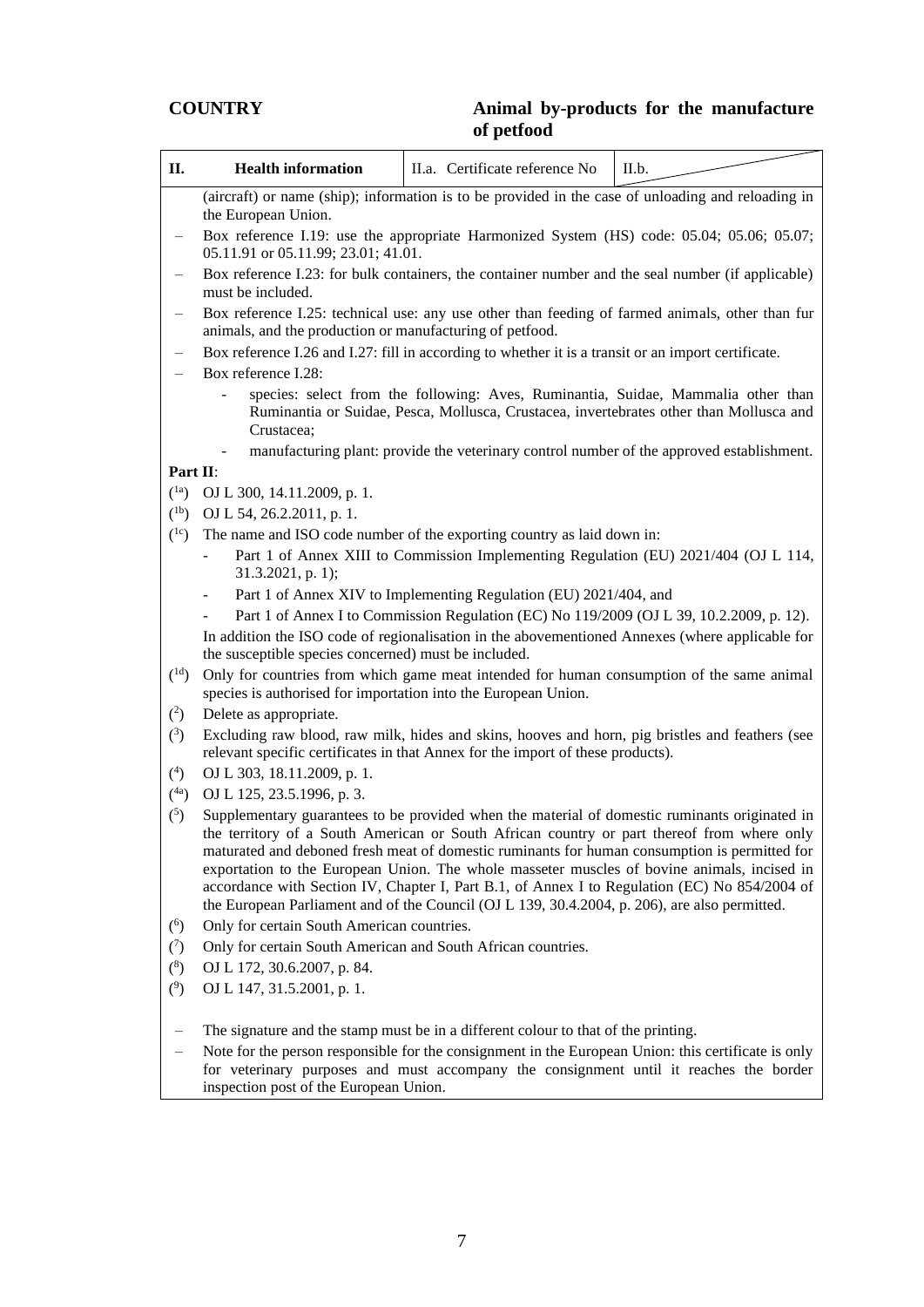| П.                         | <b>Health information</b>                | II.a. Certificate reference No | II.b.                    |  |  |  |  |  |
|----------------------------|------------------------------------------|--------------------------------|--------------------------|--|--|--|--|--|
|                            | Official veterinarian/Official inspector |                                |                          |  |  |  |  |  |
| Name (in capital letters): |                                          |                                | Qualification and title: |  |  |  |  |  |
|                            | Date:                                    |                                | Signature:               |  |  |  |  |  |
|                            | Stamp:                                   |                                |                          |  |  |  |  |  |
|                            |                                          |                                |                          |  |  |  |  |  |
|                            |                                          |                                |                          |  |  |  |  |  |
|                            |                                          |                                |                          |  |  |  |  |  |

';

(b) Chapter 8 is replaced by the following:

#### 'CHAPTER 8

#### **Health certificate**

*For animal by-products to be used for purposes outside the feed chain or for trade samples(2) , intended for dispatch to or for transit through(<sup>2</sup> ) the European Union*

|                                           | <b>COUNTRY:</b>                                                                                                                         |                                                                                             |                                     |          | Veterinary certificate to EU             |      |
|-------------------------------------------|-----------------------------------------------------------------------------------------------------------------------------------------|---------------------------------------------------------------------------------------------|-------------------------------------|----------|------------------------------------------|------|
|                                           | I.1. Consignor                                                                                                                          |                                                                                             | Certificate reference No<br>I.2.    |          | I.2.a.                                   |      |
|                                           | Name<br><b>Address</b>                                                                                                                  |                                                                                             | I.3.<br>Central competent authority |          |                                          |      |
|                                           | Tel.                                                                                                                                    | Local competent authority<br>I.4.                                                           |                                     |          |                                          |      |
| Part I: Details of dispatched consignment | Consignee<br>I.5.<br>Name<br><b>Address</b><br>Postcode<br>Tel.                                                                         | Person responsible for the load in EU<br>I.6.<br>Name<br><b>Address</b><br>Postcode<br>Tel. |                                     |          |                                          |      |
|                                           | I.7. Country of<br>ISO code<br>origin                                                                                                   | I.8. Region of origin<br>Code                                                               | I.9. Country of<br>destination      | ISO code | Region of<br>I.10.<br>destination        | Code |
|                                           | I.11. Place of origin                                                                                                                   |                                                                                             | I.12. Place of destination          |          |                                          |      |
|                                           | Approval number<br>Name<br>Address<br>Name<br>Approval number<br><b>Address</b><br>Name<br>Approval number<br>Address                   |                                                                                             | Name<br><b>Address</b><br>Postcode  |          | Custom warehouse<br>□<br>Approval number |      |
|                                           | I.13. Place of loading                                                                                                                  |                                                                                             | I.14. Date of departure             |          |                                          |      |
|                                           | I.15. Means of transport                                                                                                                |                                                                                             | I.16. Entry BIP in EU               |          |                                          |      |
|                                           | Aeroplane $\Box$<br>Ship $\Box$<br>Railway wagon □<br>Road vehicle $\Box$<br>Other $\Box$<br>Identification<br>Documentation references | I.17.                                                                                       |                                     |          |                                          |      |
|                                           | I.18. Description of commodity                                                                                                          |                                                                                             |                                     |          | I.19. Commodity code (HS code)           |      |
|                                           |                                                                                                                                         |                                                                                             |                                     |          | I.20. Quantity                           |      |
|                                           | I.21. Temperature of product<br>Ambient $\Box$                                                                                          | Chilled $\Box$                                                                              | Frozen $\Box$                       |          | I.22. Number of packages                 |      |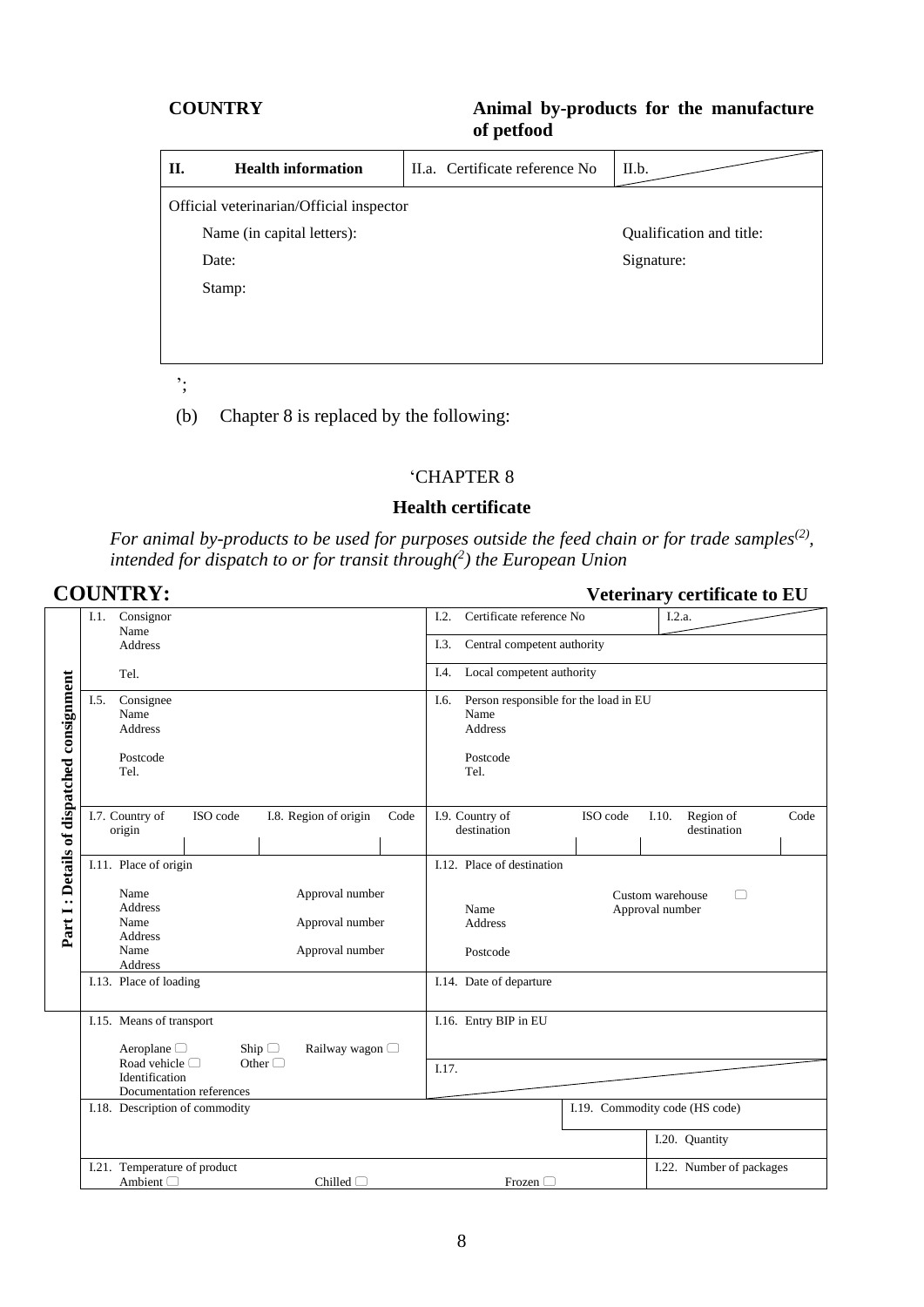| I.23. Seal/Container No.                                                | I.24. Type of packaging                          |
|-------------------------------------------------------------------------|--------------------------------------------------|
| I.25. Commodities certified for:                                        |                                                  |
| Technical use $\Box$                                                    |                                                  |
| I.26. For transit through EU to third country                           | I.27. For import or admission into EU            |
| ISO code<br>Third country                                               |                                                  |
| I.28. Identification of the commodities                                 |                                                  |
|                                                                         | Approval number of establishments                |
| Manufacturing plant<br>Species (Scientific name)<br>Nature of commodity | Number of packages<br>Batch number<br>Net weight |
|                                                                         |                                                  |
|                                                                         |                                                  |
|                                                                         |                                                  |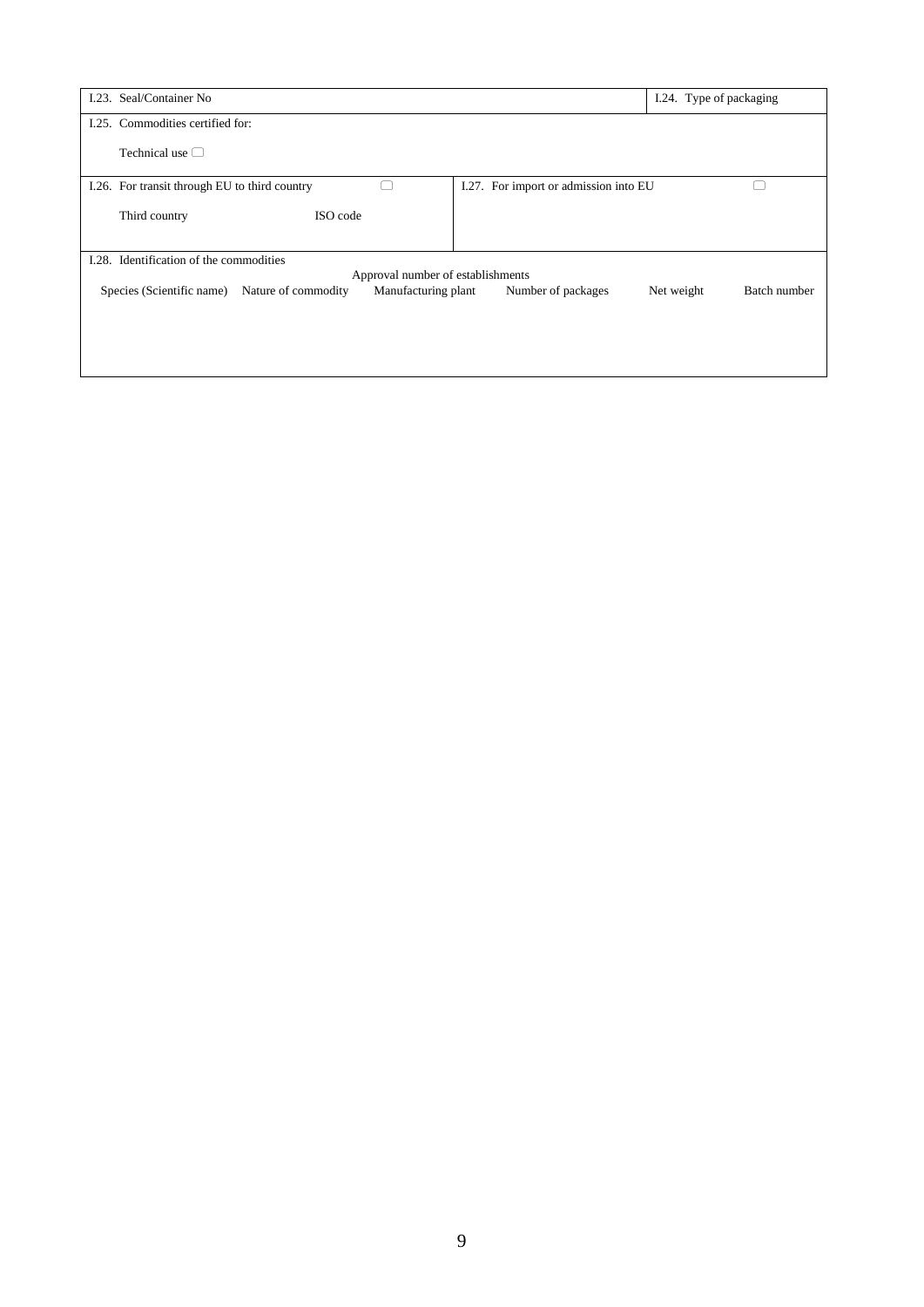|                        | П.                                              | <b>Health information</b>                                                                                                                                                                                                                                                                                                                              |                                                                                                                                                                                                                                                                | II.a. Certificate reference No                                                                                                                                                                                                                                                                                                                                                                                                                                             | II.b.      |  |  |  |
|------------------------|-------------------------------------------------|--------------------------------------------------------------------------------------------------------------------------------------------------------------------------------------------------------------------------------------------------------------------------------------------------------------------------------------------------------|----------------------------------------------------------------------------------------------------------------------------------------------------------------------------------------------------------------------------------------------------------------|----------------------------------------------------------------------------------------------------------------------------------------------------------------------------------------------------------------------------------------------------------------------------------------------------------------------------------------------------------------------------------------------------------------------------------------------------------------------------|------------|--|--|--|
|                        |                                                 | I, the undersigned official veterinarian, declare that I have read and understood<br>Regulation (EC) No 1069/2009 of the European Parliament and of the Council( $1a$ ), and<br>Commission Regulation (EU) No 142/2011( <sup>1b</sup> ), and in particular Chapter II of Annex<br>XIV thereto, and certify that the animal by-products described above |                                                                                                                                                                                                                                                                |                                                                                                                                                                                                                                                                                                                                                                                                                                                                            |            |  |  |  |
| Part II: Certification |                                                 | $(2)$ either                                                                                                                                                                                                                                                                                                                                           |                                                                                                                                                                                                                                                                | [are trade samples which consist of animal by-products intended for<br>particular studies or analyses as referred to in the definition of trade samples<br>in point 39 of Annex I to Regulation (EU) No 142/2011, that bear the label<br>'TRADE SAMPLE NOT FOR HUMAN CONSUMPTION'.]                                                                                                                                                                                        |            |  |  |  |
|                        |                                                 | [satisfy the animal health requirements set out in point II.1.];                                                                                                                                                                                                                                                                                       |                                                                                                                                                                                                                                                                |                                                                                                                                                                                                                                                                                                                                                                                                                                                                            |            |  |  |  |
|                        | II.1.<br>The animal by products described above |                                                                                                                                                                                                                                                                                                                                                        |                                                                                                                                                                                                                                                                |                                                                                                                                                                                                                                                                                                                                                                                                                                                                            |            |  |  |  |
|                        | have been<br>II.1.1.                            |                                                                                                                                                                                                                                                                                                                                                        |                                                                                                                                                                                                                                                                |                                                                                                                                                                                                                                                                                                                                                                                                                                                                            |            |  |  |  |
|                        |                                                 | $(^{2})$ either $[(a)$                                                                                                                                                                                                                                                                                                                                 |                                                                                                                                                                                                                                                                | obtained from materials imported from a third country, territory or part<br>to the European Union;]                                                                                                                                                                                                                                                                                                                                                                        |            |  |  |  |
|                        |                                                 | $(^{2})$ and/or $[(b)]$                                                                                                                                                                                                                                                                                                                                | either:                                                                                                                                                                                                                                                        | obtained in the exporting third country, territory                                                                                                                                                                                                                                                                                                                                                                                                                         | or<br>part |  |  |  |
|                        |                                                 |                                                                                                                                                                                                                                                                                                                                                        | (i)                                                                                                                                                                                                                                                            | have remained in that third country, territory or part thereof<br>eligible to export fresh meat to the European Union since birth or<br>for a period of at least the preceding three months before the date<br>of slaughter; and/or                                                                                                                                                                                                                                        |            |  |  |  |
|                        |                                                 |                                                                                                                                                                                                                                                                                                                                                        | (ii)<br>thereof $(4)$ ;                                                                                                                                                                                                                                        | were killed in the wild in that third country, territory or part                                                                                                                                                                                                                                                                                                                                                                                                           |            |  |  |  |
|                        |                                                 | $(^2)$ and/or $[(c)$                                                                                                                                                                                                                                                                                                                                   |                                                                                                                                                                                                                                                                | derived from eggs, milk, rodents, lagomorphs, or aquatic animals or<br>terrestrial or aquatic invertebrates;]                                                                                                                                                                                                                                                                                                                                                              |            |  |  |  |
|                        | $(^{2})$ [II.1.2.                               |                                                                                                                                                                                                                                                                                                                                                        |                                                                                                                                                                                                                                                                | in the case of materials other than materials derived from eggs, milk, rodents,<br>lagomorphs, wool grease, aquatic animals, terrestrial or aquatic invertebrates and<br>unprocessed furs, have been obtained from animals:                                                                                                                                                                                                                                                |            |  |  |  |
|                        |                                                 | $\binom{2}{2}$ either $\lbrack$ (a)                                                                                                                                                                                                                                                                                                                    | coming from holdings:                                                                                                                                                                                                                                          |                                                                                                                                                                                                                                                                                                                                                                                                                                                                            |            |  |  |  |
|                        |                                                 |                                                                                                                                                                                                                                                                                                                                                        | (i)<br>days; and                                                                                                                                                                                                                                               | where, for the following diseases for which the animals are<br>susceptible, there has not been any case/outbreak of rinderpest,<br>swine vesicular disease, Newcastle disease or highly pathogenic<br>avian influenza during the period of the preceding 30 days, nor<br>of classical or African swine fever during the period of the<br>preceding 40 days; nor in the holdings situated in their vicinity<br>within a 10 km radius, during the period of the preceding 30 |            |  |  |  |
|                        |                                                 |                                                                                                                                                                                                                                                                                                                                                        | (ii)                                                                                                                                                                                                                                                           | where there has not been any case/outbreak of foot-and-mouth<br>disease during the period of the preceding 60 days, nor in the<br>holdings situated in their vicinity within a 25 km radius, during<br>the period of the preceding 30 days; and                                                                                                                                                                                                                            |            |  |  |  |
|                        |                                                 |                                                                                                                                                                                                                                                                                                                                                        | which:<br>(b)                                                                                                                                                                                                                                                  |                                                                                                                                                                                                                                                                                                                                                                                                                                                                            |            |  |  |  |
|                        | (i)                                             |                                                                                                                                                                                                                                                                                                                                                        |                                                                                                                                                                                                                                                                | were not killed to eradicate any epizootic disease;                                                                                                                                                                                                                                                                                                                                                                                                                        |            |  |  |  |
|                        | $\lbrack$ ( <sup>2</sup> )either                |                                                                                                                                                                                                                                                                                                                                                        |                                                                                                                                                                                                                                                                |                                                                                                                                                                                                                                                                                                                                                                                                                                                                            |            |  |  |  |
|                        |                                                 |                                                                                                                                                                                                                                                                                                                                                        | remained on their holdings of origin for a period of at least 40<br>days before the date of departure and which were transported<br>directly to the slaughterhouse without contact with other animals<br>which did not comply with the same health conditions; |                                                                                                                                                                                                                                                                                                                                                                                                                                                                            |            |  |  |  |
|                        |                                                 |                                                                                                                                                                                                                                                                                                                                                        | $(^2)$ or                                                                                                                                                                                                                                                      |                                                                                                                                                                                                                                                                                                                                                                                                                                                                            |            |  |  |  |
|                        |                                                 |                                                                                                                                                                                                                                                                                                                                                        | (ii)                                                                                                                                                                                                                                                           | have remained on holdings under veterinary supervision in the                                                                                                                                                                                                                                                                                                                                                                                                              |            |  |  |  |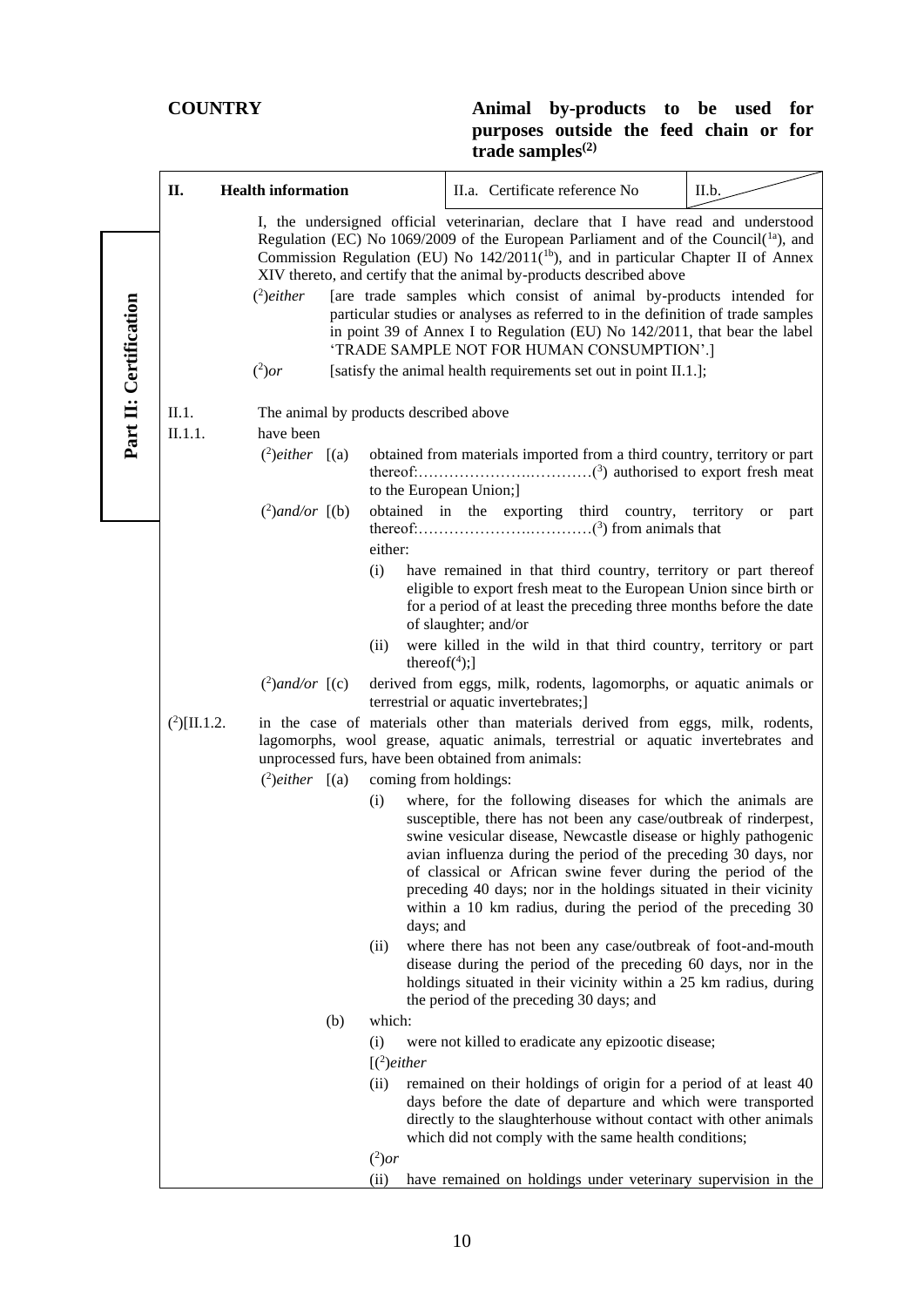| П.                | <b>Health information</b> |                                       | II.a. Certificate reference No                                                                                                                                                                                                                                                                                                                                                                                                                                                                                                                                                                                                                    | II.b. |
|-------------------|---------------------------|---------------------------------------|---------------------------------------------------------------------------------------------------------------------------------------------------------------------------------------------------------------------------------------------------------------------------------------------------------------------------------------------------------------------------------------------------------------------------------------------------------------------------------------------------------------------------------------------------------------------------------------------------------------------------------------------------|-------|
|                   |                           | (iii)<br>(iv)                         | third country or part of the territory of the third country-of origin<br>from which imports of fresh meat of ungulates are authorised<br>without any restrictions in accordance with Commission<br>Implementing Regulation (EU) 2021/404]<br>at the slaughterhouse, passed the ante-mortem health inspection<br>during the period of 24 hours before the time of slaughter and<br>showed no evidence of the diseases referred to above for which<br>the animals are susceptible; and<br>were handled in the slaughterhouse before and at the time of<br>slaughter or killing in accordance with the relevant provisions of                        |       |
|                   |                           |                                       | Union legislation and complied with requirements at least<br>equivalent to those laid down in Chapters II and III of Council<br>Regulation (EC) No 1099/2009(5)]                                                                                                                                                                                                                                                                                                                                                                                                                                                                                  |       |
|                   | $(^2)$ or<br>[(a)         |                                       | captured and killed in the wild in an area:                                                                                                                                                                                                                                                                                                                                                                                                                                                                                                                                                                                                       |       |
|                   |                           | (i)                                   | where within a 25 km radius there has been no case/outbreak of<br>any of the following diseases for which the animals are<br>susceptible: foot-and-mouth disease, rinderpest, Newcastle<br>disease or highly pathogenic avian influenza during the period of<br>the preceding 30 days nor of classical or African swine fever<br>during the period of the preceding 40 days; and                                                                                                                                                                                                                                                                  |       |
|                   |                           | (ii)                                  | that is situated at a distance that exceeds 20 km from the borders<br>separating another territory of a third country or part thereof,<br>which is not authorised at these dates for the exportation of such<br>material to the European Union; and                                                                                                                                                                                                                                                                                                                                                                                               |       |
|                   | (b)                       |                                       | which after killing were transported within a period of 12 hours for<br>chilling either to a collection centre and immediately afterwards to a<br>game establishment, or directly to a game establishment;]]                                                                                                                                                                                                                                                                                                                                                                                                                                      |       |
| $(^{2})$ [II.1.3. | veterinarian;]            |                                       | in the case of materials other than materials derived from fish or invertebrates caught in<br>the wild, have been obtained in an establishment around which, within a radius of 10 km,<br>there has been no case/outbreak of diseases referred to in point II.1.2 for which the<br>animals are susceptible during a period of the preceding 30 days or, in the event of a<br>case/outbreak of one of those diseases, the preparation of raw material for exportation to<br>the European Union was authorised only after the removal of all meat, and the total<br>cleaning and disinfection of the establishment under the control of an official |       |
| II.1.4.           |                           | contamination with pathogenic agents; | have been obtained and prepared without contact with other material which does not<br>comply with the conditions required above, and it has been handled so as to avoid                                                                                                                                                                                                                                                                                                                                                                                                                                                                           |       |
| II.1.5.           | Union;                    |                                       | have been packed in new packaging which prevents any leakage or in packaging which<br>has been cleaned and disinfected before use and, in the case of consignments shipped<br>other than via parcel post, in containers sealed under the responsibility of the competent<br>authority, bearing the label indicating 'ANIMAL BY-PRODUCTS ONLY FOR THE<br>MANUFACTURE OF DERIVED PRODUCTS FOR USES OUTSIDE THE FEED<br>CHAIN' and the name and address of the establishment of destination in the European                                                                                                                                          |       |
| II.1.6.           |                           |                                       | consist only of the following animal by-products:                                                                                                                                                                                                                                                                                                                                                                                                                                                                                                                                                                                                 |       |
|                   | $^{(2)}$ either [-        |                                       | carcases and parts of animals slaughtered or, in the case of game,<br>bodies or parts of animals killed which were deemed fit for human<br>consumption in accordance with Union legislation until irreversibly<br>declared as animal by-products for commercial reasons;]                                                                                                                                                                                                                                                                                                                                                                         |       |
|                   | $(^{2})$ and/or [-        |                                       | carcases and the following parts originating either from animals that<br>were slaughtered in a slaughterhouse and were considered fit for<br>slaughter for human consumption following an ante-mortem inspection                                                                                                                                                                                                                                                                                                                                                                                                                                  |       |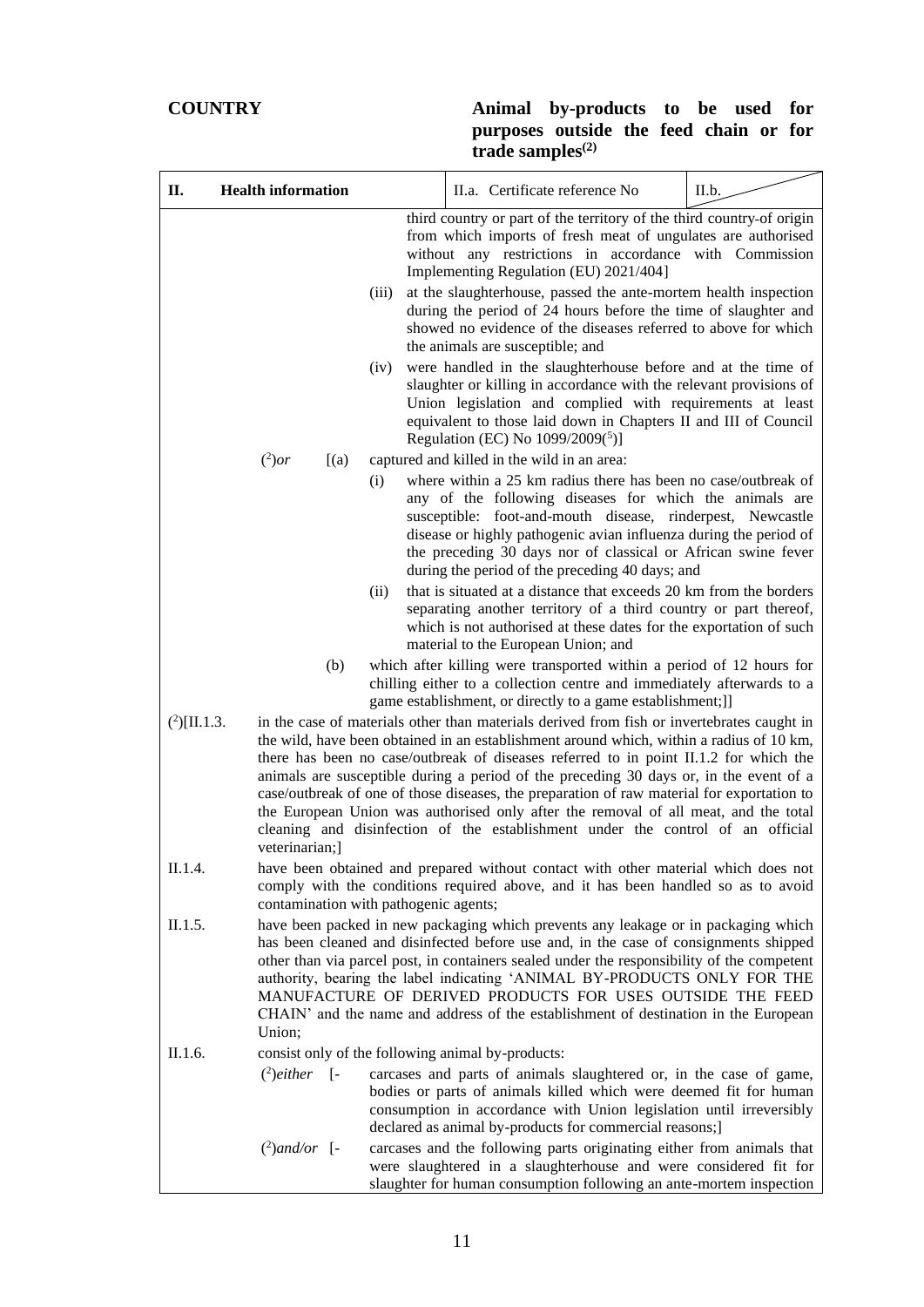| П. | <b>Health information</b> |                       | II.a. Certificate reference No                                                                                                                                                                                                                                                                                                                                                                                 | II.b.                                                   |
|----|---------------------------|-----------------------|----------------------------------------------------------------------------------------------------------------------------------------------------------------------------------------------------------------------------------------------------------------------------------------------------------------------------------------------------------------------------------------------------------------|---------------------------------------------------------|
|    |                           |                       | or bodies and the following parts of animals from game killed for<br>human consumption in accordance with Union legislation:                                                                                                                                                                                                                                                                                   |                                                         |
|    |                           | (i)                   | carcases or bodies and parts of animals which were rejected as<br>unfit for human consumption in accordance with Union<br>legislation, but which did not show any signs of disease<br>communicable to humans or animals;                                                                                                                                                                                       |                                                         |
|    |                           | (ii)<br>(iii)         | heads of poultry;<br>hides and skins, including trimmings and splitting thereof, horns<br>and feet, including the phalanges and the carpus and metacarpus<br>bones, tarsus and metatarsus bones;                                                                                                                                                                                                               |                                                         |
|    |                           | pig bristles;<br>(iv) |                                                                                                                                                                                                                                                                                                                                                                                                                |                                                         |
|    | $(^2)$ and/or [-          | feathers;]<br>(v)     | animal by-products from poultry and lagomorphs slaughtered on the<br>farm as referred to in Article $1(3)$ , point (d), of Regulation (EC) No<br>853/2004 of the European Parliament and of the Council <sup>(2a)</sup> , which did                                                                                                                                                                            |                                                         |
|    | $(^2)$ and/or [-          |                       | not show any signs of disease communicable to humans or animals;]<br>blood of animals which did not show any signs of disease<br>communicable through blood to humans or animals, obtained from<br>animals that have been slaughtered in a slaughterhouse after having<br>been considered fit for slaughter for human consumption following an<br>ante-mortem inspection in accordance with Union legislation; |                                                         |
|    | $(^2)$ and/or [-          |                       | animal by-products arising from the production of products intended<br>for human consumption, including degreased bone, greaves and<br>centrifuge or separator sludge from milk processing;]                                                                                                                                                                                                                   |                                                         |
|    | $(^2)$ and/or [-          | arises;]              | products of animal origin, or foodstuffs containing products of animal<br>origin, which are no longer intended for human consumption for<br>commercial reasons or due to problems of manufacturing or packaging<br>defects or other defects from which no risk to public or animal health                                                                                                                      |                                                         |
|    | $(^2)$ and/or [-          |                       | petfood and feedingstuffs of animal origin, or feedingstuffs containing<br>animal by-products or derived products, which are no longer intended<br>for feeding for commercial reasons or due to problems of<br>manufacturing or packaging defects or other defects from which no<br>risk to public or animal health arises;                                                                                    |                                                         |
|    | $(^2)$ and/or [-          |                       | blood, placenta, wool, feathers, hair, horns, hoof cuts and raw milk<br>originating from live animals that did not show signs of any disease<br>communicable through that product to humans or animals;]                                                                                                                                                                                                       |                                                         |
|    | $(^2)$ and/or [-          | animals;]             | aquatic animals, and parts of such animals, except sea mammals,<br>which did not show any signs of diseases communicable to humans or                                                                                                                                                                                                                                                                          |                                                         |
|    | $(^2)$ and/or [-          | consumption;]         | animal by-products from<br>aquatic<br>animals<br>establishments or plants                                                                                                                                                                                                                                                                                                                                      | originating<br>from<br>manufacturing products for human |
|    | $(^2)$ and/or [-          | animals:              | the following material originating from animals which did not show<br>any signs of disease communicable through that material to humans or                                                                                                                                                                                                                                                                     |                                                         |
|    |                           | (i)<br>(ii)           | shells from shellfish with soft tissue or flesh;<br>the following originating from terrestrial animals:<br>hatchery by-products;<br>eggs;<br>egg by-products, including egg shells;                                                                                                                                                                                                                            |                                                         |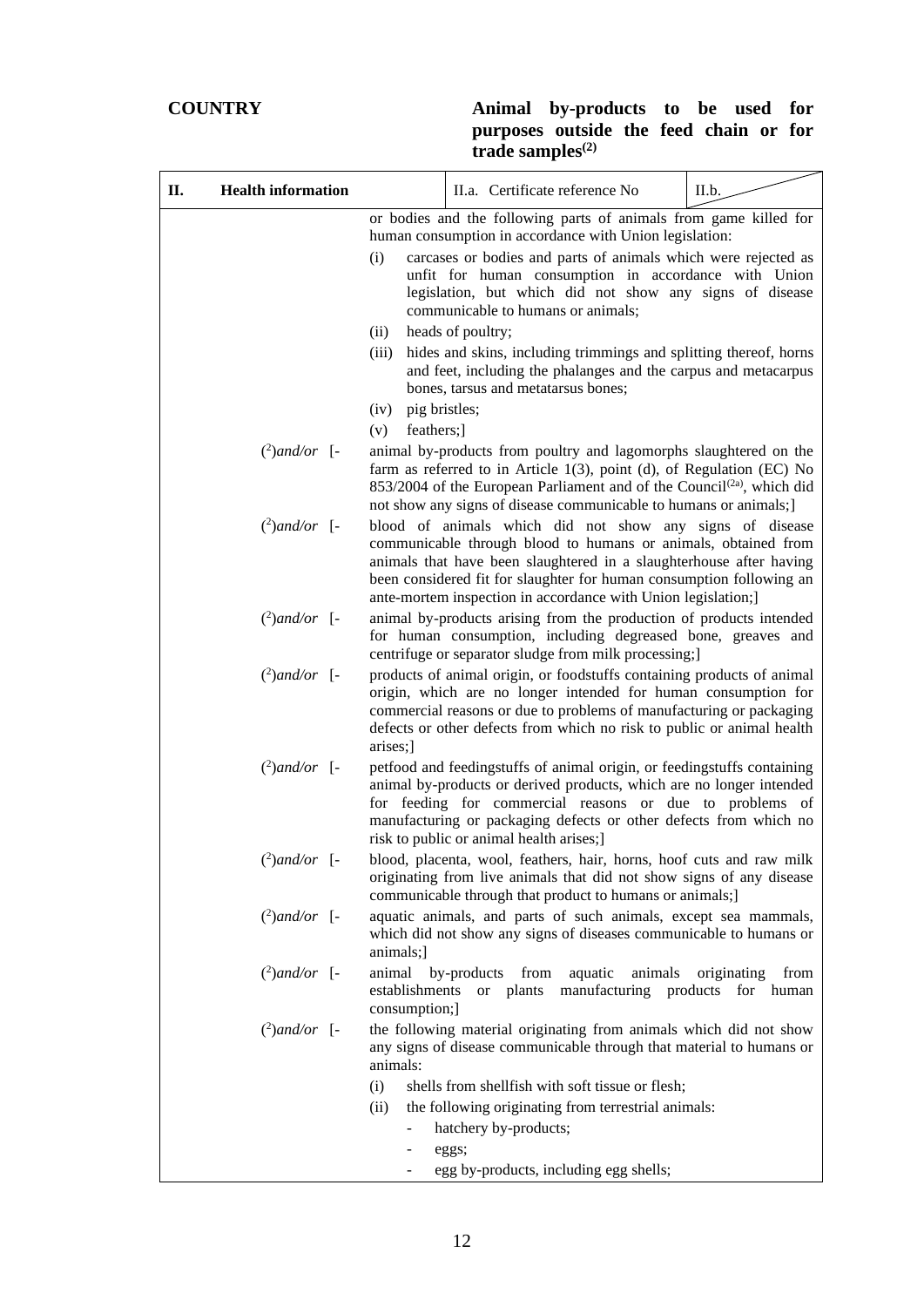| П.                                                 | <b>Health information</b>                                                                                                                                                                                                                                                                                                             |                                                                                                                                                                                                                                                   | II.a. Certificate reference No                                                                                                                                                                                                                                                                                                                                                                                   | II.b. |  |  |
|----------------------------------------------------|---------------------------------------------------------------------------------------------------------------------------------------------------------------------------------------------------------------------------------------------------------------------------------------------------------------------------------------|---------------------------------------------------------------------------------------------------------------------------------------------------------------------------------------------------------------------------------------------------|------------------------------------------------------------------------------------------------------------------------------------------------------------------------------------------------------------------------------------------------------------------------------------------------------------------------------------------------------------------------------------------------------------------|-------|--|--|
|                                                    | $(^2)$ and/or [-                                                                                                                                                                                                                                                                                                                      | (iii)                                                                                                                                                                                                                                             | day-old chicks killed for commercial reasons;<br>animal by-products from aquatic or terrestrial invertebrates, other than<br>species pathogenic to humans or animals;                                                                                                                                                                                                                                            |       |  |  |
|                                                    | $(^2)$ and/or [-                                                                                                                                                                                                                                                                                                                      | Regulation;]                                                                                                                                                                                                                                      | animals and parts thereof of the zoological orders of Rodentia and<br>Lagomorpha, except Category 1 material as referred to in Article 8,<br>point (a)(iii), (iv) and (v), of Regulation (EC) No 1069/2009 and<br>Category 2 material as referred to in Article 9, points (a) to (g), of that                                                                                                                    |       |  |  |
|                                                    | $(^2)$ and/or [-                                                                                                                                                                                                                                                                                                                      |                                                                                                                                                                                                                                                   | furs originating from dead animals that did not show clinical signs of<br>any disease communicable through that product to humans or animals;]                                                                                                                                                                                                                                                                   |       |  |  |
| II.1.7.                                            |                                                                                                                                                                                                                                                                                                                                       | have been deep-frozen at the plant of origin or have been preserved in accordance with<br>European Union legislation in such a way that they will not spoil between the time of<br>dispatch and the time of delivery to the plant of destination. |                                                                                                                                                                                                                                                                                                                                                                                                                  |       |  |  |
| $(^{2})$ <sup>(6</sup> )[II.1.8.<br>$(^{2})(^{7})$ |                                                                                                                                                                                                                                                                                                                                       |                                                                                                                                                                                                                                                   |                                                                                                                                                                                                                                                                                                                                                                                                                  |       |  |  |
|                                                    | $either$ [II.1.8.1.The animal by-products in this consignment come from animals that have been obtained<br>in the country, territory or part thereof referred to in point II.1.1, where vaccination<br>programmes against foot-and-mouth disease are regularly carried out and officially<br>controlled in domestic bovine animals.]] |                                                                                                                                                                                                                                                   |                                                                                                                                                                                                                                                                                                                                                                                                                  |       |  |  |
| $(^{2})$ $(^{8})$                                  |                                                                                                                                                                                                                                                                                                                                       |                                                                                                                                                                                                                                                   |                                                                                                                                                                                                                                                                                                                                                                                                                  |       |  |  |
|                                                    | offal or deboned meat.]]                                                                                                                                                                                                                                                                                                              |                                                                                                                                                                                                                                                   | and/or[II.1.8.2.The animal by-products in this consignment consist of animal by-products derived from                                                                                                                                                                                                                                                                                                            |       |  |  |
| $(^{2})$ [II.1.9.                                  | the animal by-products described above                                                                                                                                                                                                                                                                                                |                                                                                                                                                                                                                                                   |                                                                                                                                                                                                                                                                                                                                                                                                                  |       |  |  |
|                                                    |                                                                                                                                                                                                                                                                                                                                       |                                                                                                                                                                                                                                                   | (2) either [are derived from other ruminants than bovine, ovine or caprine animals.]]                                                                                                                                                                                                                                                                                                                            |       |  |  |
|                                                    | $(^2)$ or                                                                                                                                                                                                                                                                                                                             | not derived from:                                                                                                                                                                                                                                 | [are derived from bovine, ovine or caprine animals and does not contain and is                                                                                                                                                                                                                                                                                                                                   |       |  |  |
|                                                    | $(2)$ either                                                                                                                                                                                                                                                                                                                          |                                                                                                                                                                                                                                                   | [bovine, ovine and caprine materials other than those derived from<br>animals born, continuously reared and slaughtered in a country or<br>region classified as posing a negligible bovine spongiform<br>encephalopathy (BSE) risk in accordance with Commission<br>Decision $2007/453/EC(^9)$ .]                                                                                                                |       |  |  |
|                                                    | $(^2)$ or                                                                                                                                                                                                                                                                                                                             | [(a)]                                                                                                                                                                                                                                             | specified risk material as defined in point 1 of Annex V to<br>Regulation (EC) No 999/2001 of the European Parliament<br>and of the Council( $10$ );                                                                                                                                                                                                                                                             |       |  |  |
|                                                    |                                                                                                                                                                                                                                                                                                                                       | (b)                                                                                                                                                                                                                                               | mechanically separated meat obtained from bones of<br>bovine, ovine or caprine animals, except from those<br>animals that were born, continuously reared and<br>slaughtered in a country or region classified as posing a<br>negligible BSE risk in accordance with Decision<br>2007/453/EC, in which there has been no indigenous BSE<br>case,                                                                  |       |  |  |
|                                                    |                                                                                                                                                                                                                                                                                                                                       | (c)                                                                                                                                                                                                                                               | animal by-product or derived product obtained from<br>bovine, ovine or caprine animals which have been killed,                                                                                                                                                                                                                                                                                                   |       |  |  |
|                                                    |                                                                                                                                                                                                                                                                                                                                       |                                                                                                                                                                                                                                                   | after stunning, by laceration of the central nervous tissue<br>by means of an elongated rod-shaped instrument<br>introduced into the cranial cavity, or by means of gas<br>injected into the cranial cavity, except for those animals<br>that were born, continuously reared and slaughtered in a<br>country or region classified as posing a negligible BSE risk<br>in accordance with Decision 2007/453/EC.]]] |       |  |  |
| II.1.10                                            | the animal by-products described above:                                                                                                                                                                                                                                                                                               |                                                                                                                                                                                                                                                   |                                                                                                                                                                                                                                                                                                                                                                                                                  |       |  |  |
|                                                    | $(2)$ either                                                                                                                                                                                                                                                                                                                          |                                                                                                                                                                                                                                                   | [do not contain milk or milk products of ovine or caprine animal origin or are                                                                                                                                                                                                                                                                                                                                   |       |  |  |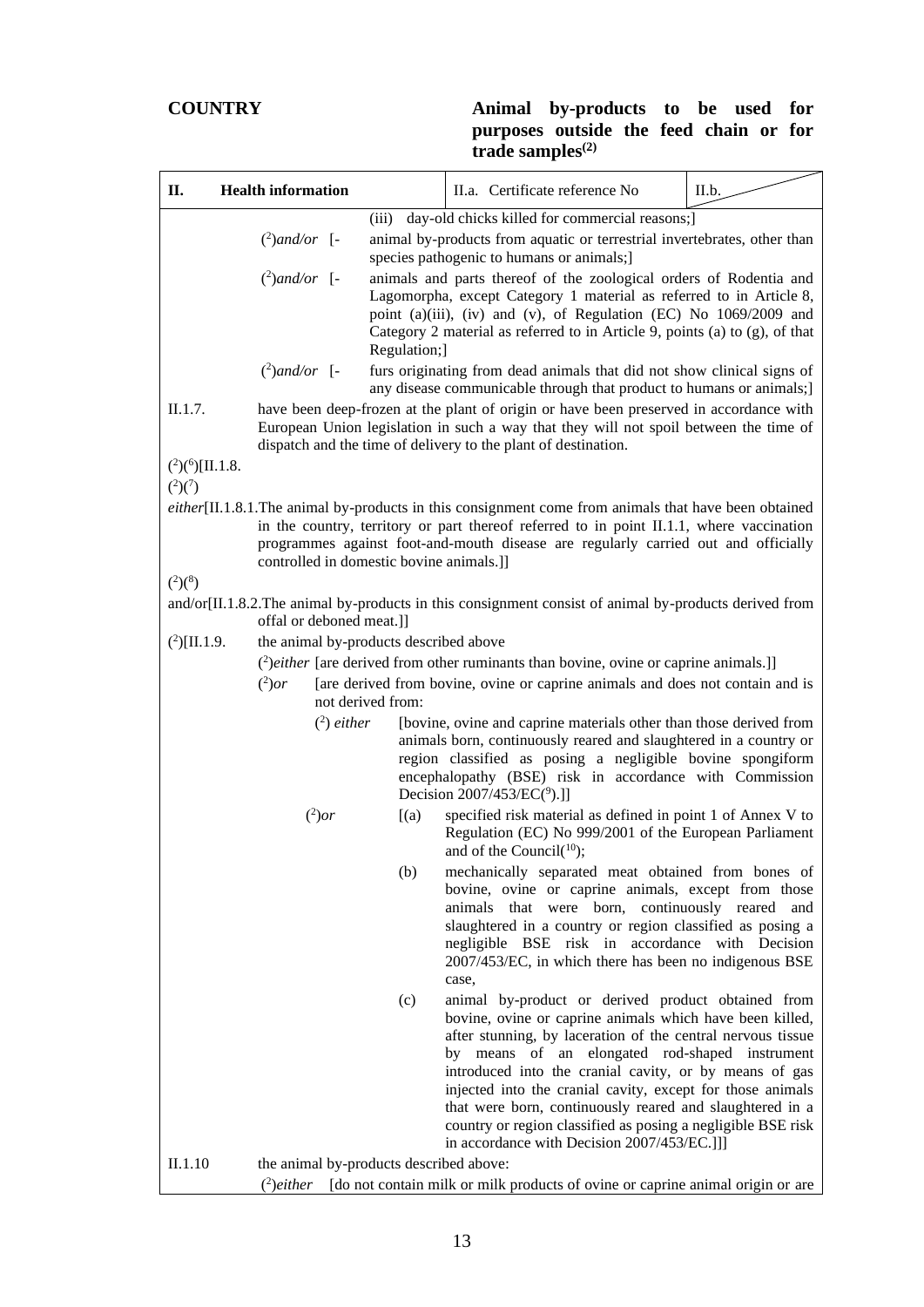| П.           | <b>Health information</b>                                                                                                                                                                        |                       | II.a. Certificate reference No                                                                                                                                                                                                                                                                                                                                                                                                                                                                                                                                                                   | II.b. |  |
|--------------|--------------------------------------------------------------------------------------------------------------------------------------------------------------------------------------------------|-----------------------|--------------------------------------------------------------------------------------------------------------------------------------------------------------------------------------------------------------------------------------------------------------------------------------------------------------------------------------------------------------------------------------------------------------------------------------------------------------------------------------------------------------------------------------------------------------------------------------------------|-------|--|
|              | $(^2)$ or                                                                                                                                                                                        | milk products:        | not intended for feed for farmed animals, other than fur animals.]<br>[contain milk or milk products of ovine or caprine animal origin and are<br>intended for feed for farmed animals, other than fur animals, and the milk or                                                                                                                                                                                                                                                                                                                                                                  |       |  |
|              |                                                                                                                                                                                                  | (a)<br>are fulfilled: | are derived from ovine and caprine animals which have been kept<br>continuously since birth in a country where the following conditions                                                                                                                                                                                                                                                                                                                                                                                                                                                          |       |  |
|              |                                                                                                                                                                                                  | (i)                   | classical scrapie is compulsorily notifiable;                                                                                                                                                                                                                                                                                                                                                                                                                                                                                                                                                    |       |  |
|              |                                                                                                                                                                                                  | (ii)                  | an awareness, surveillance and monitoring system is in<br>place for classical scrapie;                                                                                                                                                                                                                                                                                                                                                                                                                                                                                                           |       |  |
|              |                                                                                                                                                                                                  | (iii)                 | official restrictions apply to holdings of ovine or caprine<br>animals in the case of a suspicion of transmissible<br>spongiform encephalopathy (TSE) or the confirmation of<br>classical scrapie;                                                                                                                                                                                                                                                                                                                                                                                               |       |  |
|              |                                                                                                                                                                                                  | (iv)                  | ovine and caprine animals affected with classical scrapie are<br>killed and destroyed;                                                                                                                                                                                                                                                                                                                                                                                                                                                                                                           |       |  |
|              |                                                                                                                                                                                                  | (v)                   | the feeding to ovine and caprine animals of meat-and-bone<br>meal or greaves, as defined in the Terrestrial Animal Health<br>Code of the World Organisation for Animal Health (OIE),<br>of ruminant origin has been banned and effectively enforced<br>in the whole country for a period of at least the preceding<br>seven years;                                                                                                                                                                                                                                                               |       |  |
|              |                                                                                                                                                                                                  | (b)                   | originate from holdings where no official restrictions are imposed<br>due to a suspicion of TSE;                                                                                                                                                                                                                                                                                                                                                                                                                                                                                                 |       |  |
|              |                                                                                                                                                                                                  | (c)                   | originate from holdings where no case of classical scrapie has been<br>diagnosed during the period of the preceding seven years or,<br>following the confirmation of a case of classical scrapie:                                                                                                                                                                                                                                                                                                                                                                                                |       |  |
|              |                                                                                                                                                                                                  |                       | $^{2}$ ) <i>either</i> [all ovine and caprine animals on the holding have been<br>killed and destroyed or slaughtered, except for breeding<br>rams of the ARR/ARR genotype, breeding ewes carrying at<br>least one ARR allele and no VRQ allele and other ovine<br>animals carrying at least one ARR allele;]                                                                                                                                                                                                                                                                                    |       |  |
|              |                                                                                                                                                                                                  | $(^2)$ or             | [all animals in which classical scrapie was confirmed have<br>been killed and destroyed, and the holding has been<br>subjected for a period of at least two years since the date of<br>confirmation of the last classical scrapie case to intensified<br>TSE monitoring, including testing with negative results for<br>the presence of TSE in accordance with the laboratory<br>methods set out in Chapter C, point 3.2, of Annex X to<br>Regulation (EC) No 999/2001, of all of the following<br>animals which are over the age of 18 months, except ovine<br>animals of the ARR/ARR genotype: |       |  |
|              |                                                                                                                                                                                                  |                       | animals which have been slaughtered for human<br>consumption; and                                                                                                                                                                                                                                                                                                                                                                                                                                                                                                                                |       |  |
|              |                                                                                                                                                                                                  |                       | animals which have died or been killed on the holding<br>but which were not killed in the framework of a disease<br>eradication campaign.]].                                                                                                                                                                                                                                                                                                                                                                                                                                                     |       |  |
| <b>Notes</b> |                                                                                                                                                                                                  |                       |                                                                                                                                                                                                                                                                                                                                                                                                                                                                                                                                                                                                  |       |  |
| Part I:      |                                                                                                                                                                                                  |                       |                                                                                                                                                                                                                                                                                                                                                                                                                                                                                                                                                                                                  |       |  |
|              | Box reference I.6: Person responsible for the consignment in the European Union: this box is<br>required to be filled in only if it is a certificate for a commodity to be transited through the |                       |                                                                                                                                                                                                                                                                                                                                                                                                                                                                                                                                                                                                  |       |  |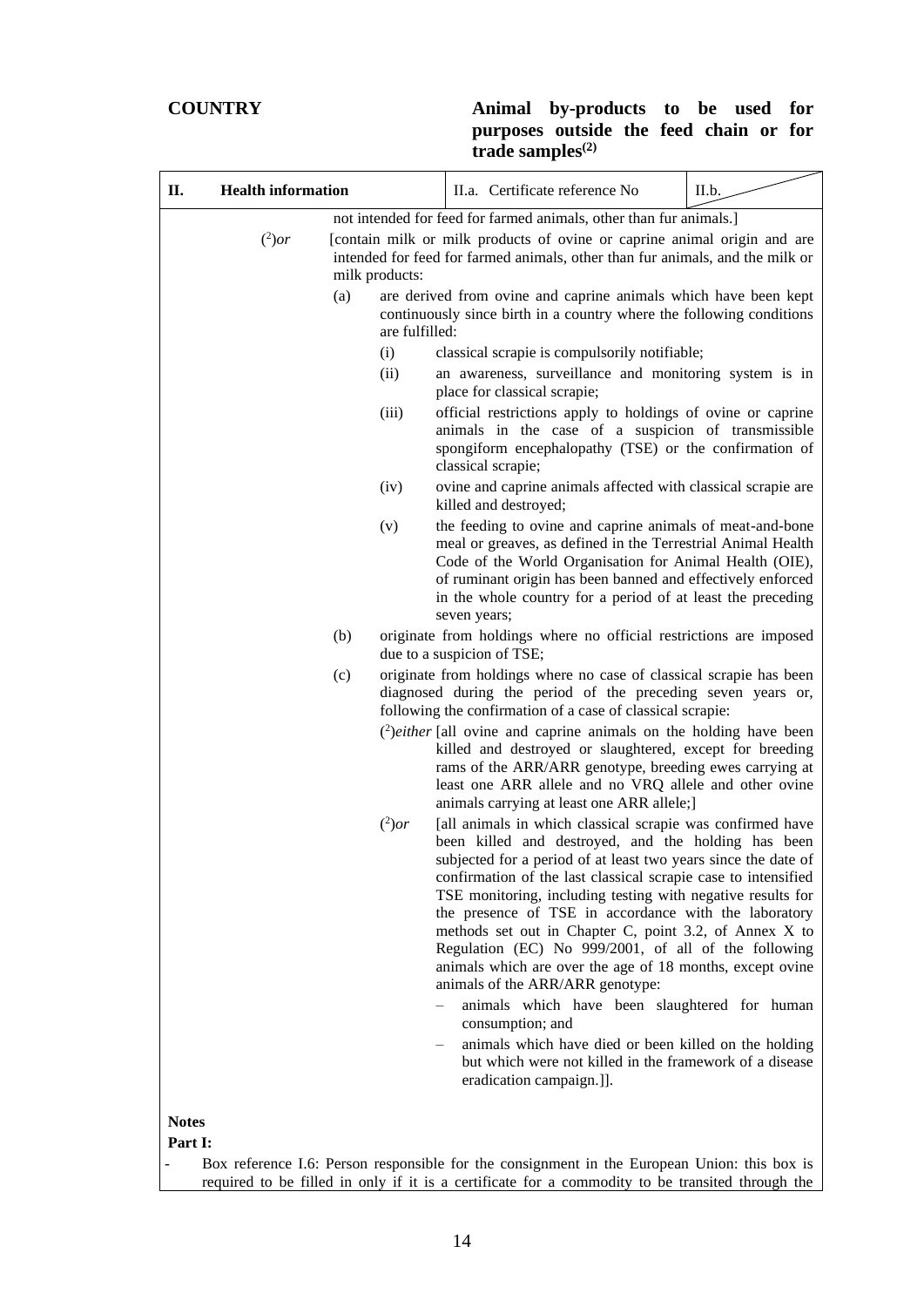| П.                       | <b>Health information</b>                                                                                                                                                                                                                                                                                                 | II.a. Certificate reference No                                                                                                                                                                                                                                                                                                                                   | II.b. |  |  |  |  |
|--------------------------|---------------------------------------------------------------------------------------------------------------------------------------------------------------------------------------------------------------------------------------------------------------------------------------------------------------------------|------------------------------------------------------------------------------------------------------------------------------------------------------------------------------------------------------------------------------------------------------------------------------------------------------------------------------------------------------------------|-------|--|--|--|--|
|                          | European Union; it may be filled in if the certificate is for a commodity to be imported into the                                                                                                                                                                                                                         |                                                                                                                                                                                                                                                                                                                                                                  |       |  |  |  |  |
|                          | European Union.<br>Box reference I.11: In the case of consignments for trade samples or analyses: indicate the name<br>and address of the establishment only.                                                                                                                                                             |                                                                                                                                                                                                                                                                                                                                                                  |       |  |  |  |  |
|                          | Box reference I.11 and I.12: Approval number: the registration number of the establishment or<br>plant, which has been issued by the competent authority.                                                                                                                                                                 |                                                                                                                                                                                                                                                                                                                                                                  |       |  |  |  |  |
|                          | Box reference I.12: Place of destination: this box is to be filled in for the following products:                                                                                                                                                                                                                         |                                                                                                                                                                                                                                                                                                                                                                  |       |  |  |  |  |
|                          | free warehouses and custom warehouses.                                                                                                                                                                                                                                                                                    | products for the manufacture of derived products for uses outside the feed chain: only if it is<br>a certificate for a transit commodity. Products in transit may only be stored in free zones,                                                                                                                                                                  |       |  |  |  |  |
|                          | authorisation of the competent authority where appropriate.                                                                                                                                                                                                                                                               | products for trade samples or analyses: the plant in the European Union indicated in the                                                                                                                                                                                                                                                                         |       |  |  |  |  |
| $\overline{\phantom{m}}$ | Box reference I.15: Registration number (railway wagons or container and lorries), flight number<br>(aircraft) or name (ship) is to be provided. In the case of unloading and reloading in the European<br>Union, the consignor must inform the border inspection point of the point of entry into the<br>European Union. |                                                                                                                                                                                                                                                                                                                                                                  |       |  |  |  |  |
| $\blacksquare$           | Box reference I.19: use the appropriate Harmonized System (HS) code under the following<br>headings: 04.01; 04.02; 04.03; 04.04; 04.08; 05.05; 05.06, 05.07; 05.11.91; 05.11.99, 23.01 or<br>30.01.                                                                                                                       |                                                                                                                                                                                                                                                                                                                                                                  |       |  |  |  |  |
| $\overline{\phantom{m}}$ | Box reference I.23: for bulk containers, the container number and the seal number (if applicable)<br>must be included.                                                                                                                                                                                                    |                                                                                                                                                                                                                                                                                                                                                                  |       |  |  |  |  |
|                          | Box reference I.25:                                                                                                                                                                                                                                                                                                       |                                                                                                                                                                                                                                                                                                                                                                  |       |  |  |  |  |
|                          | production or manufacturing of petfood;                                                                                                                                                                                                                                                                                   | technical use: any use other than feeding of farmed animals, other than fur animals, and the                                                                                                                                                                                                                                                                     |       |  |  |  |  |
|                          |                                                                                                                                                                                                                                                                                                                           | for the purposes of the certificate, 'technical use' includes use as a trade sample.                                                                                                                                                                                                                                                                             |       |  |  |  |  |
| $\overline{\phantom{a}}$ | Box reference I.26 and I.27: except for trade samples, which are not sent in transit, fill in<br>according to whether it is a transit or an import certificate.                                                                                                                                                           |                                                                                                                                                                                                                                                                                                                                                                  |       |  |  |  |  |
|                          | Box reference I.28:                                                                                                                                                                                                                                                                                                       |                                                                                                                                                                                                                                                                                                                                                                  |       |  |  |  |  |
|                          |                                                                                                                                                                                                                                                                                                                           | products for the manufacture of derived products for uses outside the feed chain:<br>Manufacturing plant: provide the veterinary control number of the approved establishment;<br>products for the particular technological studies or analyses: the plant in the European Union<br>indicated in the authorisation of the competent authority where appropriate; |       |  |  |  |  |
|                          | Crustacea.                                                                                                                                                                                                                                                                                                                | species: select from the following: Aves, Ruminantia, Suidae, Mammalia other than<br>Ruminantia or Suidae, Pesca, Mollusca, Crustacea, invertebrates other than Mollusca and                                                                                                                                                                                     |       |  |  |  |  |
| Part II:                 |                                                                                                                                                                                                                                                                                                                           |                                                                                                                                                                                                                                                                                                                                                                  |       |  |  |  |  |
| (1a)                     | OJ L 300, 14.11.2009, p. 1.                                                                                                                                                                                                                                                                                               |                                                                                                                                                                                                                                                                                                                                                                  |       |  |  |  |  |
| (1b)                     | OJ L 54, 26.2.2011, p. 1.                                                                                                                                                                                                                                                                                                 |                                                                                                                                                                                                                                                                                                                                                                  |       |  |  |  |  |
| (2)                      | Delete as appropriate.                                                                                                                                                                                                                                                                                                    |                                                                                                                                                                                                                                                                                                                                                                  |       |  |  |  |  |
| (2a)                     | OJ L 139, 30.4.2004, p. 55.                                                                                                                                                                                                                                                                                               |                                                                                                                                                                                                                                                                                                                                                                  |       |  |  |  |  |
| (3)                      | The name and ISO code number of the exporting country as laid down in:<br>Part 1 of Annex XIII to Commission Implementing Regulation (EU) 2021/404 (OJ L 114,<br>31.3.2021, p. 1);                                                                                                                                        |                                                                                                                                                                                                                                                                                                                                                                  |       |  |  |  |  |
|                          | Part 1 of Annex XIV to Implementing Regulation (EU) 2021/404, and                                                                                                                                                                                                                                                         |                                                                                                                                                                                                                                                                                                                                                                  |       |  |  |  |  |
|                          |                                                                                                                                                                                                                                                                                                                           | Annex I to Commission Regulation (EC) No 119/2009 (OJ L 39, 10.2.2009, p. 12).                                                                                                                                                                                                                                                                                   |       |  |  |  |  |
|                          | In addition the ISO code of territories and parts thereof referred to in the Annexes to<br>Implementing Regulation (EU) 2021/404 and to Regulation (EC) No 119/2009 referred to in this<br>note (where applicable for the susceptible species concerned) must be included where applicable.                               |                                                                                                                                                                                                                                                                                                                                                                  |       |  |  |  |  |
| (4)                      | Only for countries from where the game meat intended for human consumption of the same<br>animal species is authorised for importation into the European Union.                                                                                                                                                           |                                                                                                                                                                                                                                                                                                                                                                  |       |  |  |  |  |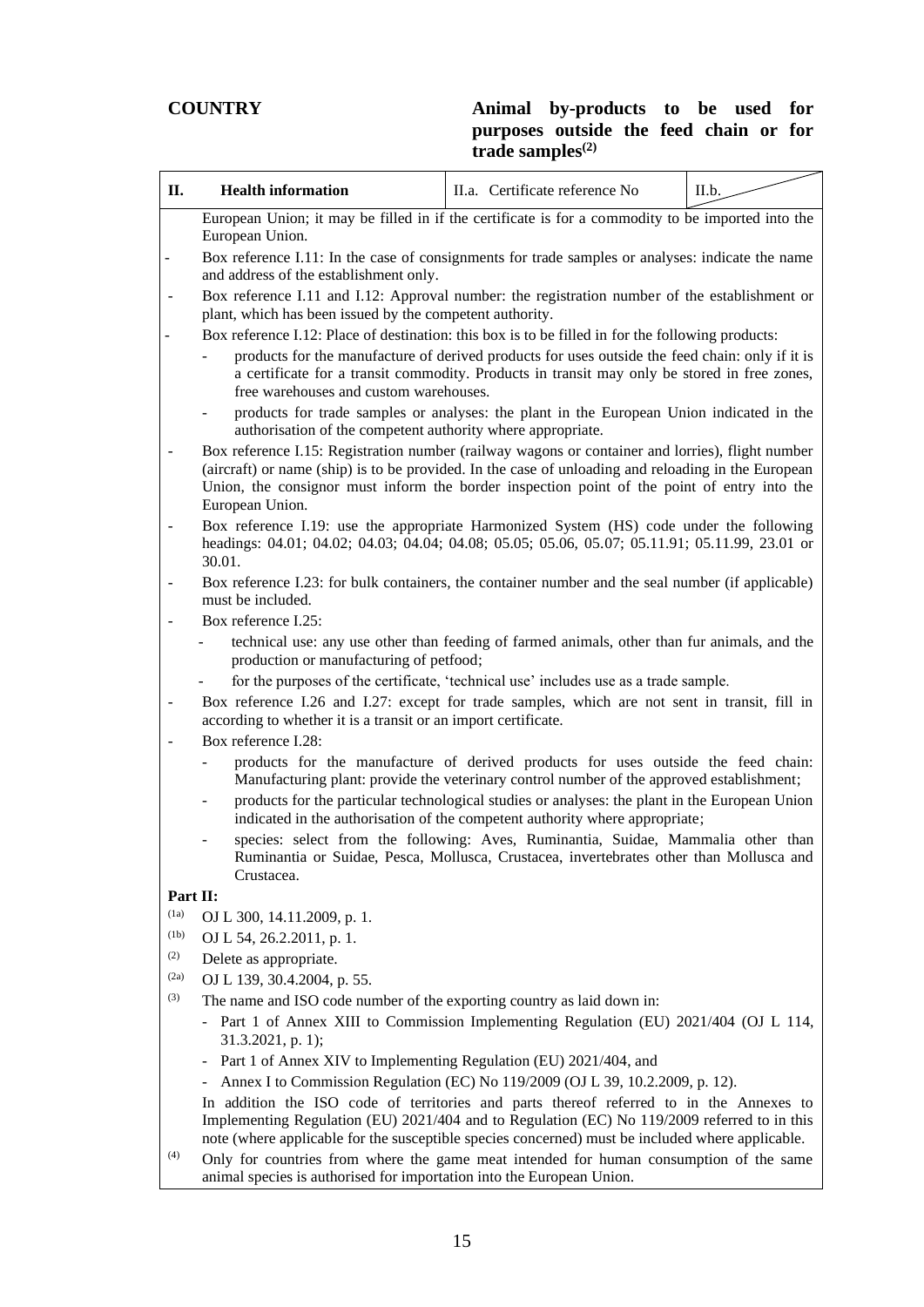| П.                        | <b>Health information</b>                                                                                                                                                                                                                                                                                                                                                                                                                                                                                                                                                                                                                             | II.a. Certificate reference No | II.b.                    |  |  |  |
|---------------------------|-------------------------------------------------------------------------------------------------------------------------------------------------------------------------------------------------------------------------------------------------------------------------------------------------------------------------------------------------------------------------------------------------------------------------------------------------------------------------------------------------------------------------------------------------------------------------------------------------------------------------------------------------------|--------------------------------|--------------------------|--|--|--|
| (5)<br>(6)                | OJ L 303, 18.11.2009, p. 1.<br>Supplementary guarantees to be provided where the material of domestic ruminants originated in<br>the territory of a South American or South African country or part thereof from where only<br>maturated and deboned fresh meat of domestic ruminants for human consumption is authorised<br>for exportation to the European Union. The whole masseter muscles of bovine animals, incised in<br>accordance with the requirements of Section IV, Chapter I, Part B.1, of Annex I to Regulation<br>(EC) No 854/2004 of the European Parliament and of the Council (OJ L 139, 30.4.2004, p. 206),<br>are also permitted. |                                |                          |  |  |  |
| (7)<br>(8)<br>(9)<br>(10) | Only for certain South American countries.<br>Only for certain South American and South African countries.<br>OJ L 172, 30.6.2007, p. 84.<br>OJ L 147, 31.5.2001, p. 1.                                                                                                                                                                                                                                                                                                                                                                                                                                                                               |                                |                          |  |  |  |
|                           | The signature and the stamp must be in a different colour to that of the printing.<br>Note for the person responsible for the consignment in the European Union: this certificate is only<br>for veterinary purposes and must accompany the consignment until it reaches the border<br>inspection post of the point of entry into the European Union.                                                                                                                                                                                                                                                                                                 |                                |                          |  |  |  |
|                           | Official veterinarian/Official inspector                                                                                                                                                                                                                                                                                                                                                                                                                                                                                                                                                                                                              |                                |                          |  |  |  |
|                           | Name (in capital letters):                                                                                                                                                                                                                                                                                                                                                                                                                                                                                                                                                                                                                            |                                | Qualification and title: |  |  |  |
|                           | Date:                                                                                                                                                                                                                                                                                                                                                                                                                                                                                                                                                                                                                                                 |                                | Signature:               |  |  |  |
|                           | Stamp:                                                                                                                                                                                                                                                                                                                                                                                                                                                                                                                                                                                                                                                |                                |                          |  |  |  |
| ۰.                        |                                                                                                                                                                                                                                                                                                                                                                                                                                                                                                                                                                                                                                                       |                                |                          |  |  |  |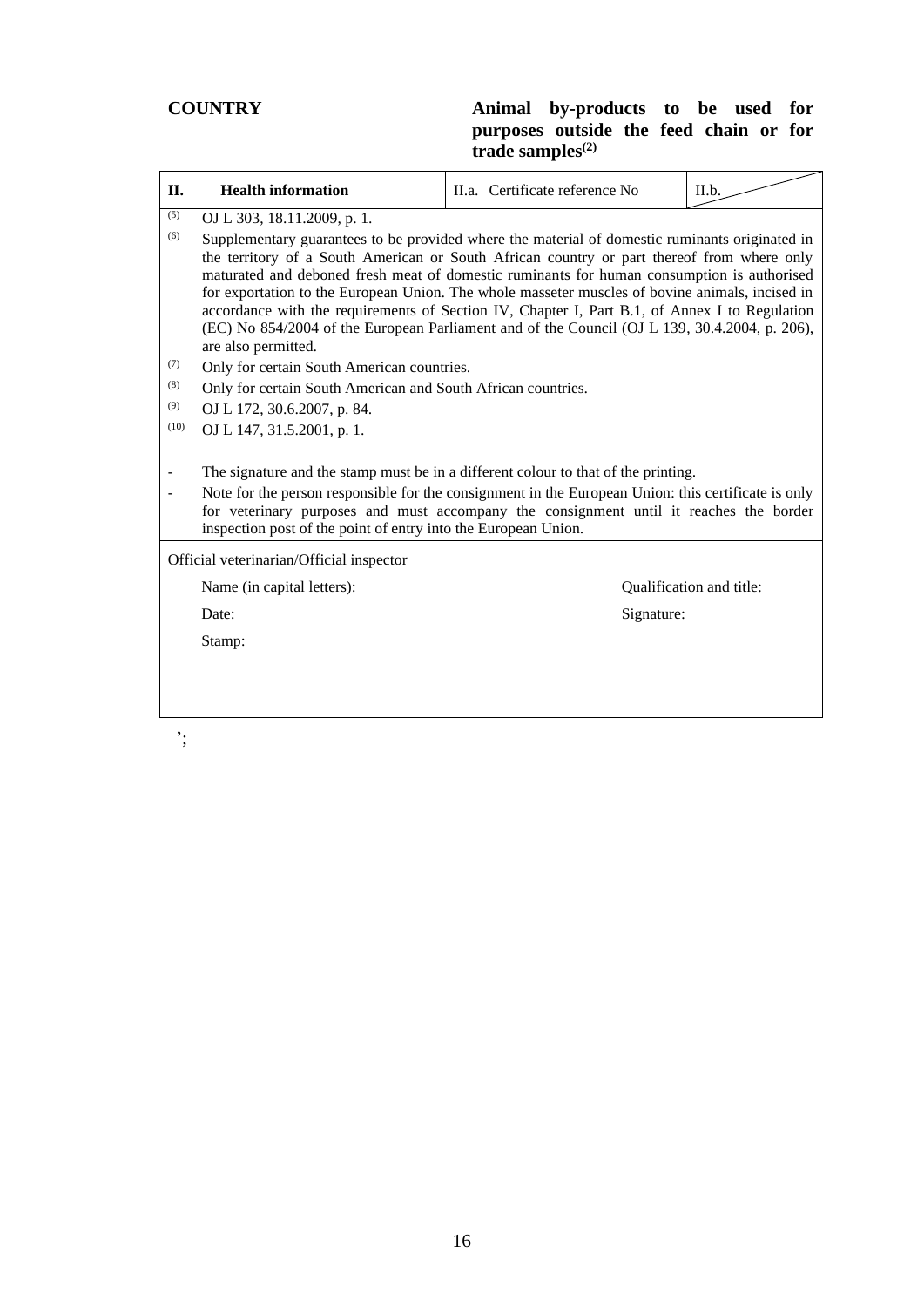(c) Chapter 10(B) is replaced by the following:

#### 'CHAPTER 10(B)

#### **Health certificate**

*For rendered fats not intended for human consumption to be used for certain purposes outside the feed chain, intended for dispatch to or for transit through(<sup>2</sup> ) the European Union*

| <b>COUNTRY:</b> |  |
|-----------------|--|
|                 |  |

**COUNTRY: Veterinary certificate to EU**

|                                           | Consignor<br>I.1.<br>Name                                                                                      | Certificate reference No<br>1.2.<br>I.2.a.                                              |  |  |  |  |
|-------------------------------------------|----------------------------------------------------------------------------------------------------------------|-----------------------------------------------------------------------------------------|--|--|--|--|
|                                           | <b>Address</b>                                                                                                 | I.3.<br>Central competent authority                                                     |  |  |  |  |
|                                           | Tel.                                                                                                           | Local competent authority<br>I.4.                                                       |  |  |  |  |
| Part I: Details of dispatched consignment | Consignee<br>I.5.<br>Name<br>Address<br>Postal code<br>Tel.                                                    | Person responsible for the load in EU<br>I.6.<br>Name<br>Address<br>Postal code<br>Tel. |  |  |  |  |
|                                           | I.8. Region of origin<br>I.7. Country of<br>ISO code<br>Code<br>origin                                         | I.9. Country of<br>ISO code<br>Region of<br>Code<br>I.10.<br>destination<br>destination |  |  |  |  |
|                                           | I.11. Place of origin                                                                                          | I.12. Place of destination                                                              |  |  |  |  |
|                                           | Approval number<br>Name<br>Address<br>Name<br>Approval number<br>Address<br>Name<br>Approval number<br>Address | Custom warehouse<br>$\Box$<br>Approval number<br>Name<br><b>Address</b><br>Postal code  |  |  |  |  |
|                                           | I.13. Place of loading                                                                                         | I.14. Date of departure                                                                 |  |  |  |  |
|                                           | I.15. Means of transport<br>Aeroplane $\Box$<br>Ship $\Box$<br>Railway wagon □                                 | I.16. Entry BIP in EU                                                                   |  |  |  |  |
|                                           | Road vehicle $\Box$<br>Other $\Box$<br>Identification<br>Documentation references                              | I.17.                                                                                   |  |  |  |  |
|                                           | I.18. Description of commodity                                                                                 | I.19. Commodity code (HS code)                                                          |  |  |  |  |
|                                           |                                                                                                                | I.20. Quantity                                                                          |  |  |  |  |
|                                           | I.21. Temperature of product<br>Ambient <sup>1</sup><br>Chilled $\Box$                                         | I.22. Number of packages<br>Frozen $\Box$                                               |  |  |  |  |
|                                           | I.23. Seal/Container No                                                                                        | I.24. Type of packaging                                                                 |  |  |  |  |
|                                           | I.25. Commodities certified for:<br>Technical use $\Box$                                                       |                                                                                         |  |  |  |  |
|                                           | I.26. For transit through EU to third country<br>O                                                             | I.27. For import or admission into EU<br>$\Box$                                         |  |  |  |  |
|                                           | Third country<br>ISO code                                                                                      |                                                                                         |  |  |  |  |
|                                           | I.28. Identification of the commodities                                                                        |                                                                                         |  |  |  |  |
|                                           | Approval number of establishments<br>Species<br>Manufacturing plant<br>(scientific name)                       | Number of packages<br>Net weight<br>Batch number                                        |  |  |  |  |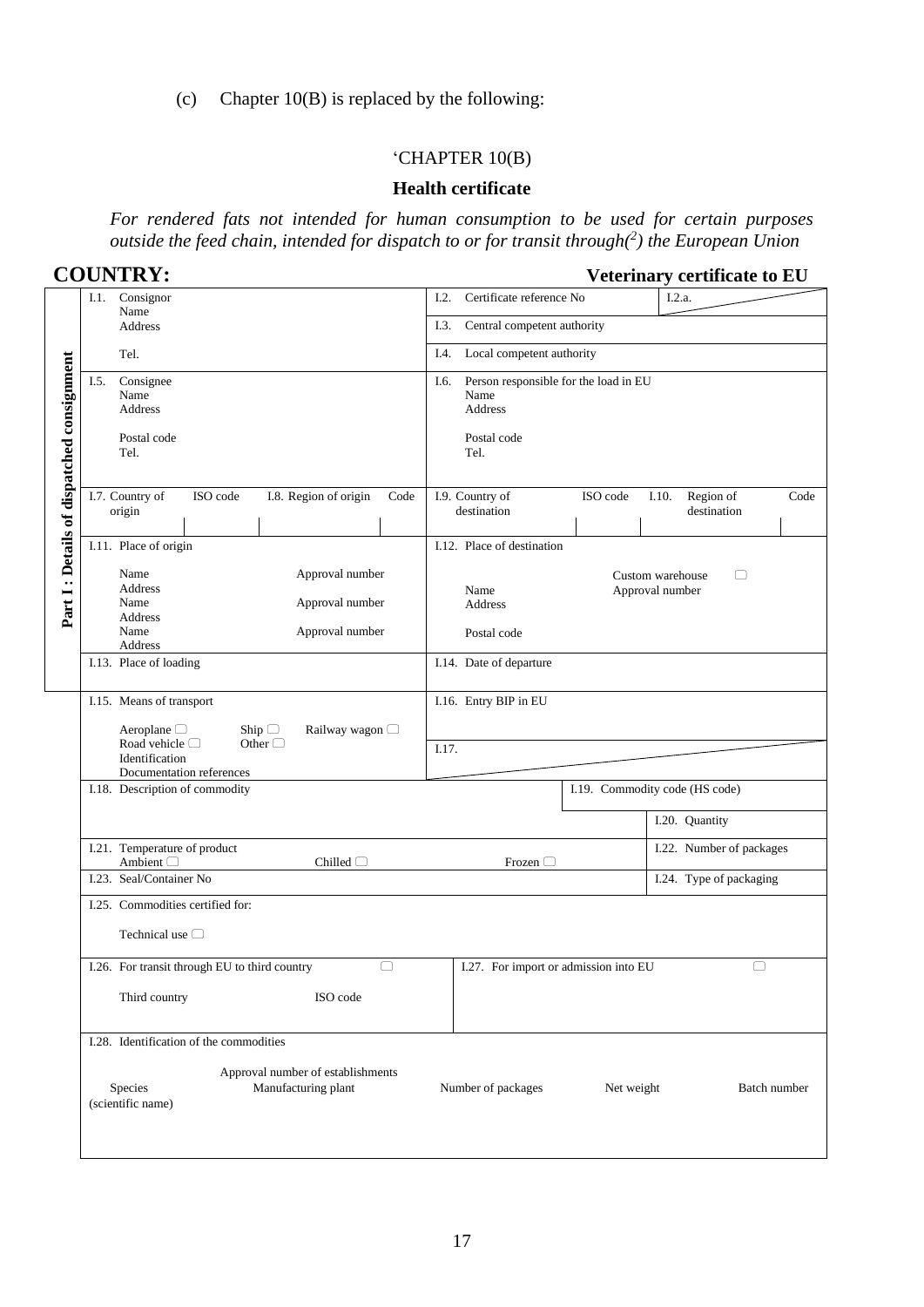|                                                                                                                                                                                                                                                                                                                                       | П.    | <b>Health information</b>                                             |                                                                                                                                                                                                                                                                                                                            |                                                                           |                                                                                     | II.a. Certificate reference No                                                                                                                                                                                                                                                                                                                                                       | II.b. |  |  |  |
|---------------------------------------------------------------------------------------------------------------------------------------------------------------------------------------------------------------------------------------------------------------------------------------------------------------------------------------|-------|-----------------------------------------------------------------------|----------------------------------------------------------------------------------------------------------------------------------------------------------------------------------------------------------------------------------------------------------------------------------------------------------------------------|---------------------------------------------------------------------------|-------------------------------------------------------------------------------------|--------------------------------------------------------------------------------------------------------------------------------------------------------------------------------------------------------------------------------------------------------------------------------------------------------------------------------------------------------------------------------------|-------|--|--|--|
|                                                                                                                                                                                                                                                                                                                                       |       | above:                                                                |                                                                                                                                                                                                                                                                                                                            |                                                                           |                                                                                     | I, the undersigned official veterinarian, declare that I have read and understood Regulation<br>(EC) No 1069/2009 of the European Parliament and of the Council $(1a)$ , and in particular<br>Articles 8, 9 and 10 thereof, and Commission Regulation (EU) No $142/2011^{(1b)}$ , and in<br>particular Chapter II of Annex XIV thereto, and certify that the rendered fats described |       |  |  |  |
|                                                                                                                                                                                                                                                                                                                                       | II.1. | requirements below;                                                   |                                                                                                                                                                                                                                                                                                                            |                                                                           | consist of rendered fats not intended for human consumption that satisfy the health |                                                                                                                                                                                                                                                                                                                                                                                      |       |  |  |  |
|                                                                                                                                                                                                                                                                                                                                       | II.2. | have been prepared exclusively with the following animal by-products: |                                                                                                                                                                                                                                                                                                                            |                                                                           |                                                                                     |                                                                                                                                                                                                                                                                                                                                                                                      |       |  |  |  |
| Part II: Certification                                                                                                                                                                                                                                                                                                                |       |                                                                       | $(^{2})$ [II.2.1. in the case of materials destined for the production of renewable fuels referred to in Chapter<br>IV, Section 2, point L, of Annex IV to Regulation (EU) No 142/2011, biodiesel or<br>oleochemical products, animal by-products referred to in Articles 8, 9 and 10 of Regulation<br>(EC) No 1069/2009;] |                                                                           |                                                                                     |                                                                                                                                                                                                                                                                                                                                                                                      |       |  |  |  |
| $(^{2})$ [II.2.2. in the case of materials destined for the production of renewable fuels referred to in Chapter<br>IV, Section 2, point J, of Annex IV to Regulation (EU) No 142/2011, the materials have<br>been prepared exclusively from animal by-products referred to in Articles 9 and 10 of<br>Regulation (EC) No 1069/2009;] |       |                                                                       |                                                                                                                                                                                                                                                                                                                            |                                                                           |                                                                                     |                                                                                                                                                                                                                                                                                                                                                                                      |       |  |  |  |
|                                                                                                                                                                                                                                                                                                                                       |       |                                                                       |                                                                                                                                                                                                                                                                                                                            | medical devices, the materials have been prepared exclusively from:       |                                                                                     | $^{2}$ [II.2.3. in the case of materials destined for purposes other than cosmetics, pharmaceuticals or                                                                                                                                                                                                                                                                              |       |  |  |  |
|                                                                                                                                                                                                                                                                                                                                       |       | $^{2}$ )either                                                        | $\lceil - \rceil$                                                                                                                                                                                                                                                                                                          | Council Directive $96/23/EC(^{2a})$ ;                                     |                                                                                     | animal by-products containing residues of authorised substances or<br>contaminants exceeding the permitted levels referred to in Article 15(3) of                                                                                                                                                                                                                                    |       |  |  |  |
|                                                                                                                                                                                                                                                                                                                                       |       | $(^2)$ and/or                                                         | $\left[ -\right]$                                                                                                                                                                                                                                                                                                          |                                                                           |                                                                                     | products of animal origin which have been declared unfit for human<br>consumption due to the presence of foreign bodies in those products;]                                                                                                                                                                                                                                          |       |  |  |  |
|                                                                                                                                                                                                                                                                                                                                       |       | $(^2)$ and/or                                                         | $[ -$                                                                                                                                                                                                                                                                                                                      | disease control purposes;]                                                |                                                                                     | animals and parts of animals, other than those referred to in Articles 8 and<br>10 of Regulation (EC) No 1069/2009, that died other than being<br>slaughtered or killed for human consumption, including animals killed for                                                                                                                                                          |       |  |  |  |
|                                                                                                                                                                                                                                                                                                                                       |       | $(^2)$ and/or                                                         | $\left[ -\right]$                                                                                                                                                                                                                                                                                                          | consumption for commercial reasons;                                       |                                                                                     | carcasses and parts of animals slaughtered or, in the case of game, bodies<br>or parts of animals killed, and which are fit for human consumption in<br>accordance with Union legislation, but are not intended for human                                                                                                                                                            |       |  |  |  |
|                                                                                                                                                                                                                                                                                                                                       |       | $(^2)$ and/or                                                         | $\left[ -\right]$                                                                                                                                                                                                                                                                                                          | consumption in accordance with Union legislation:                         |                                                                                     | carcasses and the following parts originating either from animals that have<br>been slaughtered in a slaughterhouse and were considered fit for slaughter<br>for human consumption following an ante-mortem inspection or bodies<br>and the following parts of animals from game killed for human                                                                                    |       |  |  |  |
|                                                                                                                                                                                                                                                                                                                                       |       |                                                                       |                                                                                                                                                                                                                                                                                                                            | (i)<br>or animals;                                                        |                                                                                     | carcasses or bodies and parts of animals which are rejected as unfit<br>for human consumption in accordance with Union legislation, but<br>which did not show any signs of disease communicable to humans                                                                                                                                                                            |       |  |  |  |
|                                                                                                                                                                                                                                                                                                                                       |       |                                                                       |                                                                                                                                                                                                                                                                                                                            | heads of poultry;<br>(ii)<br>(iii)<br>bones, tarsus and metatarsus bones; |                                                                                     | hides and skins, including trimmings and splitting thereof, horns<br>and feet, including the phalanges and the carpus and metacarpus                                                                                                                                                                                                                                                 |       |  |  |  |
|                                                                                                                                                                                                                                                                                                                                       |       |                                                                       |                                                                                                                                                                                                                                                                                                                            | pig bristles;<br>(iv)                                                     |                                                                                     |                                                                                                                                                                                                                                                                                                                                                                                      |       |  |  |  |
|                                                                                                                                                                                                                                                                                                                                       |       |                                                                       |                                                                                                                                                                                                                                                                                                                            | feathers;]<br>(v)                                                         |                                                                                     |                                                                                                                                                                                                                                                                                                                                                                                      |       |  |  |  |
|                                                                                                                                                                                                                                                                                                                                       |       | $(2)$ and/or                                                          | $\left[ -\right]$                                                                                                                                                                                                                                                                                                          | accordance with Union legislation;]                                       |                                                                                     | blood of animals which did not show any signs of disease communicable<br>through blood to humans or animals obtained from animals that have been<br>slaughtered in a slaughterhouse after having been considered fit for<br>slaughter for human consumption following an ante-mortem inspection in                                                                                   |       |  |  |  |
|                                                                                                                                                                                                                                                                                                                                       |       | $(^2)$ and/or                                                         | I-                                                                                                                                                                                                                                                                                                                         |                                                                           |                                                                                     | animal by-products arising from the production of products intended for                                                                                                                                                                                                                                                                                                              |       |  |  |  |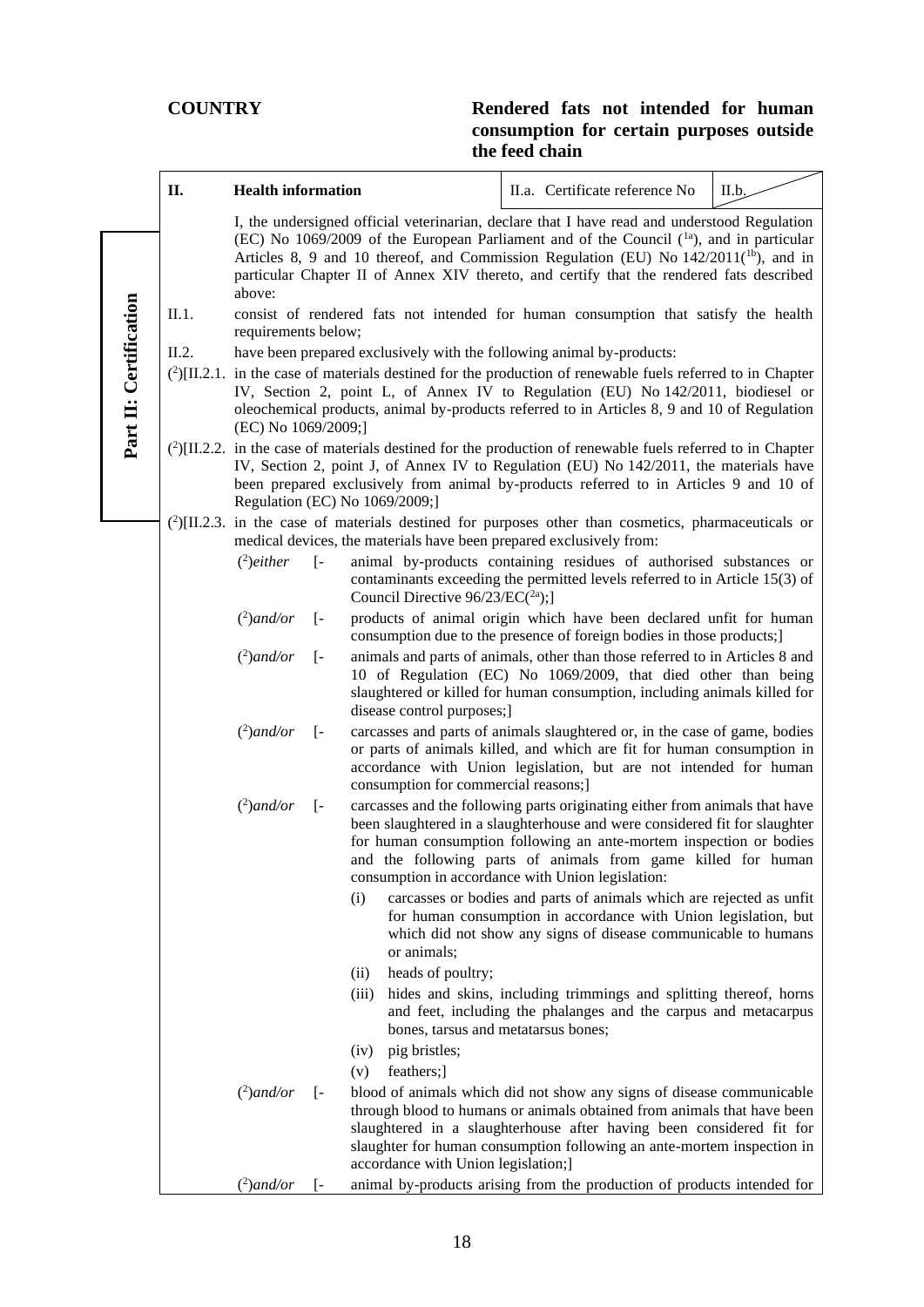| П. | <b>Health information</b> |                   |                                                                   | II.a. Certificate reference No                                                                                                                                                                                                                                                                              | II.b. |
|----|---------------------------|-------------------|-------------------------------------------------------------------|-------------------------------------------------------------------------------------------------------------------------------------------------------------------------------------------------------------------------------------------------------------------------------------------------------------|-------|
|    |                           |                   | separator sludge from milk processing;]                           | human consumption, including degreased bone, greaves and centrifuge or                                                                                                                                                                                                                                      |       |
|    | $(^2)$ and/or             | $\left[ -\right]$ | arises;]                                                          | products of animal origin, or foodstuffs containing products of animal<br>origin, which are no longer intended for human consumption for<br>commercial reasons or due to problems of manufacturing or packaging<br>defects or other defects from which no risk to public or animal health                   |       |
|    | $(^2)$ and/or             | $\left[ -\right]$ | health arises;]                                                   | petfood and feeding stuffs of animal origin, or feeding stuffs containing<br>animal by-products or derived products, which are no longer intended for<br>feeding for commercial reasons or due to problems of manufacturing or<br>packaging defects or other defects from which no risk to public or animal |       |
|    | $(^2)$ and/or             | $\lceil - \rceil$ |                                                                   | blood, placenta, wool, feathers, hair, horns, hoof cuts and raw milk<br>originating from live animals that did not show signs of any disease<br>communicable through that product to humans or animals;]                                                                                                    |       |
|    | $(^2)$ and/or             | $\left[ -\right]$ |                                                                   | aquatic animals, and parts of such animals, except sea mammals, which<br>did not show any signs of diseases communicable to humans or animals;]                                                                                                                                                             |       |
|    | $(^2)$ and/or             | $\left[ -\right]$ |                                                                   | animal by-products from aquatic animals originating from plants or<br>establishments manufacturing products for human consumption;]                                                                                                                                                                         |       |
|    | $(^2)$ and/or             | $\lceil$ -        | animals:                                                          | the following material originating from animals which did not show any<br>signs of disease communicable through that material to humans or                                                                                                                                                                  |       |
|    |                           |                   | (i)<br>(ii)<br>hatchery by-products,<br>eggs,                     | shells from shellfish with soft tissue or flesh;<br>the following originating from terrestrial animals:                                                                                                                                                                                                     |       |
|    |                           |                   |                                                                   | egg by-products, including egg shells,                                                                                                                                                                                                                                                                      |       |
|    |                           |                   | (iii)                                                             | day-old chicks killed for commercial reasons;]                                                                                                                                                                                                                                                              |       |
|    | $(^2)$ and/or             | $\lceil - \rceil$ | humans or animals;]                                               | aquatic and terrestrial invertebrates other than species pathogenic to                                                                                                                                                                                                                                      |       |
|    | $(^2)$ and/or             | $[-$              |                                                                   | animals and parts thereof of the zoological orders of Rodentia and<br>Lagomorpha, except Category 1 material as referred to in Article 8, point<br>(a)(iii), (iv) and (v), of Regulation (EC) No 1069/2009 and Category 2<br>material as referred to in Article 9, points (a) to (g), of that Regulation;]  |       |
|    | $(^2)$ and/or [-          |                   | through that product to humans or animals;]                       | hides and skins, hooves, feathers, wool, horns, hair and fur originating<br>from dead animals that did not show any signs of disease communicable                                                                                                                                                           |       |
|    | $(^2)$ and/or             | $\left[ -\right]$ | accordance with Union legislation;]]                              | adipose tissue from animals which did not show any signs of disease<br>communicable through that material to humans or animals, which were<br>slaughtered in a slaughterhouse and which were considered fit for<br>slaughter for human consumption following an ante-mortem inspection in                   |       |
|    |                           |                   |                                                                   | $(^{2})$ [II.2.4. in the case of materials destined for purposes other than the production of organic fertilisers                                                                                                                                                                                           |       |
|    |                           |                   | or soil improvers, cosmetics, pharmaceutical or medical devices : |                                                                                                                                                                                                                                                                                                             |       |
|    | $(2)$ either              | $\left[ -\right]$ |                                                                   | specified risk material as defined in Article $3(1)$ , point (g), of Regulation<br>(EC) No 999/2001 of the European Parliament and of the Council <sup>(2b)</sup> ;                                                                                                                                         |       |
|    | $(^2)$ and/or             | $\left[ -\right]$ | time of disposal;]                                                | entire bodies or parts of dead animals containing specified risk material as<br>defined in Article $3(1)$ , point (g), of Regulation (EC) No 999/2001 at the                                                                                                                                                |       |
|    | $(^2)$ and/or             | $\left[ -\right]$ |                                                                   | animal by-products which have been derived from animals which have<br>been submitted to illegal treatment as defined in Article $1(2)$ , point (d), of<br>Council Directive 96/22/EC <sup>(2c)</sup> or Article 2, point (b), of Directive                                                                  |       |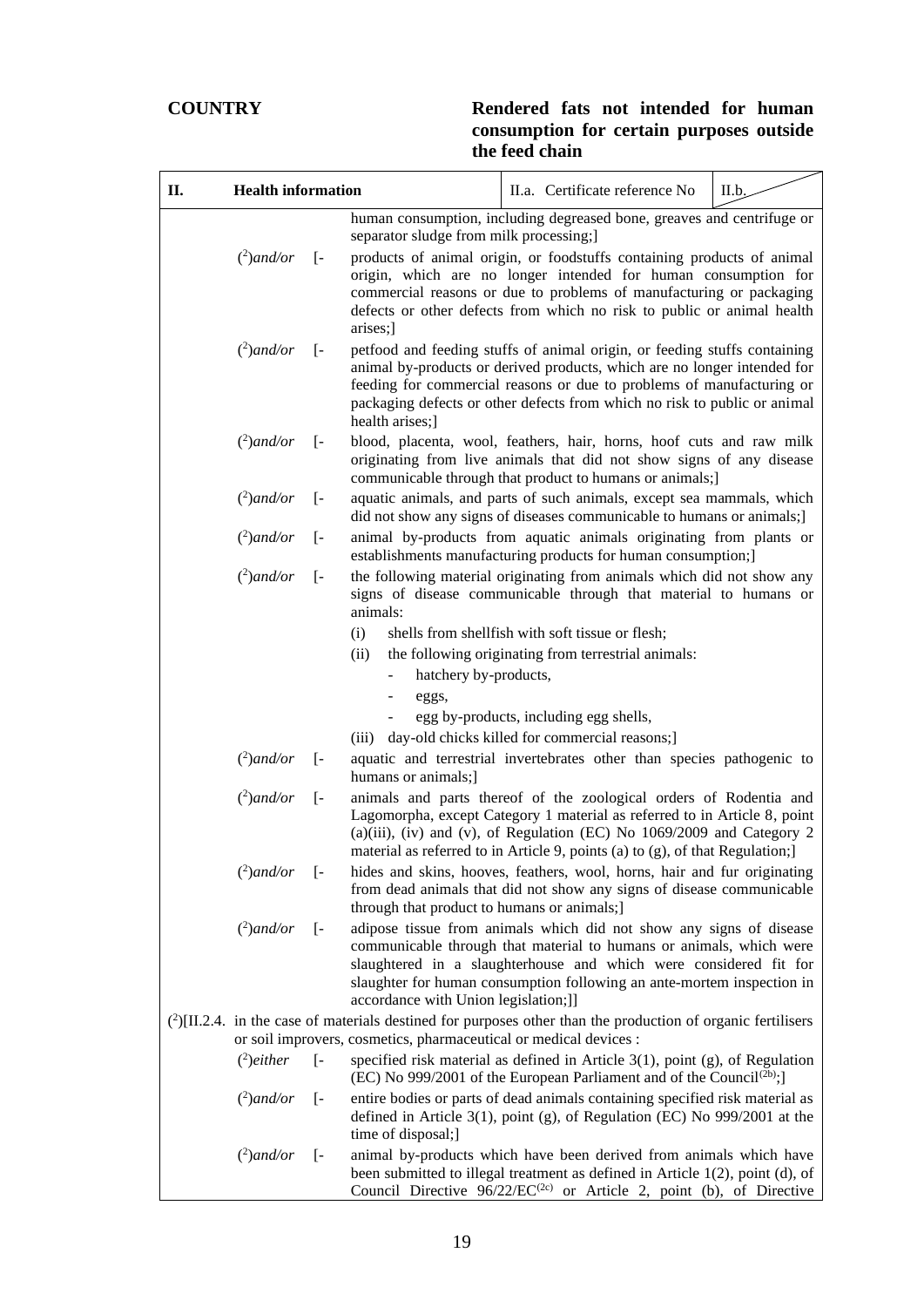| П.                                                                                    | <b>Health information</b>                                                                |                                                                                                                                                                                                                                                               | II.a. Certificate reference No                                                                                                                                                                                                                                                                                                                                                                                                                                                                                                                                                                                                                                                                                                                                                                                                                                                                                                                                                                                                                                                                                                                                                                                                                                                                                                                                                                                                                                                                                                                                                                                                                                                                                                                                                                                                                                                                                                                                                                                                              | II.b. |
|---------------------------------------------------------------------------------------|------------------------------------------------------------------------------------------|---------------------------------------------------------------------------------------------------------------------------------------------------------------------------------------------------------------------------------------------------------------|---------------------------------------------------------------------------------------------------------------------------------------------------------------------------------------------------------------------------------------------------------------------------------------------------------------------------------------------------------------------------------------------------------------------------------------------------------------------------------------------------------------------------------------------------------------------------------------------------------------------------------------------------------------------------------------------------------------------------------------------------------------------------------------------------------------------------------------------------------------------------------------------------------------------------------------------------------------------------------------------------------------------------------------------------------------------------------------------------------------------------------------------------------------------------------------------------------------------------------------------------------------------------------------------------------------------------------------------------------------------------------------------------------------------------------------------------------------------------------------------------------------------------------------------------------------------------------------------------------------------------------------------------------------------------------------------------------------------------------------------------------------------------------------------------------------------------------------------------------------------------------------------------------------------------------------------------------------------------------------------------------------------------------------------|-------|
|                                                                                       | $(2)$ and/or<br>$\left[ -\right]$                                                        | 96/23/EC;]                                                                                                                                                                                                                                                    | animal by-products containing residues of other substances and<br>environmental contaminants listed in Group B(3) of Annex I to Directive<br>96/23/EC, if such residues exceed the permitted levels laid down by<br>Union legislation or, in the absence thereof, by legislation of the Member                                                                                                                                                                                                                                                                                                                                                                                                                                                                                                                                                                                                                                                                                                                                                                                                                                                                                                                                                                                                                                                                                                                                                                                                                                                                                                                                                                                                                                                                                                                                                                                                                                                                                                                                              |       |
| II.3.<br>(a)<br>$[({}^{2})({}b)$<br>(c)<br>(d)<br>(e)<br>$(^{2})$ [II.4.<br>$(^2)$ or | the rendered fats:<br>ANIMAL CONSUMPTION";<br>derived from:<br>$(2)$ either<br>$(^2)$ or | State of importation;]]<br>No 142/2011, in order to kill pathogenic agents,<br>0,15 % in weight have been removed,<br>devices or soil improvers the rendered fats described above<br>$2007/453/EC(^3).$<br>$\lceil$ (a)<br>(b)<br>indigenous BSE case,<br>(c) | have been subjected to processing in accordance with method  (indicate the<br>processing method) as set out in Chapter III of Annex IV to Regulation (EU)<br>of Category 1 and 2 materials have been marked before dispatch to the European<br>Union with glyceroltriheptanoate (GTH), so that a homogenous minimum<br>concentration of at least 250 mg GTH per kilogramme fat is achieved,]<br>in the case of rendered fats of ruminant origin, insoluble impurities in excess of<br>have been transported under conditions which prevent their contamination, and<br>bear labels on the packaging or container indicating "NOT FOR HUMAN OR<br>in the case of materials destined for organic fertilisers, cosmetics, pharmaceuticals, medical<br>$\binom{2}{2}$ <i>either</i> [are derived from other ruminants than bovine, ovine or caprine animals.]<br>[are derived from bovine, ovine or caprine animals and does not contain and is not<br>[bovine, ovine and caprine materials other than those derived from<br>animals born, continuously reared and slaughtered in a country or<br>region classified as posing a negligible bovine spongiform<br>encephalopathy (BSE) risk in accordance with Commission Decision<br>specified risk material as defined in point 1 of Annex V to<br>Regulation (EC) No 999/2001;<br>mechanically separated meat obtained from bones of bovine,<br>ovine or caprine animals, except from those animals that were<br>born, continuously reared and slaughtered in a country or<br>region classified as posing a negligible BSE risk in accordance<br>with Decision 2007/453/EC, in which there has been no<br>animal by-product or derived product obtained from bovine,<br>ovine or caprine animals which have been killed, after<br>stunning, by laceration of the central nervous tissue by means<br>of an elongated rod-shaped instrument introduced into the<br>cranial cavity, or by means of gas injected into the cranial<br>cavity, except for those animals that were born, continuously |       |
| <b>Notes</b><br>Part I:<br>÷,                                                         |                                                                                          | 2007/453/EC.]]]                                                                                                                                                                                                                                               | posing a negligible BSE risk in accordance with Decision<br>Box reference I.6: Person responsible for the consignment in the European Union: this box is<br>required to be filled in only if it is a certificate for a commodity to be transited through the                                                                                                                                                                                                                                                                                                                                                                                                                                                                                                                                                                                                                                                                                                                                                                                                                                                                                                                                                                                                                                                                                                                                                                                                                                                                                                                                                                                                                                                                                                                                                                                                                                                                                                                                                                                |       |
| European Union.                                                                       |                                                                                          |                                                                                                                                                                                                                                                               | reared and slaughtered in a country or region classified as<br>European Union; it may be filled in if the certificate is for a commodity to be imported into the                                                                                                                                                                                                                                                                                                                                                                                                                                                                                                                                                                                                                                                                                                                                                                                                                                                                                                                                                                                                                                                                                                                                                                                                                                                                                                                                                                                                                                                                                                                                                                                                                                                                                                                                                                                                                                                                            |       |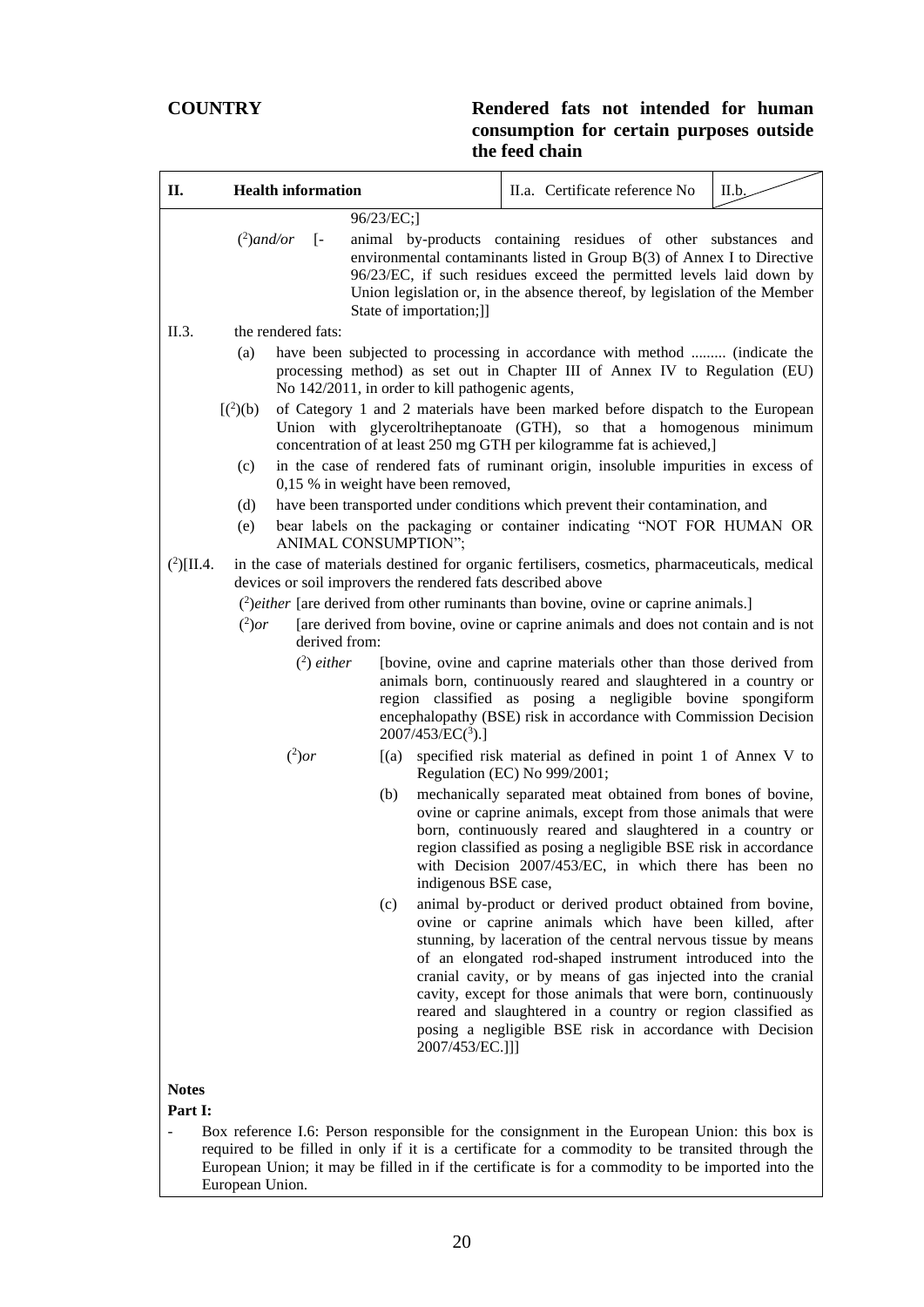'.

| II.            | <b>Health information</b>                                                                                                                                                                                                                                                                                                | II.a. Certificate reference No | II.b. |
|----------------|--------------------------------------------------------------------------------------------------------------------------------------------------------------------------------------------------------------------------------------------------------------------------------------------------------------------------|--------------------------------|-------|
|                | Box reference I.11: Approval number: the registration number of the establishment or plant,                                                                                                                                                                                                                              |                                |       |
|                | which has been issued by the competent authority.                                                                                                                                                                                                                                                                        |                                |       |
|                | Box reference I.12:                                                                                                                                                                                                                                                                                                      |                                |       |
|                | approval number: the registration number of the establishment or plant, which has been issued<br>by the competent authority;                                                                                                                                                                                             |                                |       |
|                | place of destination: this box is to be filled in only if it is a certificate for a transit commodity.<br>Products in transit may only be stored in free zones, free warehouses and custom warehouses.                                                                                                                   |                                |       |
|                | Box reference I.15: Registration number (railway wagons or container and lorries), flight number<br>(aircraft) or name (ship) is to be provided. In the case of unloading and reloading in the European<br>Union, the consignor must inform the border inspection post of the point of entry into the<br>European Union. |                                |       |
|                | Box I.19: use the appropriate Harmonized System (HS) code under the following headings: 04.05;<br>15.01, 15.02; 15.03; 15.04; 15.05; 15.06; 15.16 or 15.18.                                                                                                                                                              |                                |       |
|                | Box reference I.23: for bulk containers, the container number and the seal number (if applicable)<br>must be included.                                                                                                                                                                                                   |                                |       |
|                | Box reference I.25: technical use: any use other than feeding of farmed animals, other than fur<br>animals or pet animals, and the production or manufacturing of petfood.                                                                                                                                               |                                |       |
| $\overline{a}$ | Box reference I.26 and I.27: fill in according to whether it is a transit or an import certificate.                                                                                                                                                                                                                      |                                |       |
|                | Box reference I.28:                                                                                                                                                                                                                                                                                                      |                                |       |
|                | species: select from the following: Ruminantia, other than Ruminantia;                                                                                                                                                                                                                                                   |                                |       |
|                | manufacturing plant: provide the registration number of the treatment/processing<br>establishment.                                                                                                                                                                                                                       |                                |       |
| Part II:       |                                                                                                                                                                                                                                                                                                                          |                                |       |
| (1a)           | OJ L 300, 14.11.2009, p. 1.                                                                                                                                                                                                                                                                                              |                                |       |
| (1b)           | OJ L 54, 26.2.2011, p. 1.                                                                                                                                                                                                                                                                                                |                                |       |
| (2)            | Delete as appropriate.                                                                                                                                                                                                                                                                                                   |                                |       |
| (2a)           | OJ L 125, 23.5.1996, p. 10.                                                                                                                                                                                                                                                                                              |                                |       |
| (2b)           | OJ L 147, 31.5.2001, p. 1.                                                                                                                                                                                                                                                                                               |                                |       |
| (2c)           | OJ L 125, 23.5.1996, p. 3.                                                                                                                                                                                                                                                                                               |                                |       |
| (3)            | OJ L 172, 30.6.2007, p. 84.                                                                                                                                                                                                                                                                                              |                                |       |
|                | The signature and the stamp must be in a different colour to that of the printing.                                                                                                                                                                                                                                       |                                |       |
|                | Note for the person responsible for the consignment in the European Union: this certificate is only<br>for veterinary purposes and must accompany the consignment until it reaches the border<br>inspection post of the point of entry into the European Union.                                                          |                                |       |
|                | Official veterinarian/Official inspector                                                                                                                                                                                                                                                                                 |                                |       |
|                | Name (in capital letters):                                                                                                                                                                                                                                                                                               | Qualification and title:       |       |
|                | Date:                                                                                                                                                                                                                                                                                                                    | Signature:                     |       |
|                | Stamp:                                                                                                                                                                                                                                                                                                                   |                                |       |
|                |                                                                                                                                                                                                                                                                                                                          |                                |       |
|                |                                                                                                                                                                                                                                                                                                                          |                                |       |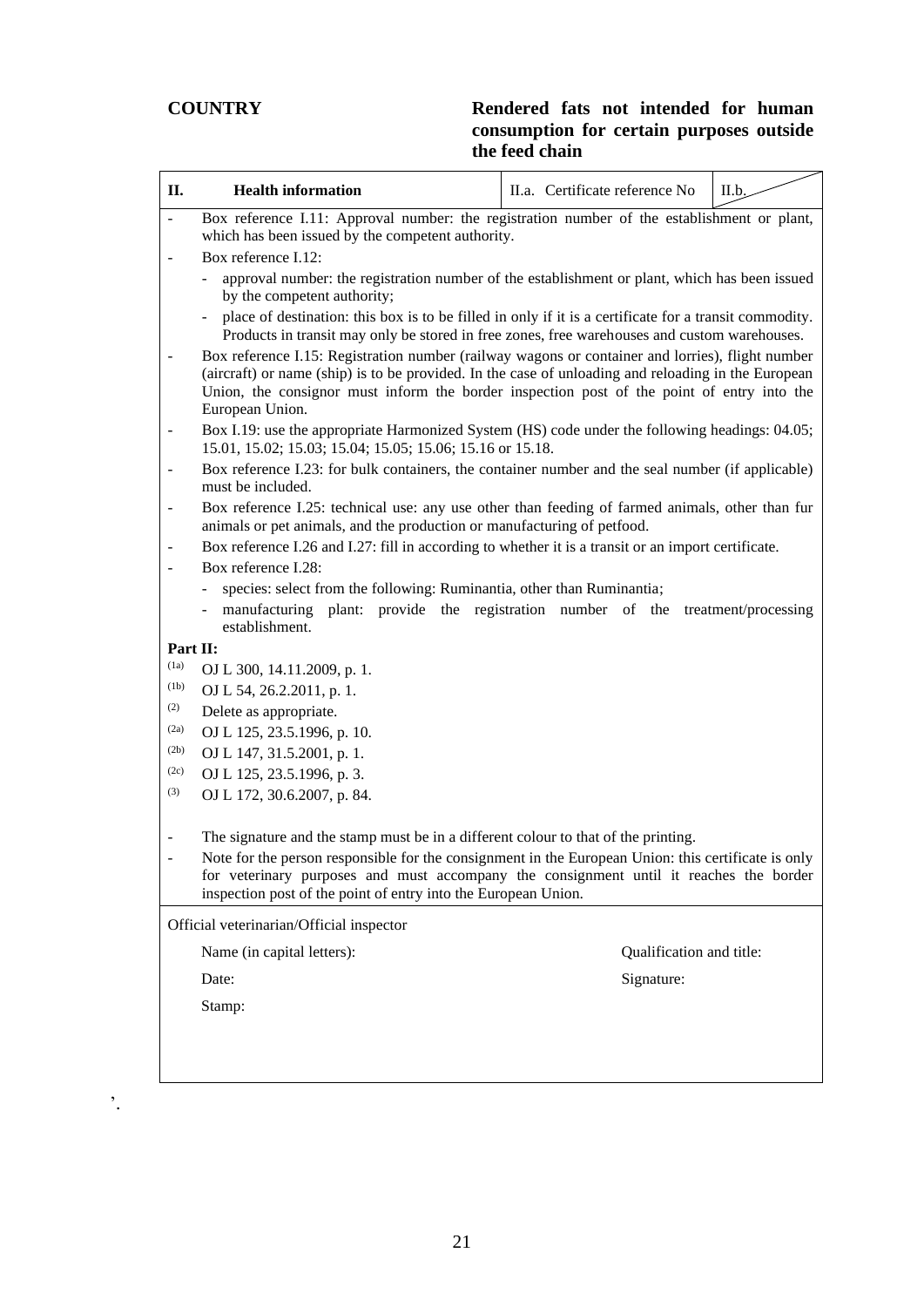

EUROPEAN **COMMISSION** 

> Brussels, XXX SANTE/7142/2020 Rev. 1 (POOL/G2/2020/7142/7142R1- EN.docx) D069080/04 [...](2021) **XXX** draft

# **COMMISSION REGULATION (EU) …/…**

# **of XXX**

**amending Regulation (EU) No 142/2011 as regards conditions for exports of certain organic fertilisers and soil improvers containing Category 2 materials**

(Text with EEA relevance)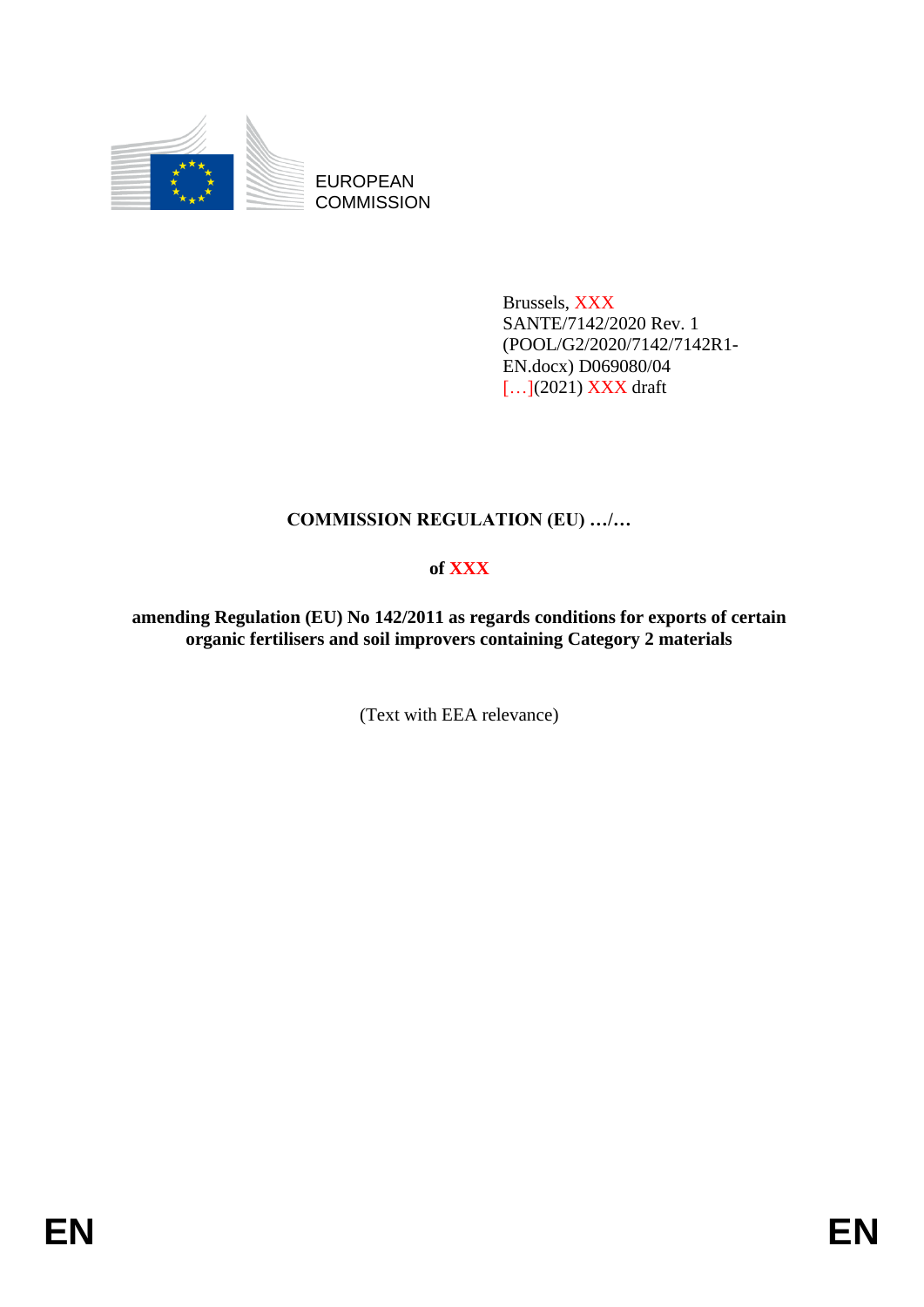# **COMMISSION REGULATION (EU) …/…**

#### **of XXX**

## **amending Regulation (EU) No 142/2011 as regards conditions for exports of certain organic fertilisers and soil improvers containing Category 2 materials**

(Text with EEA relevance)

#### THE EUROPEAN COMMISSION,

Having regard to the Treaty on the Functioning of the European Union,

Having regard to Regulation (EC) No 1069/2009 of the European Parliament and of the Council of 21 October 2009 laying down health rules as regards animal by-products and derived products not intended for human consumption and repealing Regulation (EC) No  $1774/2002<sup>1</sup>$ , and in particular Article  $32(3)(a)$  and the second subparagraph of Article 43(3) thereof,

Whereas:

- (1) Commission Regulation (EU) No 142/2011<sup>2</sup> lays down public and animal health rules for placing on the market and export of derived products, including organic fertilisers and soil improvers.
- (2) Chapter V of Annex XIV to Regulation (EU) No 142/2011 provides for rules on exports of amongst others processed manure. Processed manure may be used as a component to exclude the subsequent use of organic fertilisers and soil improvers containing meat-and-bone meal (MBM) of Category 2 materials for feeding purposes. The rules on export of processed manure should be amended to allow the export of processed manure contained as mixing component in MBM of Category 2 materials.
- (3) The export of certain organic fertilisers and soil improvers containing MBM of Category 2 materials should be authorised without the channelling referred to in Article 48(4) of Regulation (EU) No 1069/2009, where the use of such organic fertilisers and soil improvers for feeding purposes is excluded due to their composition or packaging. Organic fertilisers and soil improvers should be mixed with processed manure or other prescribed components to exclude the subsequent use for feeding purposes. The rules for the export of organic fertilisers and soil improvers containing MBM of Category 2 materials are to be set out in Chapter V of Annex XIV to Regulation (EU) No 142/2011.
- (4) Annex VIII of Regulation (EU) No 142/2011 provides for labelling requirements for organic fertilisers and soil improvers placed on the Union market. In case of the export to third countries, labelling should be in one of the official languages of the third country of destination.

<sup>1</sup> OJ L 300, 14.11.2009, p. 1.

<sup>2</sup> Commission Regulation (EU) No 142/2011 of 25 February 2011 implementing Regulation (EC) No 1069/2009 of the European Parliament and of the Council laying down health rules as regards animal by-products and derived products not intended for human consumption and implementing Council Directive 97/78/EC as regards certain samples and items exempt from veterinary checks at the border under that Directive (OJ L 54, 26.2.2011, p. 1).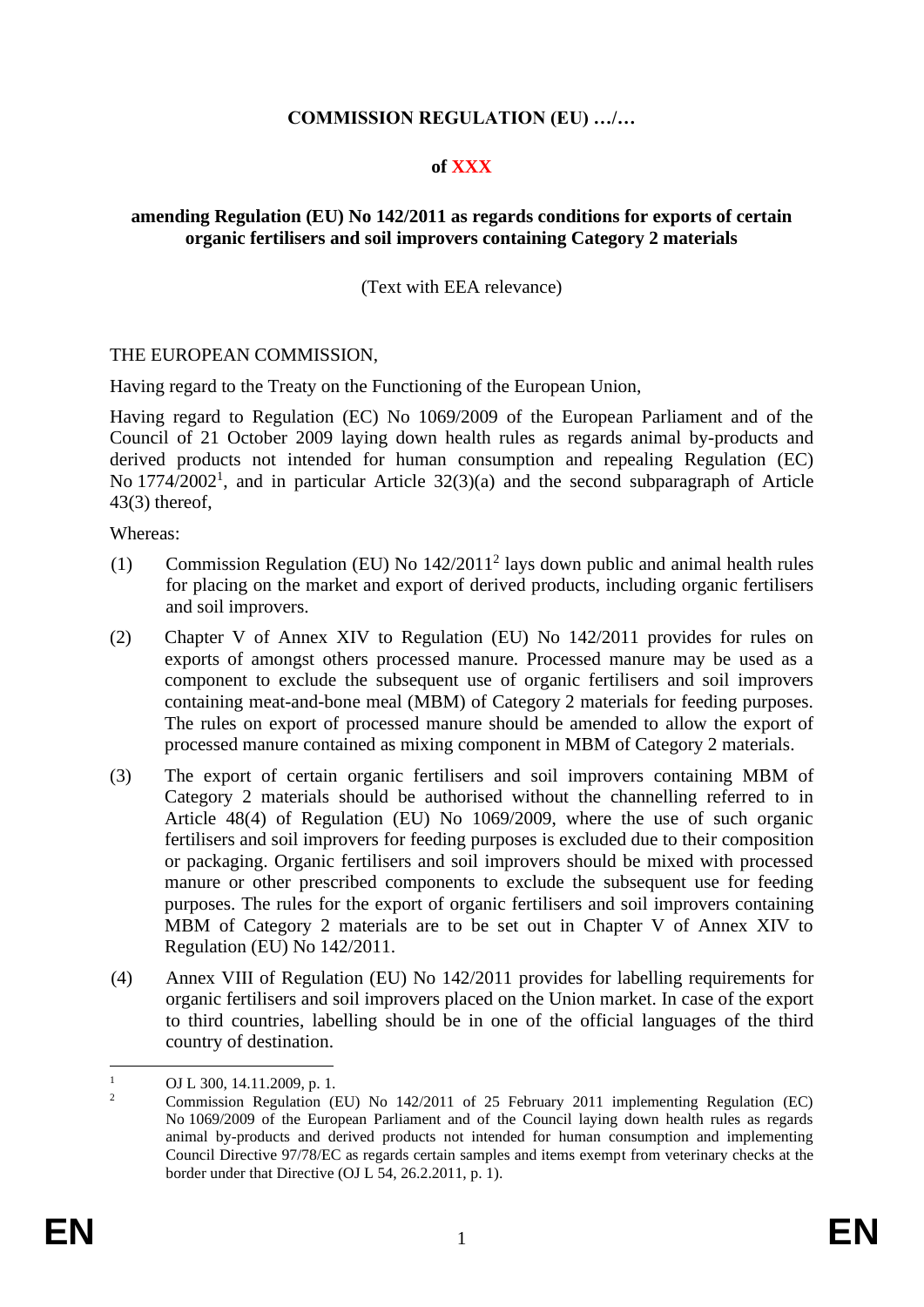- (5) Annex XIV to Regulation (EU) No 142/2011 should therefore be amended accordingly.
- (6) The measures provided for in this Regulation are in accordance with the opinion of the Standing Committee on Plants, Animals, Food and Feed,

HAS ADOPTED THIS REGULATION:

## *Article 1*

Chapter V of Annex XIV to Regulation (EU) No 142/2011 is amended in accordance with the Annex to this Regulation.

# *Article 2*

This Regulation shall enter into force on the twentieth day following that of its publication in the *Official Journal of the European Union*.

This Regulation shall be binding in its entirety and directly applicable in all Member States. Done at Brussels,

> *For the Commission The President Ursula VON DER LEYEN*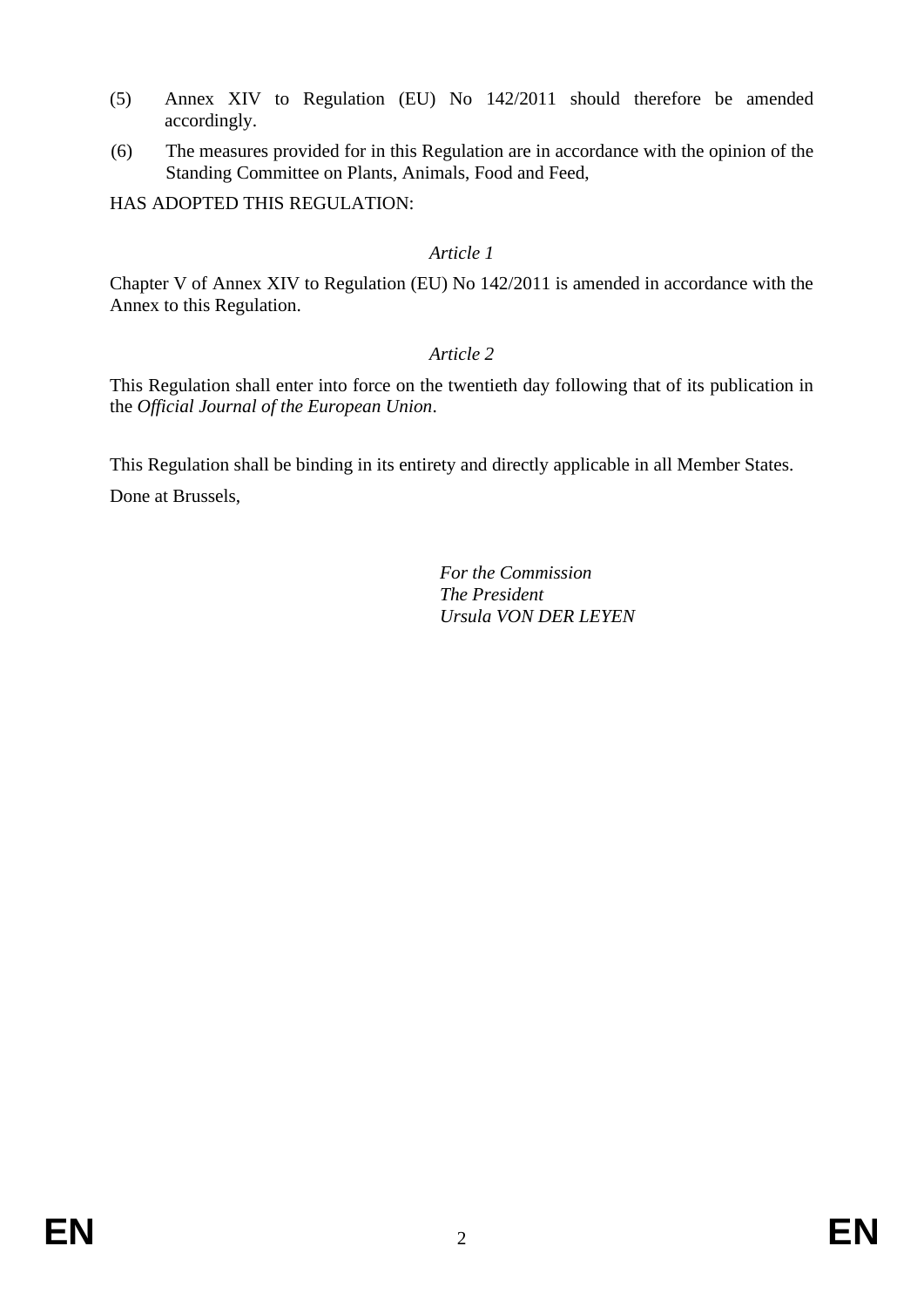# **EN**

#### **ANNEX**

In Regulation (EU) No 142/2011, Annex XIV, Chapter V, the table shall be amended as follows:

(a) row 1 is replaced by the following:

| $\mathbf{1}$ | Processed manure;<br>Organic fertilizers, compost or<br>digestion residues from biogas<br>transformation<br>containing<br>no                                                                                                                   | The following derived products must comply<br>at least with the conditions set out in points<br>$(a)$ , $(b)$ , $(d)$ and $(e)$ of Section 2 of Chapter I<br>of Annex XI:                                                                                                                                          |
|--------------|------------------------------------------------------------------------------------------------------------------------------------------------------------------------------------------------------------------------------------------------|--------------------------------------------------------------------------------------------------------------------------------------------------------------------------------------------------------------------------------------------------------------------------------------------------------------------|
|              | other animal by-products<br><sub>or</sub>                                                                                                                                                                                                      | Processed manure;                                                                                                                                                                                                                                                                                                  |
|              | derived products than processed<br>manure:<br>Processed<br>animal<br>protein<br>containing processed manure as a<br>mixing component or meat-and-<br>bone meal of Category 2 materials<br>containing processed manure as a<br>mixing component | Organic fertilizers, compost or digestion<br>residues from biogas transformation<br>containing no other animal by-products<br>or derived products than processed<br>manure;<br>Processed manure<br>as<br>mixing<br>a<br>component in processed animal protein<br>or meat-and-bone meal of Category 2<br>materials. |

(b) the following row 4 is added as follows:

| $\cdot$ 4 | Organic<br>fertilisers<br>and<br>soil<br>improvers containing meat-and-<br>bone meal of Category 2 materials | Organic fertilisers and soil improvers<br>containing meat-and-bone meal of Category<br>2 materials referred to in points 1, 2, 3 and 5<br>of Section 1 of Chapter II of Annex XI that<br>meet the requirements therein, which are<br>packaged in ready-to-sell packages of not<br>more than 50 kg in weight for use by the final<br>consumer with a content of |
|-----------|--------------------------------------------------------------------------------------------------------------|----------------------------------------------------------------------------------------------------------------------------------------------------------------------------------------------------------------------------------------------------------------------------------------------------------------------------------------------------------------|
|           |                                                                                                              | not more than 90 % in volume of meat-<br>(a)<br>and-bone meal of Category 2 material;                                                                                                                                                                                                                                                                          |
|           |                                                                                                              | at least 10 % in volume of processed<br>(b)<br>manure, processed urine, lime, mineral<br>fertilisers.<br>other<br>mixing<br><b>or</b><br>any                                                                                                                                                                                                                   |